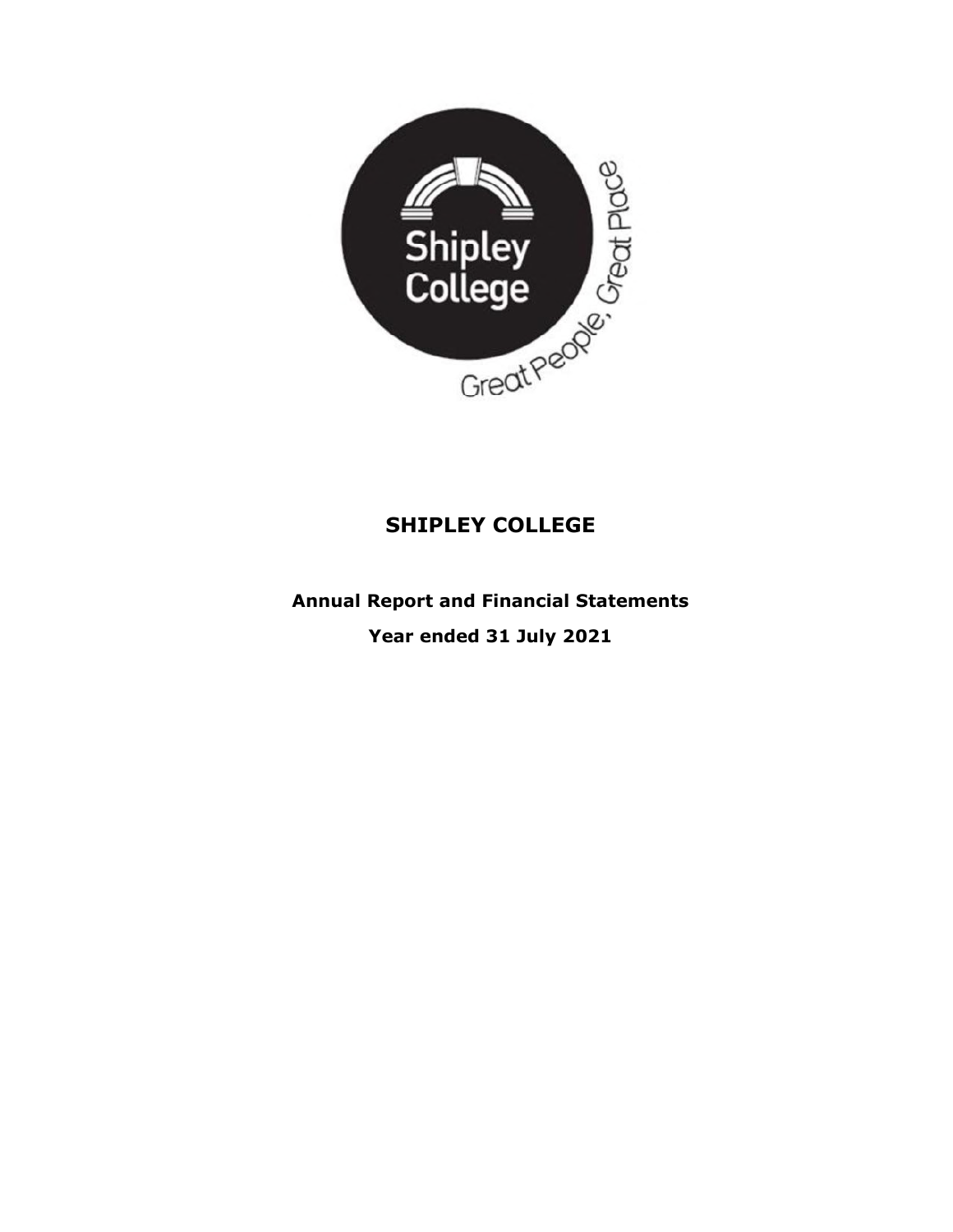# Key Management Personnel, The Corporation and Professional advisers

#### Key management personnel

Key management personnel are defined as members of the College Leadership Team and were represented by the following in 2020/2021:

Nav Chohan Principal and CEO; Accounting officer Diana Bird Vice Principal Curriculum from 24/8/2020 Lorraine Swift Vice Principal Finance and Planning

Julie Kitcheman retired as Vice Principal Curriculum 31/8/20.

## The Corporation

A full list of Governors making up the Corporation body is given on page 15 to 17 of these financial statements.

Mr Jeremy Stott acted as Clerk to the Corporation throughout the period.

The Principal, two Vice Principals and Clerk to the Corporation are designated as Senior Post holders.

## Professional advisers

#### BANKERS:-

Lloyds PLC 67 Park Row Leeds LS1 1NX

## SOLICITORS:-

Rolitts Citadel House, 58 High Street Hull HU1 1QE

## FINANCIAL STATEMENTS & REGULARITY AUDITORS :-

Mazars LLP 5<sup>th</sup> Floor 3 Wellington Place Leeds LS1 4AP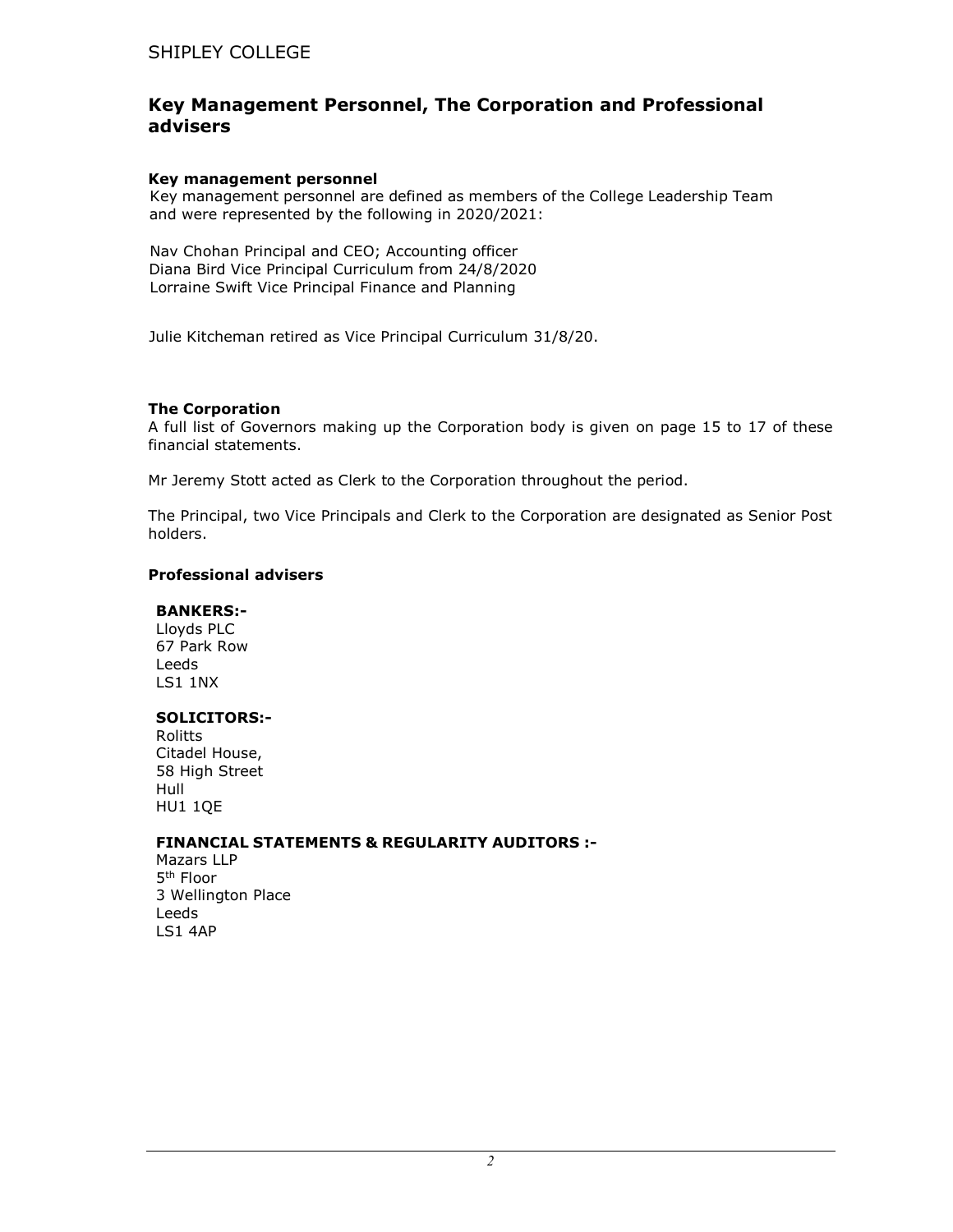# **CONTENTS**

| 1.  | Strategic Report                                                                                    | Page 4-14  |
|-----|-----------------------------------------------------------------------------------------------------|------------|
| 2.  | Statement of Corporate Governance and Internal Control                                              | Page 15-22 |
| 3.  | Statement of regularity, propriety and compliance                                                   | Page 23    |
| 4.  | Statement of the Responsibilities of the Members of the Corporation for<br>the Financial Statements | Page 24    |
| 5.  | Independent Auditor's Report to the Corporation of Shipley College                                  | Page 25-27 |
| 6.  | Independent Reporting Accountant's Assurance Report on Regularity                                   | Page 28-29 |
| 7.  | Statement of Comprehensive Income                                                                   | Page 30    |
| 8.  | Statement of Changes in Reserves                                                                    | Page 31    |
| 9.  | Balance Sheet as at 31 July                                                                         | Page 32    |
| 10. | <b>Statement of Cash Flows</b>                                                                      | Page 33    |
| 11. | Notes to the Accounts                                                                               | Page 34-52 |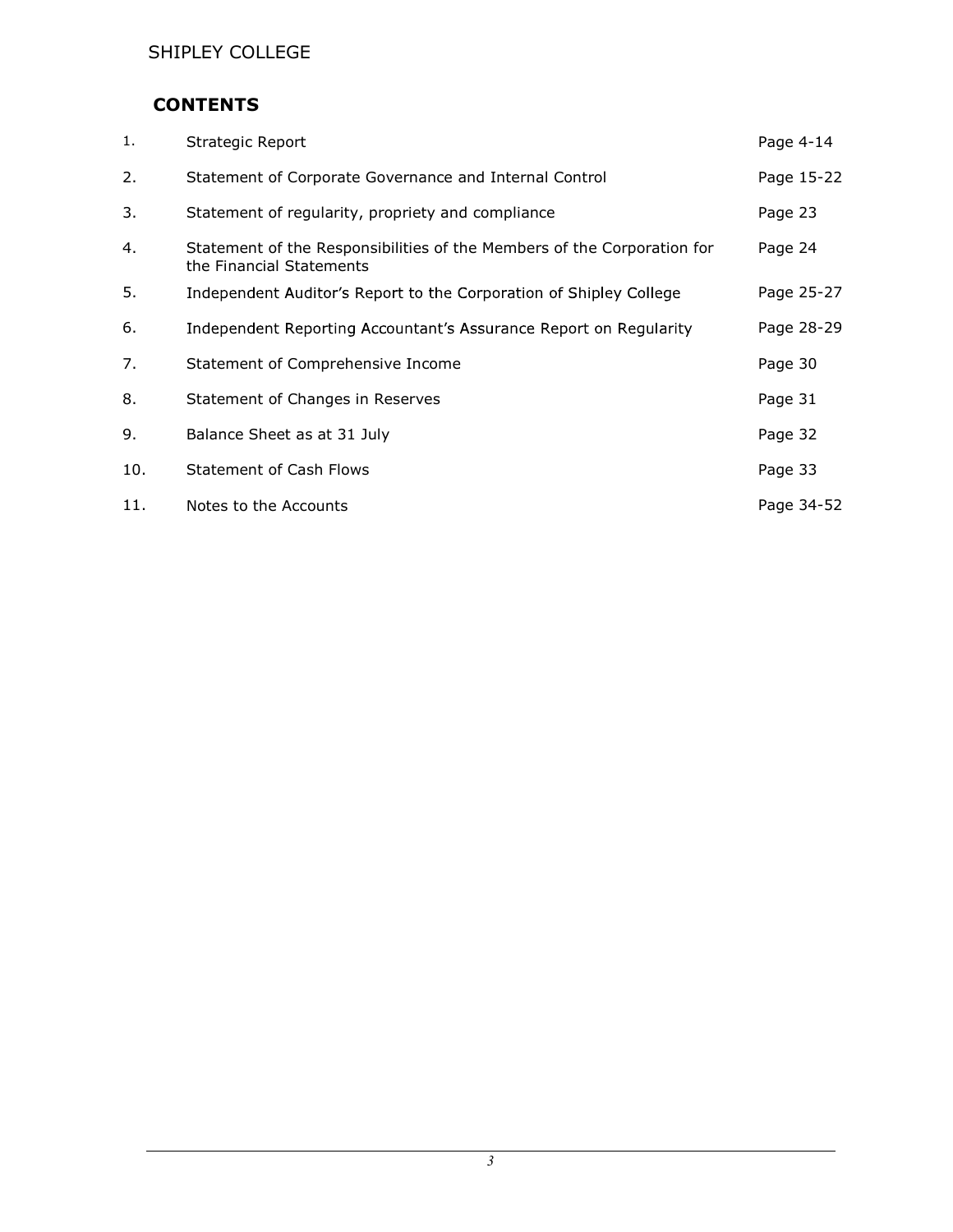# STRATEGIC REPORT

## NATURE, OBJECTIVES AND STRATEGIES

The members present their report and the audited financial statements for the year ended 31 July 2021.

## LEGAL STATUS

The Corporation was established under the Further and Higher Education Act 1992 for the purpose of conducting Shipley College. The College is an exempt charity for the purposes of Part 3 of the Charities Act 2011.

## MISSION

"To provide highest quality, inspirational education and training that exceeds the ambitions of individuals, businesses and communities."

#### CORE VALUES

| Culture of Collaboration<br>and Partnership: | A team working closely with our stakeholders in a spirit of<br>trust and integrity                                                                                                  |
|----------------------------------------------|-------------------------------------------------------------------------------------------------------------------------------------------------------------------------------------|
| Aspiration and<br>Professionalism:           | Striving for excellence in a safe, sustainable environment,<br>while supporting all students to achieve their personal best<br>and to progress to their next steps in work and life |
| Responsiveness:                              | Meeting the needs and exceeding the expectations of<br>students and employers, both locally and regionally,<br>responding to government initiatives and our local community         |
| Equality and Respect:                        | Celebrating the diversity of our students and staff                                                                                                                                 |

## PUBLIC BENEFIT

Shipley College is an exempt charity under Part 3 of the Charities Act 2011 and following the Machinery of Government changes in July 2016, is regulated by the Secretary of State for Education as Principal Regulator for all FE Corporations in England. The members of the Corporation, who are trustees of the charity, are disclosed on pages 15 to 17.

In setting and reviewing the College's strategic objectives, the Corporation has had due regard for the Charity Commission's guidance on public benefit and particularly upon its supplementary guidance on the advancement of education. The guidance sets out the requirement that all organisations wishing to be recognised as charities must demonstrate, explicitly, that their aims are for the public benefit.

In delivering its mission, the College provides the following identifiable public benefits through the advancement of education:

- High-quality teaching
- Widening participation and tackling social exclusion
- Excellent employment record for students  $\bullet$
- Strong student support systems  $\bullet$
- $\bullet$ Links with employers, industry and commerce
- Links with Local Enterprise Partnerships (LEPs)  $\bullet$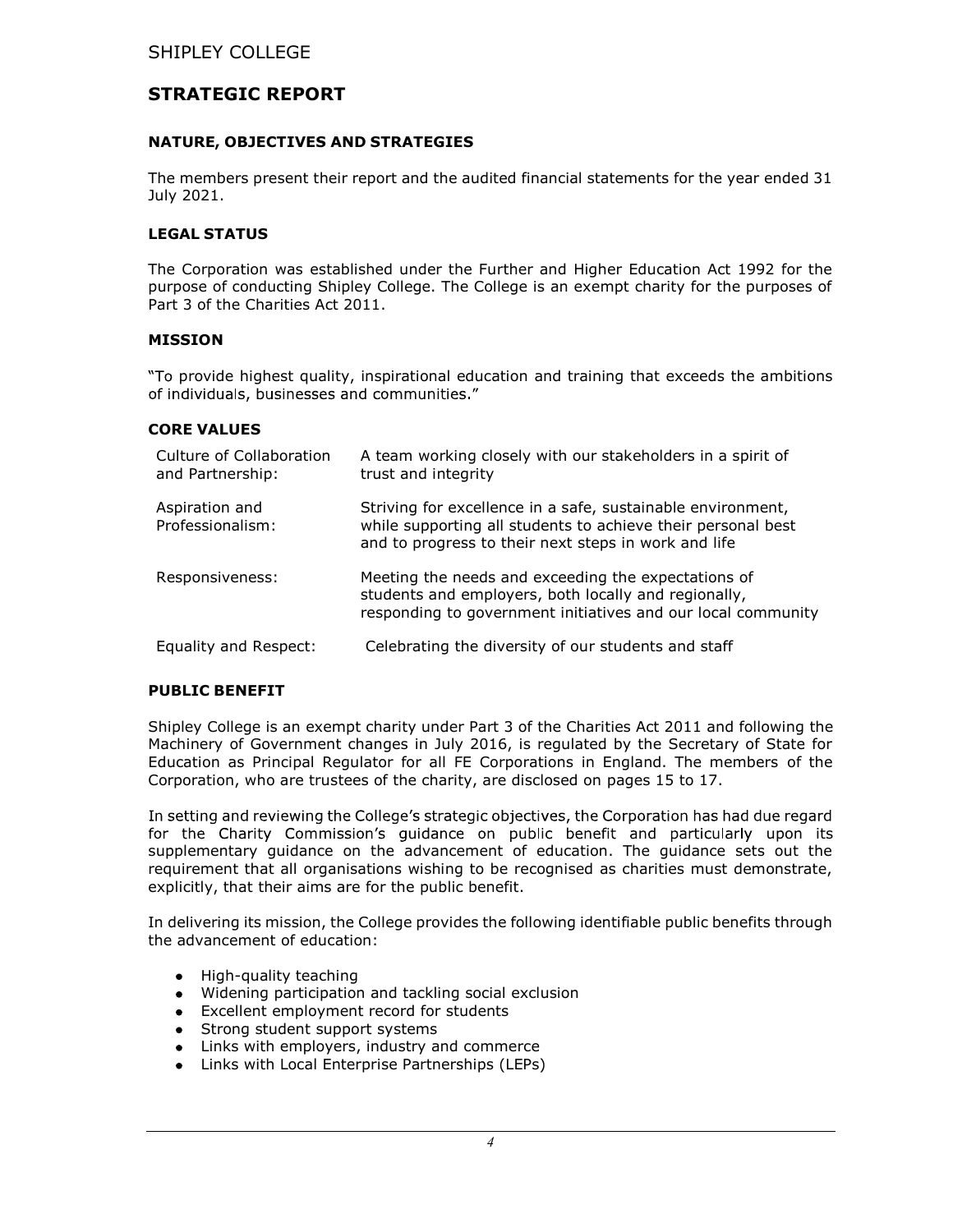In delivering its mission, the college provided identifiable public benefits through the advancement of education to 2262 adult students and 838 16-18 year olds including roughly 130 students with high needs. The college provides courses without charge to young people, to those who are unemployed and adults taking English and maths courses. The college adjusts its courses to meet the needs of local employers and provides training to about 332 apprentices. The college is committed to providing information, advice and guidance to the students it enrols and to finding suitable courses for as many students as possible regardless of their educational background.

# IMPLEMENTATION OF THE STRATEGIC PLAN

The College is working under a Strategic Plan for the period to 2021. The Strategic Drivers are:

- 1. Support for the Regional Economy
- 2. Maximise student achievement and progression
- 3. Develop Opportunities for Personal Growth
- 4. Achieving a surplus to invest in the student experience

Progress on the Strategic Drivers is reviewed annually with operational plans prepared for each academic year concerning new developments, quality improvement, finance, human resources and employer responsiveness. The College is preparing a new Strategic Plan for approval by governors in December 2021.

The Corporation monitors the performance of the College against these plans which are reviewed and updated each year. The College recognises it operates in a very competitive and challenging environment and will maintain a vigorous response to these challenges. It recognises the national priority placed on collaborative activity with other agencies, community groups and employers to support national priorities. The College will continue to take a leading role in 14-19 developments in the district and proactively engage with employers to ensure responsiveness to business needs. The College will also continue to work with others to widen participation, increase achievement and contribute to Airedale regeneration and district - wide initiatives.

COVID 19 has had a substantial impact on the College's working practices and provision. Much of the part time work moved online and full time students were supported with a range of blended delivery, with face to face classes focussed on lower level students.

Maintaining a healthy cash flow and forecast has been of paramount importance with clawback of Adult funding, reductions to fee paying courses, and catering services. Where appropriate, some recourse has been made to the Government's Job Retention Scheme but this was minimal with a claim for £30k.

In addition, the College has entered discussion with the Council and local stakeholders about preparing a range of provision to support the post-pandemic economic system in the Bradford District.

# FINANCIAL OBJECTIVES

The Finance Plan supports the Corporation's three year strategic plan to 2021. The fulfilment of this strategy and plan is monitored systematically by the Corporation, as is the risk assessment which is also a part of the Corporation's strategic plan.

In addition to supporting the strategic plan of the College the Corporation has 3 financial objectives:-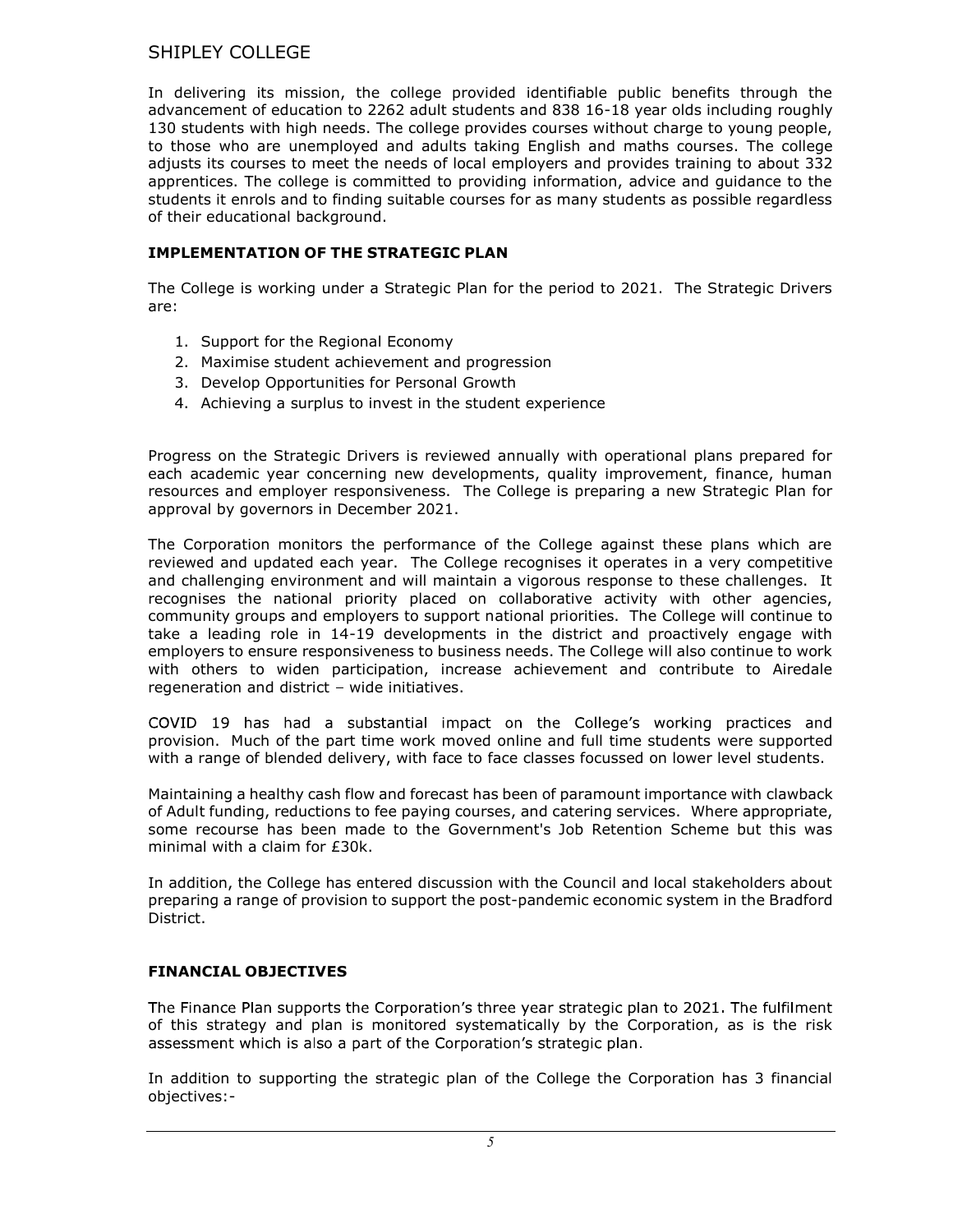- To maintain good financial management and reporting which records the achievement of the agreed quantitative performance indicators
- To maintain good financial management systems which maintains the confidence of  $\bullet$ funding bodies, suppliers and professional advisers
- To reduce non pay expenditure but maintain a high standard of College accommodation and equipment

The College's financial strategy includes a series of performance indicators which have been agreed to monitor the successful implementation of the policies.

| Key performance Indicator                                                   | <b>Measure/Target</b>                                                               | <b>Actual for 2020/2021</b>                                                                      |
|-----------------------------------------------------------------------------|-------------------------------------------------------------------------------------|--------------------------------------------------------------------------------------------------|
| Financial Health Score                                                      | Good                                                                                | <b>Achieved</b>                                                                                  |
|                                                                             |                                                                                     | Outstanding                                                                                      |
| Earnings before interest, tax,<br>depreciation and amortisation<br>(EBITDA) | Above 4% of income                                                                  | Achieved<br>$EBITDA = 10.3%$                                                                     |
| Pay increase is actioned                                                    | 1% increase                                                                         | <b>Achieved</b><br>1% implemented - with<br>minimum increase of £250<br>per Full Time Equivalent |
| Cash flow                                                                   | Bank Balance supports<br>Capital requirements<br>and year end balance<br>increases. | Achieved<br>£1,515k increase in cash                                                             |
| Income increases                                                            | Over £9m                                                                            | <b>Achieved</b>                                                                                  |

## PERFORMANCE INDICATORS

The College's Strategic Drivers are underpinned by the following Key Performance Indicators

- Retention and achievement  $\bullet$
- Progress against income targets  $\bullet$
- Major Programme Attendance  $\bullet$
- Quality of Teaching, Learning and Assessment  $\bullet$
- Sector Contributions
- Performance against contract values for 16-18, 19+ and Employer Responsive provision.

The Principal reports to the Corporation on progress in relation to these indicators. Retention and achievement performance is reported at every Corporation meeting. Other indicators are presented as appropriate.

The College is committed to observing the importance of sector measures and indicators and uses the FE Choices website which looks at measures such as achievement rates.

The College is required to complete the annual Finance Record for the Education and Skills Funding Agency. The Finance Record produces a financial health grading. The current rating of Good meets the College's target.

In February 2020 the College received a Short Inspection from Ofsted and continues to be judged as 'Good'.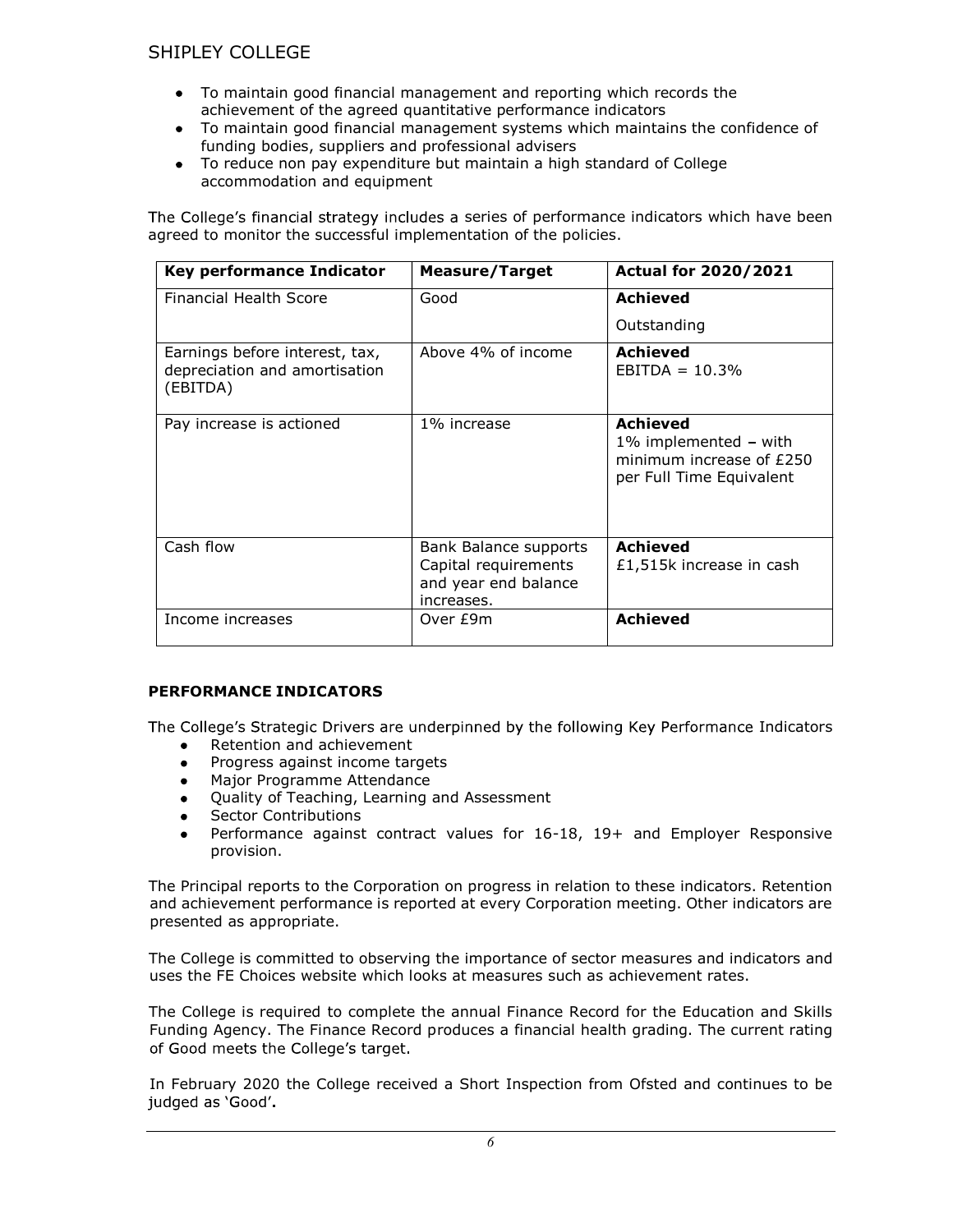## FINANCIAL POSITION

## Financial Results for the Year

The College generated an operating surplus of £943k, before the cost of the Defined Benefit Scheme adjustments. The effect of these adjustments are detailed below:-

|                                                         | 2020/21 |          | 2019/20 |       |
|---------------------------------------------------------|---------|----------|---------|-------|
|                                                         | £'000   | £'000    | £'000   | £'000 |
| Operating surplus before pension reserve<br>adjustments |         | 943      |         | 246   |
| Pension adjustments:-                                   |         |          |         |       |
| Pension cost - note 6                                   | 962     |          | 594     |       |
| Pension Finance cost - note 9                           | 174     | (1, 136) | 121     | (715) |
|                                                         |         |          |         |       |
| Deficit for the year - Page 31                          |         | (193)    |         | (469) |

The College generated a deficit before other gains and losses in the year of £193k (2019/20 £469k), with a total comprehensive surplus of £2,732k (2019/20 deficit of £6,275k). This follows a decrease in the deficit on the pension provision as set out in note 20.

The main sources of income upon which the College depends, in addition to the funds provided by the funding bodies which represents 83% of income, are Other grant funded schemes and Fee income and Advanced Learner loans. These additional sources represent 17% (2019/20 17%) of total operating income. The College continues to seek opportunities to increase additional non funding body income in future years with new provision in Advanced Learning Loans and full cost work as well as maximising opportunities arising from the Apprenticeship Levy and project funding streams.

This has been a good year for the College despite COVID 19. Although traditional adult delivery was lower than normal resulting in a clawback of £63k of Adult Education Grant, apprenticeship income has been good and the College has been funded for a variety of projects via the West Yorkshire Combined Authority and West Yorkshire Consortium of Colleges.

There have been savings on premises costs during closure of the buildings and online learning and a small claim from the Government's Coronavirus Job Retention Scheme.

The College has two subsidiary companies Shipley College Developments Limited and Shipley College Services Limited. The principal activity of Shipley College Developments Limited was acting as a Design and Build agent which handled the building of the College's new Jonathan Silver Building. Shipley College Services Limited is a dormant company with no trading since incorporation. Shipley College Developments Limited is now a dormant company.

Consolidated accounts have not been prepared for the year to 31 July 2021 as both companies are dormant and the assets and liabilities are immaterial.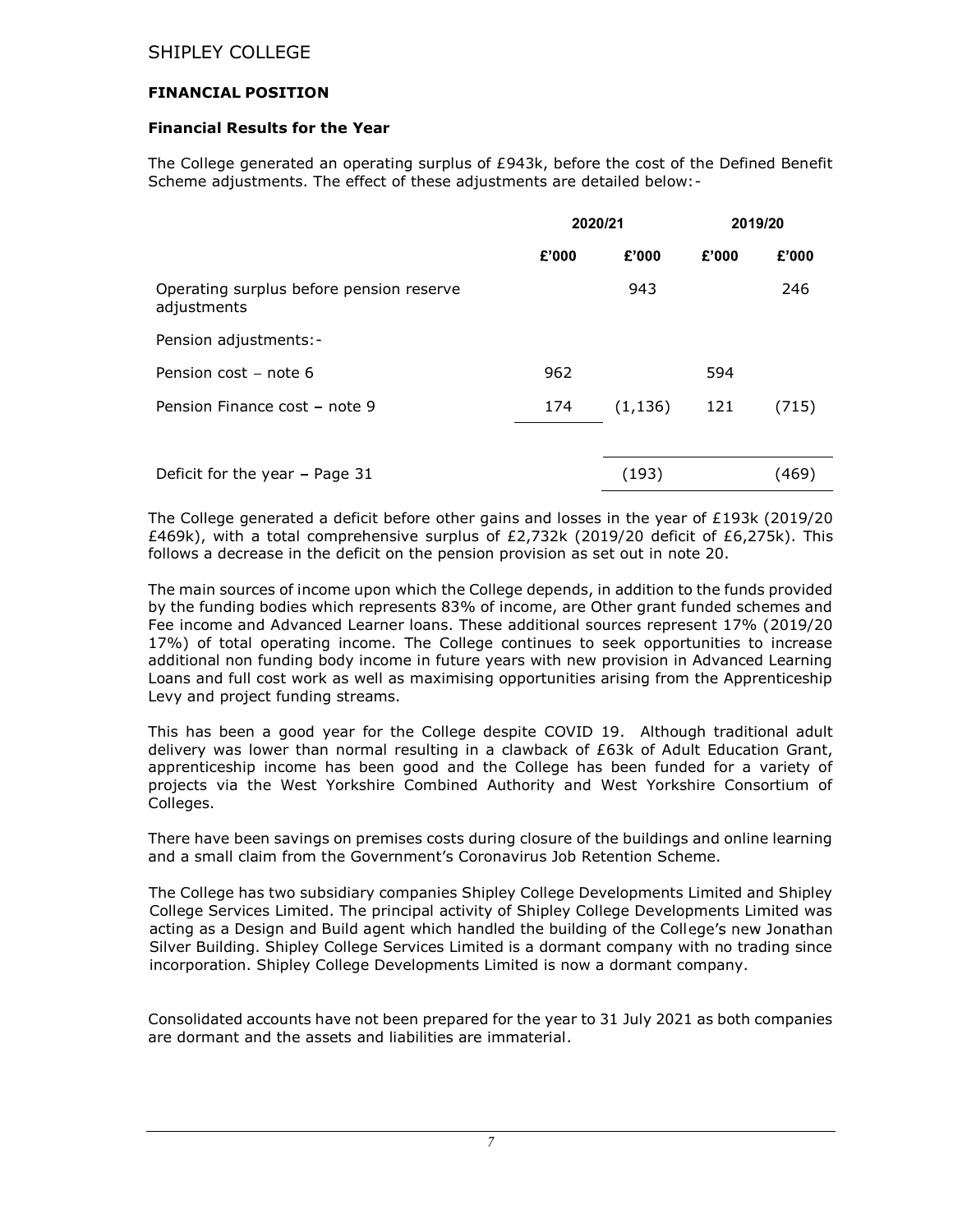## Treasury policies and objectives

Treasury management is the management of the College's cash flows, its banking, money market and capital market transactions; the effective control of the risks associated with those activities; and the pursuit of optimum performance consistent with those risks.

The College has a treasury management policy in place as part of the annexes to the Financial Regulations. This is reviewed by the Finance and Resources Committee on behalf of the Corporation.

Short term borrowing for temporary revenue purposes is authorised by the Accounting Officer. All other borrowing requires the authorisation of the Corporation and shall comply with the requirements of the Financial Memorandum.

#### Reserves Policy

The College currently has no formal Reserves Policy, but recognises the importance of reserves in the financial stability of an organisation, whilst ensuring that adequate resources are provided for the College's core business. The College has a negative reserves position as a result of the long term pension liability but targets a positive net current asset position.

The College has a target EBITDA of 4% of income and generation of a net cash surplus to allow investment in the College infrastructure.

The College currently holds no restricted reserves.

## Cash flows and liquidity

The College had cash reserves at the year end of £2,237k (2019/20 £722k) achieving the reserves policy above in generating an increase in cash reserves. The College has no loans at the current time or in the previous year. The cash reserves are inflated by funds to be returned to the ESFA post year end of £328k.

## CURRENT AND FUTURE DEVELOPMENT AND PERFORMANCE

#### Student Numbers

Numbers for 16-18 year olds were 801 v a contract of 845 with a loss of new students post lockdown. Lagged funding for 16-18 has led to a reduction in funding for 2021/22.

The Adult Education Budget was not achieved in 20/21 and the College delivered 71% of the full contract value. A successful business case was made for a reconciliation rate less than 90%. Income in the accounts reflects the 97% of the total allocation.

Early indications for 2021/22 suggest:-

- $\bullet$ Apprenticeship enrolments are likely to be far above last year and nearly 20% above pre-pandemic levels
- Adult enrolments will meet contract targets based on a presumed uptake in unemployed provision after lockdown.
- 16-18 numbers will be similar to the year 20/21.  $\bullet$

Student Achievement

Student achievement rates for Learner Responsive and apprenticeship provision are likely to be at or above national averages.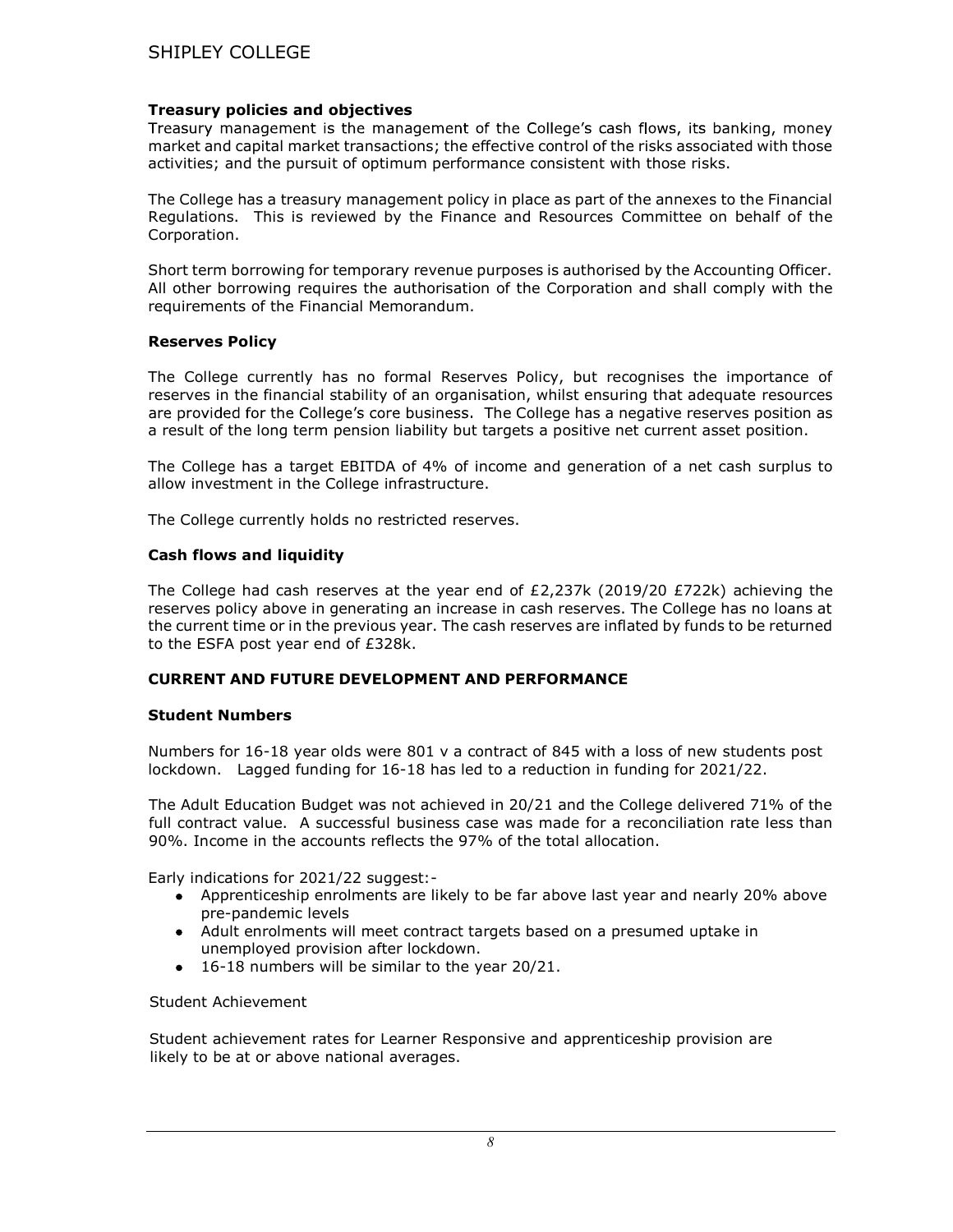#### Curriculum Developments

The College plans to:-

- provide a good, balanced range of choices in the context of the district's 14-19 Strategy, including introduction of the new post 16 'T Level' courses;
- make an active contribution to local regeneration through community based  $\bullet$ provision and support for local companies;
- play an active role in a range of Leeds City Region Partnerships;
- through effective coordination with Job Centre Plus, provide effective provision for the unemployed;
- ensure the effectiveness of the College's contribution to the funding agencies and District targets in line with the national, regional and district priorities.

#### Payment Performance

The Late Payment of Commercial Debts (Interest) Act 1998, which came into force on 1 November 1998, requires Colleges, in the absence of agreement to the contrary, to make payments to suppliers within 30 days of either the provision of goods or services or the date on which the invoice was received. The target set by the Treasury for payment to suppliers within 30 days is 95 percent. During the accounting period 1 August 2020 to 31 July 21, the College paid 86 percent of its invoices within 30 days. A further 10% were paid within 30 days of resolution of a query or payment of an invoice received significantly after the invoice date. The College incurred no interest charges in respect of late payment for this period.

#### Trade union facility time

The Trade Union (Facility Time Publication Requirements) Regulations 2017 require the College to publish information on facility time arrangements for trade union officials at the College. The Trade Union representative (0.7 FTE) for the College resigned during 2020/21. During his period of office facilities time was on average 1% of that employee's paid time at a cost £150. The College has liaised with the Regional Union bodies during 2020/21 on a number of occasions.

## Events after the end of the reporting period

There have been no post balance sheet events requiring disclosure.

#### Future developments

The College is under Plan Led Funding and hence income for 2021/22 has been confirmed by the Education and Skills Funding Agency at £5,350k for the 16-19 allocation. In addition, the College has contracts from the Education and Skills Funding Agency and West Yorkshire Combined Authority totalling  $£1,828k$  for Adult Education which can be subject to clawback for underachievement.

#### Going Concern

As at 31 July 2021 the College had net current assets of  $£1,206k$  which puts the funding body financial health score as a solid good. This includes £289k holiday pay accrual and £71k deferred income from Government capital grants in line with the requirements of FRS102. The holiday pay accrual will be released as part of the normal salary payment in August and the capital grant release to income over the next twelve months so these do not affect the cash flow of the College.

Although the balance sheet shows a total net liability of  $E7,676k$ , excluding the pension liabilities the College has net assets of £3,499k. The pension liabilities of £11,175k are long term liabilities, only the agreed schedule of pension contributions is due for payment within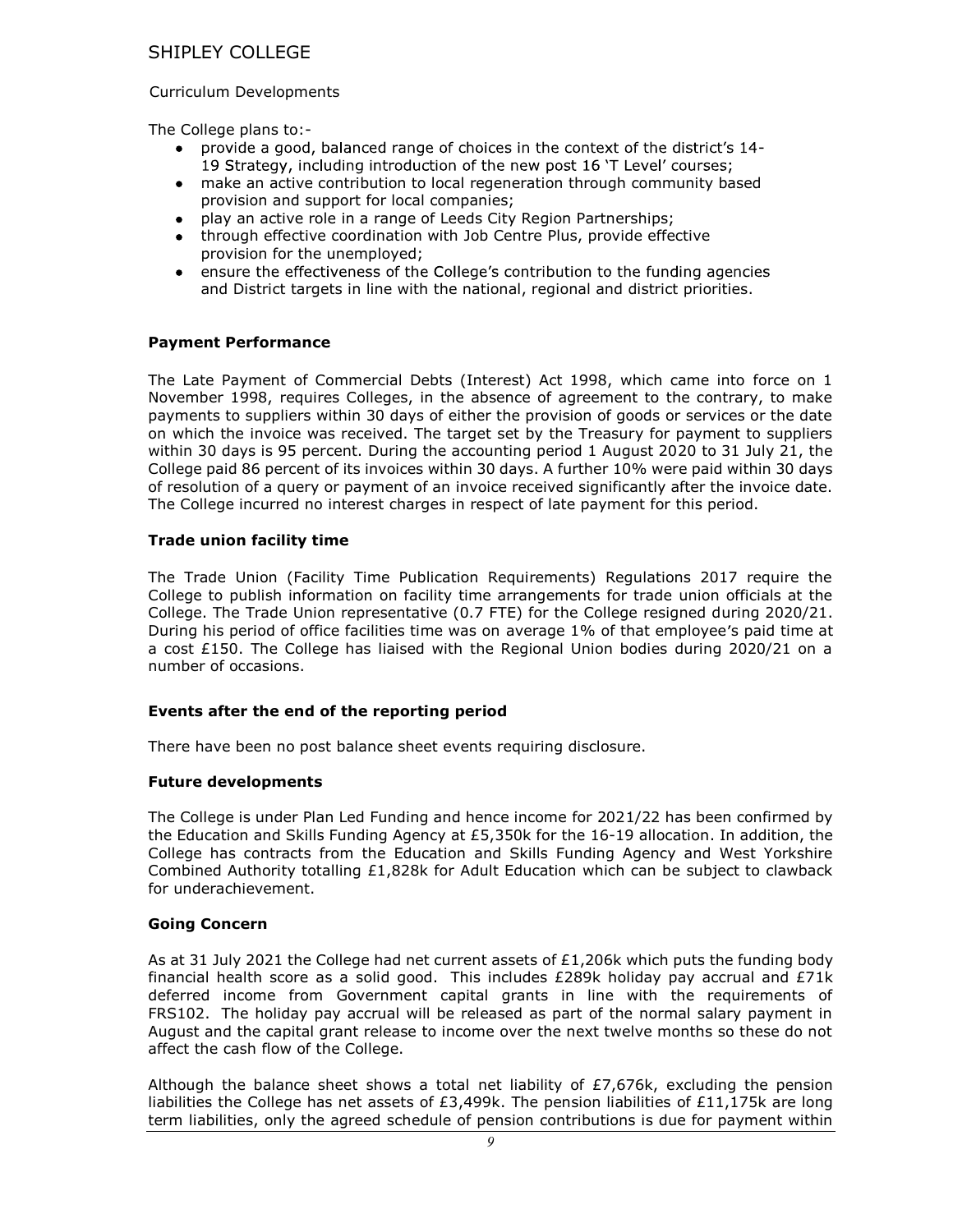twelve months from the date of signing the financial statements. In addition, the long term liabilities include £2,821k of deferred capital grants which relates to income to be released as related assets are depreciated so will not affect the cash flow of the College.

As set out on page 7, the College has generated an operating surplus of £943k, before the cost of the Defined Benefit Scheme adjustments, thus improving the net assets and increasing the cash reserves.

The College has prepared 3 year financial forecasts and 2 year cash flow statements and has successfully secured new income sources in this period. Based on this, the Corporation is confident that the College will generate sufficient cash flows to meet its obligations as they fall due for payment. For this reason, it continues to adopt the going concern basis in preparing these financial statements.

# **RESOURCES**

The College has various resources that it can deploy in pursuit of its strategic objectives. Tangible resources include the freehold of the Mill Building and Leasehold improvements on the Salt and Exhibition and Jonathan Silver Buildings within the Saltaire campus. The operating leases of the Salt and Exhibition Buildings and gardens (where the Jonathan Silver Building is now situated) have been extended for 150 years from 2021 to assist in securing resources for the College.

# Financial

The College has £1,206k of net current assets, this includes £289k holiday pay accrual and £71k deferred income from Government capital grants in line with the requirements of FRS102. The holiday pay accrual will be released as part of the normal salary payment in August and the capital grant released to income over the next twelve months so these do not affect the cash flows of the College.

## People

As at 31 July 2021 the College employed 206 people (expressed as full time equivalents), of whom 147 have a direct teaching role. This represents 354 staff, of which 254 have a direct teaching role. Average staff over the year was 204 full time equivalents as shown in note 6.

# Reputation

The College has a good reputation locally. Maintaining a quality brand is essential for the College's success at attracting students and for promoting external relationships.

# PRINCIPAL RISKS AND UNCERTAINTIES:

The College has maintained its Risk Management arrangements throughout the year. The College has continued to develop and embed systems of internal control, including financial, operational and risk management, which are designed to protect the College's assets and reputation.

As set out in the College's Risk Management arrangements, the Risk Management Group regularly reviews the risks to which the College is exposed. They identify systems and procedures, including specific preventable actions which should mitigate any potential impact on the College. The internal controls are then implemented and the subsequent year's appraisal will review their effectiveness and progress against risk mitigation actions. In addition to the annual review, the Principal and the Risk Management Group also consider any risks which may arise as a result of a new area of work being undertaken by the College.

The risk register is maintained at College level and is reviewed annually by the full Corporation and more frequently by Audit Committee and The Finance and Resources Committee. The risk register identifies the key risks, the likelihood of those risks occurring, their potential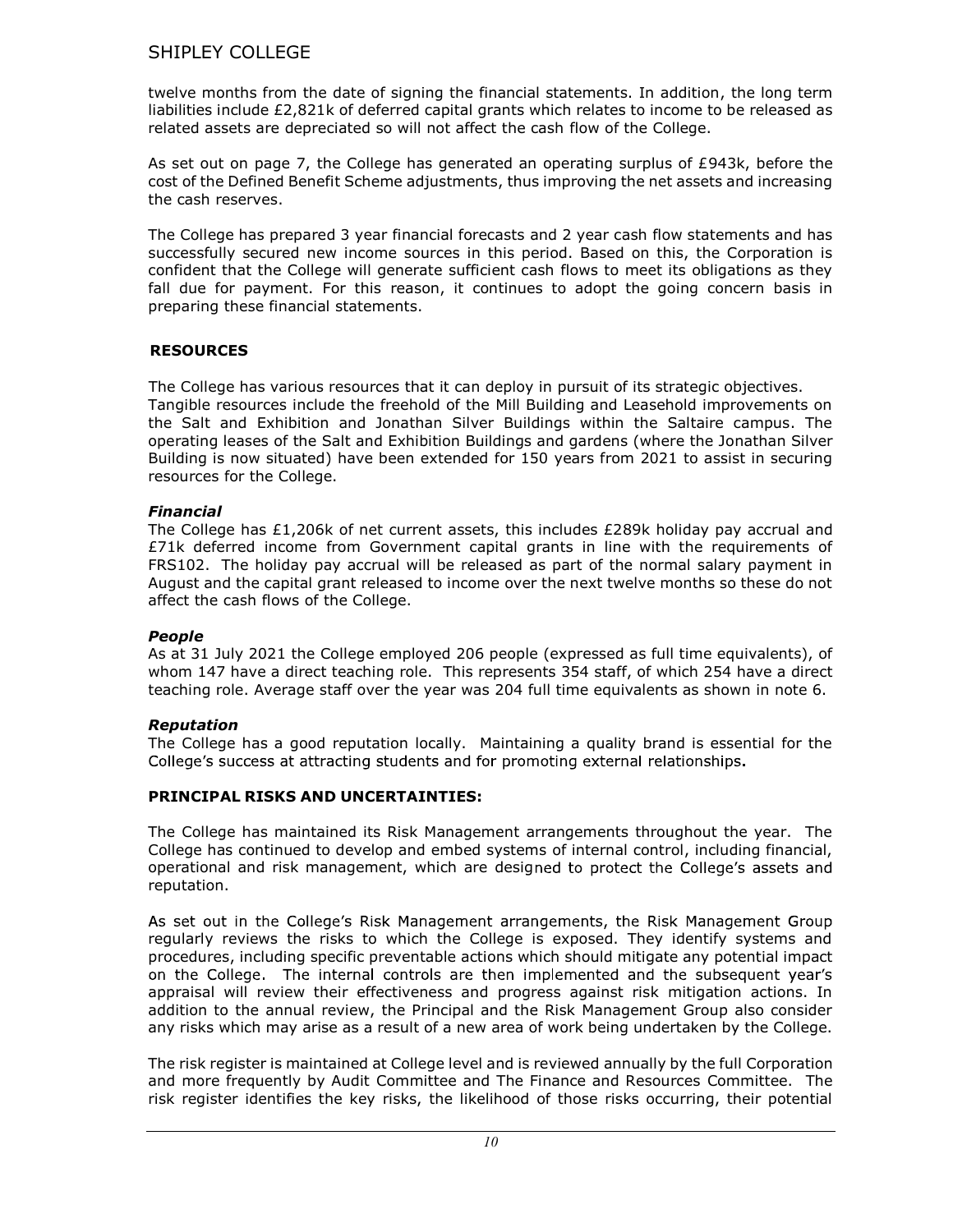impact on the College and the actions being taken to reduce and mitigate the risks. Risks are prioritised using a consistent scoring system.

The Risk Register incorporates the Risk Management Plan which supports the principal risk factors. Other key items of College documentation, such as the Sector/Service Development plans, embed awareness of risk into College processes.

Outlined below is a description of the principal risk factors that are covered in the College's Risk Management Plan. Not all the factors are within the College's control. Other factors besides those listed below may also adversely affect the College.

# 1. Government funding

The College has considerable reliance on continued government funding through the further education sector funding bodies. In 2020/21, 83% of the College's revenue was ultimately public funded and this level of requirement is expected to continue. There can be no assurance that government policy or practice will remain the same or that public funding will continue at the same levels or on the same terms.

The College is aware of several issues which may impact on future funding:

- The College, in conjunction with its key stakeholders, is developing a strategy for growth in response to the devolution of the Adult Skills Budget.
- The impact of COVID 19 on adult income is a key risk for the College in 2021/22 with a low recruitment in some areas.
- There is considerable competition for full time student numbers in the local area with the majority of secondary schools operating a sixth form. Bradford and Leeds demographics show a key issue will be shortage of spaces in the longer term. If the College can maintain/improve recruitment in the medium term, enrolments and therefore income, should be healthy into the next decade.

# 2. Failure to maintain the financial viability of the College

The College's current financial health grade is classified as "Outstanding" as described above. Based on the 3 year forecasts Corporation believe the underlying health grade to be "Good". The College has a record of accurate financial planning but the impact of COVID 19 makes financial planning difficult and the budget and in year forecasts continue to be made on a prudent basis with contingencies for additional spend. The budget set for 2021/22 is for breakeven position as a result of reduced 16-18 income following lower recruitment in 2020/21. This is expected to improve, as did the out turn for 2020/21, as the College makes good use of opportunities for project work in particular to support the unemployed. The College's plans to maintain a financial health grade of "Good".

Risks to the College's financial position are mitigated in a number of ways:

- By rigorous budget setting procedures and sensitivity analysis  $\bullet$
- Regular in year budget monitoring
- Robust financial controls
- Exploring ongoing procurement efficiencies  $\bullet$
- Exploring opportunities for project funding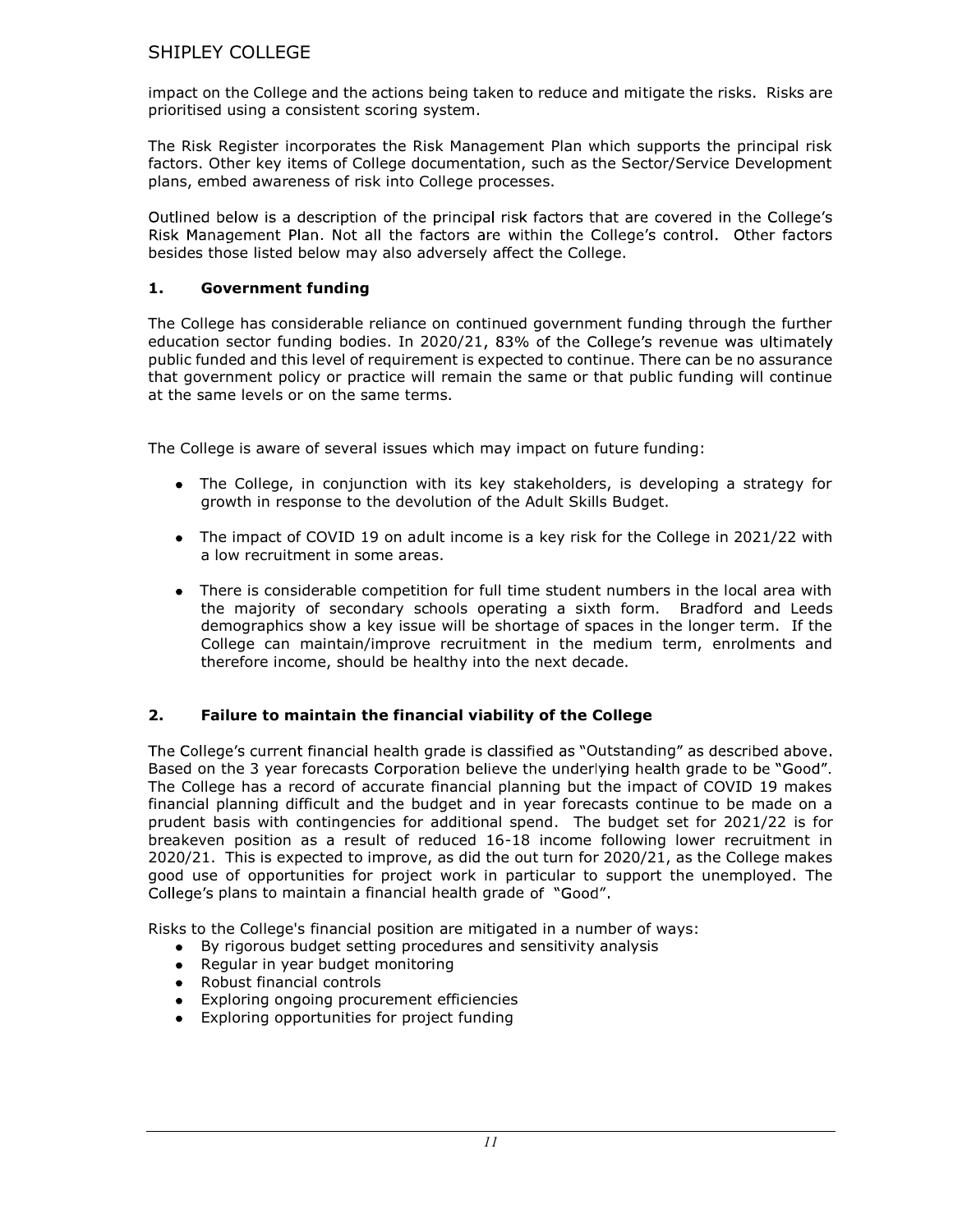# 3. Maintain adequate funding of pension liabilities

The financial statements report the share of the Local Government Pension Scheme deficit on the College's balance sheet in line with the requirements of FRS 102. The College continues to make contributions as advised by the pension actuaries.

The increased pension costs for the Teachers pension scheme arising from an increase in National contribution rates in September 2019 are currently funded by the Education and Skills Funding Agency. The College continues to recognised that the termination of this funding is a key risk to maintaining the financial viability of the College.

## STAKEHOLDER RELATIONSHIPS

In line with other colleges and with universities, Shipley College has many stakeholders. These include:

- Students;
- Staff;
- the Education Skills Funding Agency;
- the Local Authority;
- the Department for Education;
- Employers (with specific links);
- Employer Representative Bodies
- the local community;
- other Further Education institutions;
- $\mathbf{r}$  . Trade unions;
- Local Enterprise Partnerships (LEPs);
- West Yorkshire Combined Authority; and
- **Professional bodies.**

The College recognises the importance of these relationships and engages in regular communication with them through a variety of means.

# EQUAL OPPORTUNITIES AND EMPLOYMENT OF DISABLED PERSONS

## Equal Opportunities

The College respects and values the social and cultural diversity of its learners and employees by seeking to ensure that all have the opportunity to participate fully and achieve their potential irrespective of any of the following Equality Act 2010 'protected characteristics':

- $\bullet$  age,
- disability,  $\bullet$
- gender reassignment,  $\bullet$
- marriage and civil partnership,  $\bullet$
- pregnancy and maternity,  $\bullet$
- $\bullet$ race,
- religion or belief,  $\bullet$
- sex,  $\bullet$
- sexual orientation.  $\bullet$

In achieving this objective, Shipley College is committed to promoting the Public Sector Duty and has in the performance of its corporate responsibilities due regard to the need to;

- Eliminate unlawful discrimination, harassment and victimisation and any other conduct prohibited by the Equality Act 2010
- Advance Equality of Opportunity and foster good relations between people who share a protected characteristic and people who do not share it.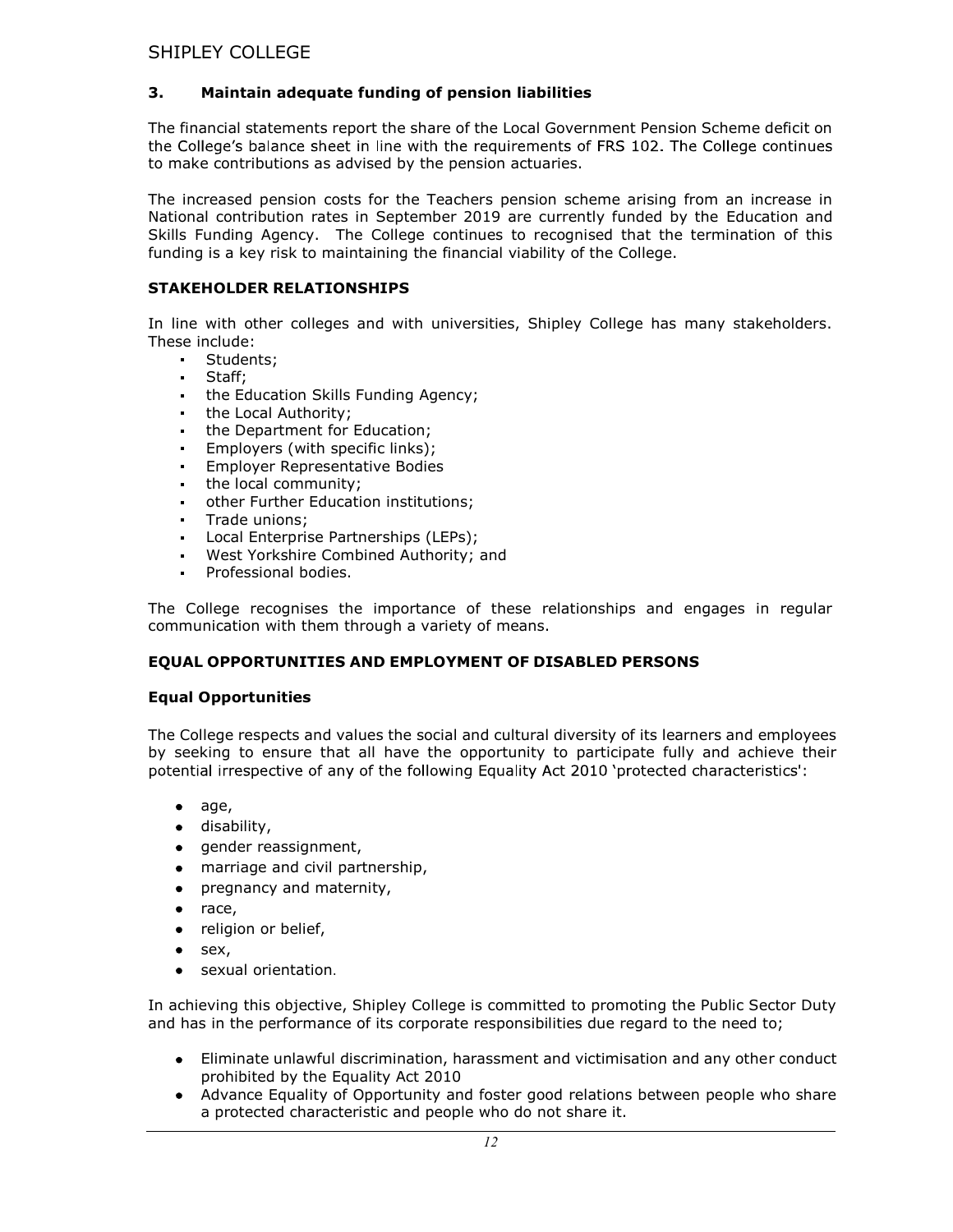The College achieves the aims of the Public Sector Duty by:

- Providing a learning and work environment which is inclusive
- Ensuring all policies, procedures and the design and delivery of the College services are free from discrimination and are appropriately monitored to respond to the diverse needs of all learners, employees and the wider community.

The College considers all applications from disabled persons, bearing in mind the aptitudes of the individuals concerned. Where an existing employee becomes disabled, every effort is made to ensure that employment with the College continues. The College's policy is to provide training, career development and opportunities for promotion which are, as far as possible, identical to those for other employees. An Annual Report of key Equality and Diversity data is produced each year linked to an Equality and Diversity Plan which is updated each year and monitored by managers and governors.

The College is accredited as a Mindful Employer and a Disability Confident employer.

## Disability Statement

The College seeks to achieve the objectives set down in the Equality Act 2010:

a) All College adaptations and building works are undertaken in accordance with Part M (Access to and Use of Buildings) of the Building Regulations. The College's new building (the Jonathan Silver Building) which was opened in September 2015, is designed to meet the needs of high needs learners and contains specialist areas and equipment.

b) The College has appointed a Head of Learning Support, who provides information, advice and arranges support where necessary for students with disabilities

c) There is a list of specialist equipment, such as a Deaf Call system and portable induction loops, which the College can make available for use by students and a range of assistive technology is available in the Learning Resource Centre.

d) The Admissions Policy for all students is described in the College Prospectus. Appeals against a decision not to offer a place are dealt with under the Compliments and Complaints Policy.

e) The College has made a significant investment in the appointment of specialist lecturers to support students with learning difficulties and/or disabilities. There are a number of Learning Support Assistants who can provide a variety of support for learning. There is an ongoing programme of staff development to ensure the provision of a high level of appropriate support for students who have learning difficulties and/or disabilities.

f) Specialist programmes are described in College prospectuses, and achievements and destinations are recorded and published.

g) Pastoral support and welfare services are described in the 'Student Handbook', which is issued to students at induction with instructions on how to access support.

## DISCLOSURE OF INFORMATION TO AUDITORS

The members who held office at the date of the approval of this report confirm that, so far as they are each aware, there is no relevant audit information of which the College's auditor is unaware; and each member has taken all the steps that he or she ought to have taken to be aware of the relevant audit information and to establish that the College's auditor is aware of that information.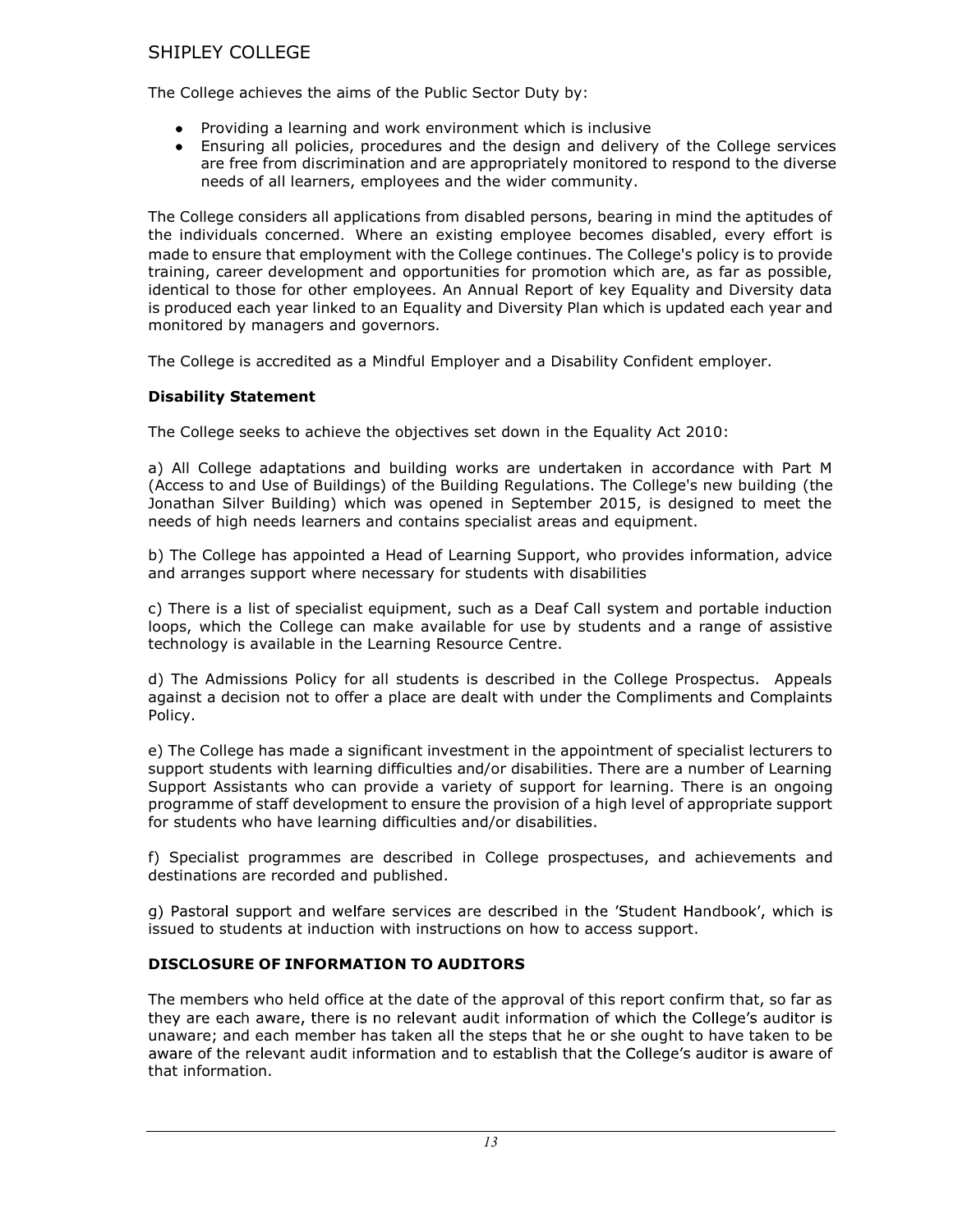The report of the Members of the Corporation was approved by the members on 14 December 2021 and signed on its behalf by:-

John Egan, Chair of the Corporation 14 December 2021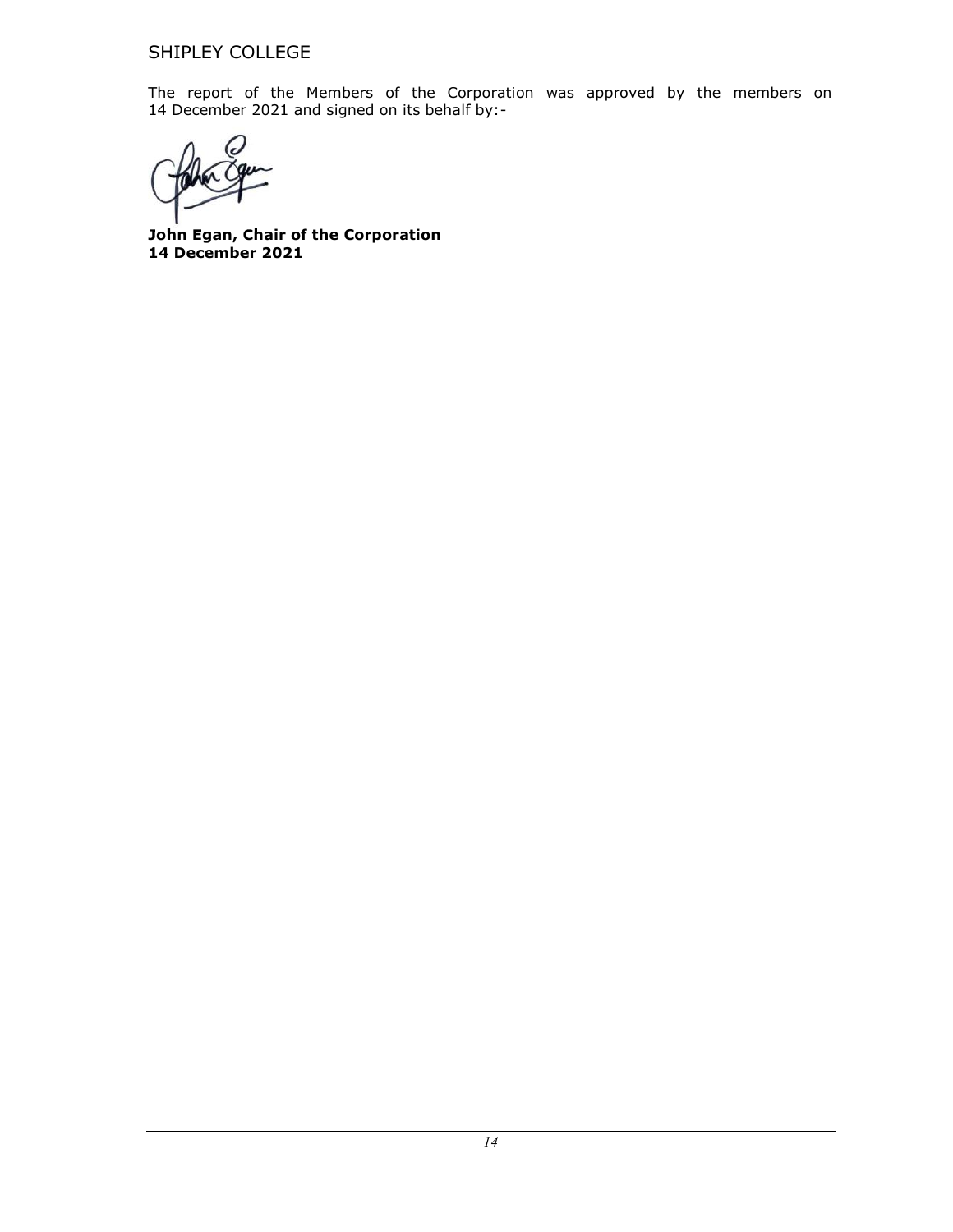# STATEMENT OF CORPORATE GOVERNANCE AND INTERNAL CONTROL

The following statement is provided to enable readers of the annual report and accounts of the College to obtain a better understanding of its governance and legal structure.

This statement covers the period from 1 August 2020 to 31 July 2021 and up to the date of approval of the annual report and financial statements.

The College endeavours to conduct its business:

- i. in accordance with the seven principles identified by the Committee on Standards in Public Life (selflessness, integrity, objectivity, accountability, openness, honesty and leadership);
- ii. in full accordance with the guidance to colleges from the Association of Colleges in the Code of Good Governance for English Colleges ("the Code");

In the opinion of the Governors, the College is working towards compliance with all the provisions of the Code, a recent governance review has identified a gap in compliance which recommends a more detailed strategic plan than previously in place. By the date of this report a suitable plan has been agreed. The Governing Body recognises that, as a body entrusted with both public and private funds, it has a particular duty to observe the highest standards of corporate governance at all times. In carrying out its responsibilities, it takes account of The Code of Good Governance for English Colleges issued by the Association of Colleges in March 2015, which it formally adopted on 14 July 2015.

The College is an exempt charity within the meaning of Part 3 of the Charities Act 2011. The Governors, who are also the Trustees for the purposes of the Charities Act 2011, confirm that they have had due regard for the Charity Commission's guidance on public benefit and that the required statements appear elsewhere in these financial statements.

| <b>Name</b>                    | Date of<br>appointment                       | <b>Term</b><br>of<br>office | Date of<br>resignation | <b>Status of</b><br>appoint-<br>ment | <b>Attendance</b><br>at Full<br>Corporation | <b>Committees</b><br>served and<br>attendance                                                                 |
|--------------------------------|----------------------------------------------|-----------------------------|------------------------|--------------------------------------|---------------------------------------------|---------------------------------------------------------------------------------------------------------------|
| Ms <sub>J</sub><br>Beaumont    | Oct 2012<br>Reappointed<br>Oct 2019          | 3<br>years                  |                        | Member                               | 3/3                                         | C&Q(3/3),<br>F&R (3/3),<br>Remuneration<br>(1/1),<br>Chair of<br>Search $(6/6)$                               |
| Mr N<br>Hainsworth             | July 2007<br>Reappointed<br><b>July 2020</b> | 3<br>years                  |                        | Member                               | 3/3                                         | Chair: Audit<br>(2/2)                                                                                         |
| Mr J Egan                      | November<br>2009<br>Reappointed<br>Nov 2019  | 3<br>years                  |                        | Member                               | 3/3                                         | Chair of the<br>Corporation.<br>Audit (1/1),<br>Remuneration<br>(1/1),<br>Search (6/6),<br>Chair C&Q<br>(3/3) |
| $\overline{M}$ r N S<br>Chohan | July 2009                                    | N/a                         |                        | Principal<br>(Accounting<br>Officer) | 3/3                                         | F&R (3/3);<br>Search<br>(6/6);<br>C&Q(3/3)                                                                    |
| Mr S Desai                     | Dec 2010<br>Reappointed<br>Dec 2017          | 3<br>years                  | Dec 2020               | Staff<br>Member                      | 1/1                                         | C&Q(1/1)<br>Audit $(1/1)$                                                                                     |

#### Governors serving on the College Board during 2020/21 and up to the date of signature of this report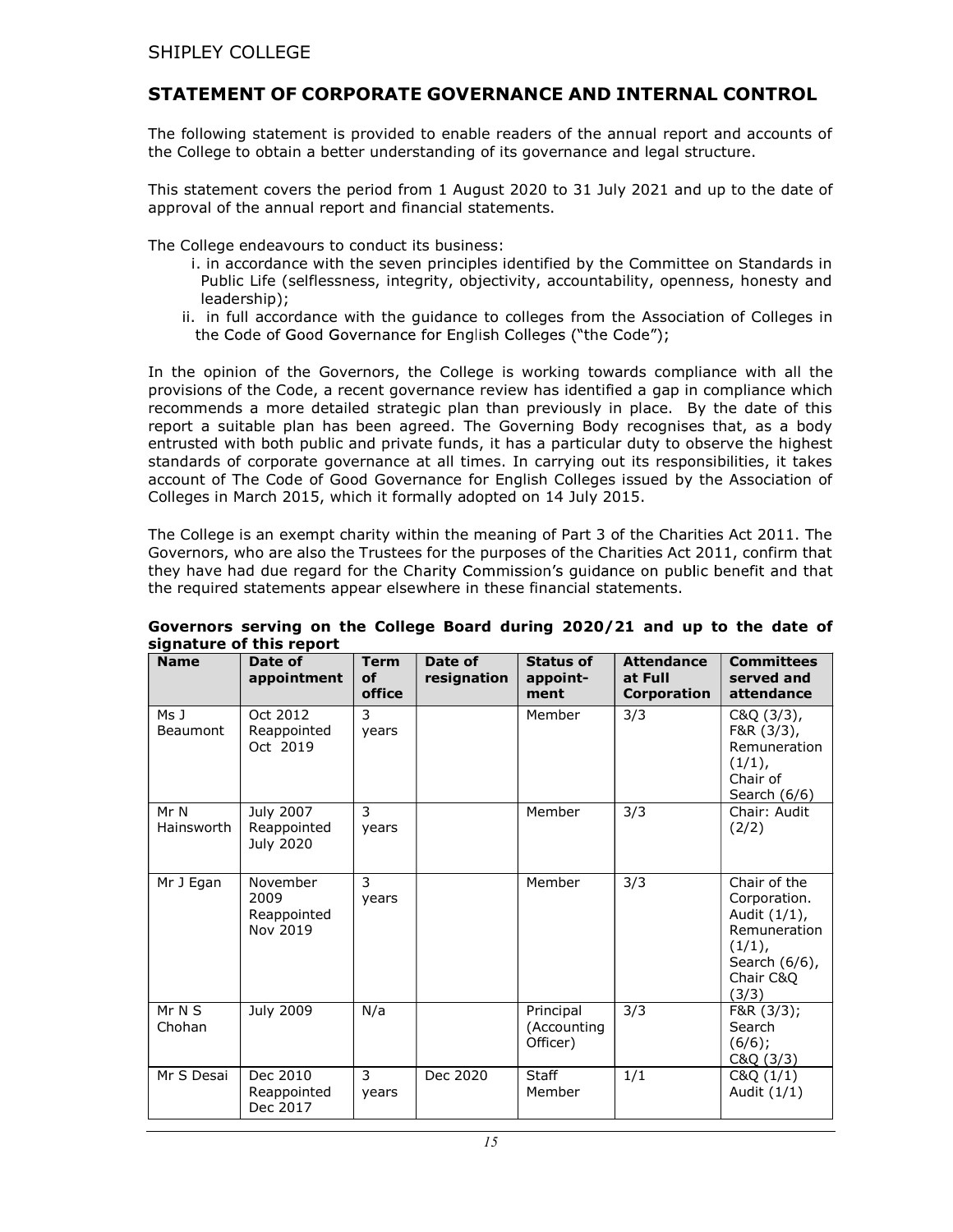| <b>Name</b>                             | Date of                                               | <b>Term</b>             | Date of     | <b>Status of</b>       | <b>Attendance</b>      | <b>Committees</b>       |
|-----------------------------------------|-------------------------------------------------------|-------------------------|-------------|------------------------|------------------------|-------------------------|
|                                         | appointment                                           | оf<br>office            | resignation | appoint-<br>ment       | at Full<br>Corporation | served                  |
| Mr A<br>Podesta                         | Dec 2011<br>Reappointed<br>Oct 2018                   | 3<br>years              | Dec 2020    | Member                 | 1/1                    | F&R (1/1),              |
| Mr D<br><b>Butcher</b>                  | Apr 2015<br>Reappointed<br>April 2019                 | $\overline{3}$<br>years |             | Member                 | $\overline{3/3}$       | Chair of F&R<br>(3/3)   |
| Mr J Parker                             | Apr 2015<br>Reappointed<br>April 2019                 | 3<br>years              |             | Member                 | $\overline{3/3}$       | Audit (2/2)<br>C&Q(2/3) |
| Mr C<br>Forrest                         | Dec 2016<br>Reappointed<br>Dec 2017                   | 3<br>years              | Dec 2020    | Member                 | 1/1                    | C&Q 1/1<br>Audit 1/1    |
| Mr P<br>Hunter                          | Dec 2016<br>Reappointed<br>Dec 2020                   | $\overline{3}$<br>years |             | Member                 | $\overline{3/3}$       | C&Q 1/3                 |
| Ms K<br>Robinson                        | <b>March 2020</b><br>Reappointed<br><b>March 2021</b> | 3<br>years              |             | Member                 | $\overline{3/3}$       | $C&Q$ $3/3$             |
| Ms C<br>O'Connor                        | March 2020<br>Reappointed<br>March 2021               | $\overline{3}$<br>years |             | Member                 | $\overline{3/3}$       | C&Q 3/3                 |
| Ms G<br><b>Jeffrey</b>                  | Jan 2021                                              | 1 Year                  |             | Member                 | $\overline{2/2}$       | F&R 2/2                 |
| Mr M<br>Hussain                         | Jan 2021                                              | 1 Year                  |             | Member                 | 1/2                    | Audit 1/1               |
| Mrs S<br>Tinsley                        | Apr 2021                                              | $\overline{4}$<br>Years |             | Member                 | 1/1                    | C&Q 1/1<br>Audit 1/1    |
| Mr P<br>Whittle                         | Apr 2021                                              | $\overline{4}$<br>Years |             | Member                 | $\overline{1/1}$       | F&R 1/1                 |
| Ms W<br>Rowan                           | Dec 2015<br>Reappointed<br>Dec 2020                   | 3<br>Years              |             | <b>Staff</b><br>Member | $\overline{3/3}$       | F&R(3/3),<br>C&Q(2/2)   |
| Mr J Curtis                             | Jan 2021                                              | 3<br>Years              |             | Staff<br>Member        | 1/2                    | C&Q 2/2<br>Audit 1/1    |
| Miss F<br>Modak                         | Sept 2021                                             | $\mathcal{P}$<br>Years  |             | Student<br>Member      |                        |                         |
|                                         | Vacancies: 2 (1external member and 1 student member)  |                         |             |                        |                        |                         |
| Clerk to the Corporation:<br>Mr J Stott |                                                       |                         |             |                        |                        |                         |

Joanne Beaumont stepped down as Chair of the Corporation at the meeting on 15 December 2020 and John Egan took the Chair.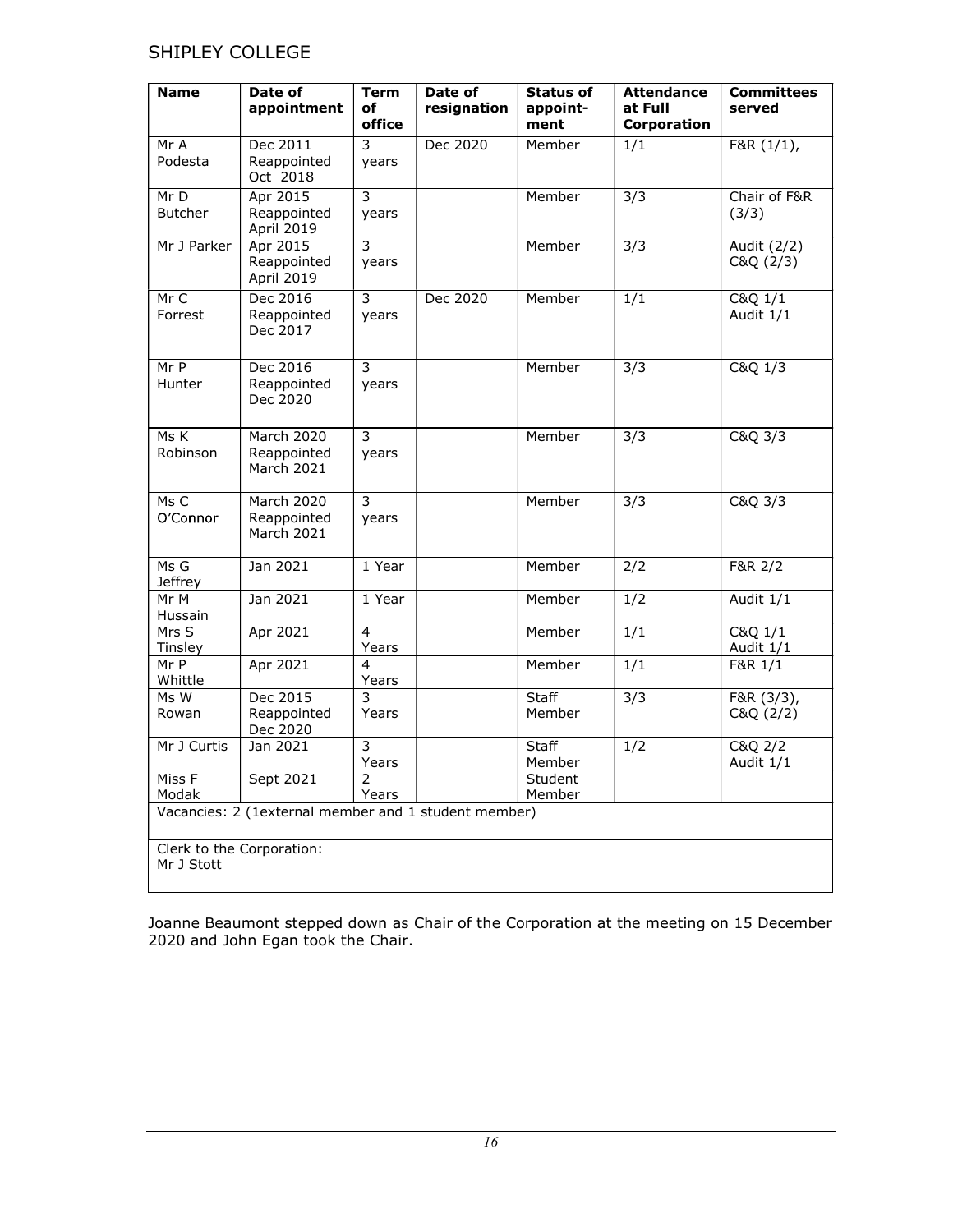| <b>Name</b>    | Date of<br>appointment | Term of<br>office | Date of<br>resignation | <b>Committees</b><br>served |
|----------------|------------------------|-------------------|------------------------|-----------------------------|
| Mr P<br>Webley | Dec 2018               | 4 yrs             |                        | Search (2/2)                |
|                | July 2019              | 3 yrs             |                        | Audit (6/6)                 |
|                | July 2019              | 3 yrs             |                        | Remuneration $(1/1)$        |
|                |                        |                   |                        |                             |

#### Non Corporation Members co-opted to serve on College committees during 2020/21

#### The Governance Framework

It is the Corporation's responsibility to bring independent judgement to bear on issues of strategy, performance, resources and standards of conduct.

The Corporation is provided with regular and timely information on the overall financial performance of the College together with other information such as performance against funding targets, proposed capital expenditure, quality matters and personnel related matters such as health and safety, equality and diversity and environmental issues. The Corporation meets each term.

The Corporation conducts its business through a number of committees. Each committee has terms of reference, which have been approved by the full Corporation. These committees are:-

- Finance and Resources,
- Search
- Remuneration
- Curriculum and Quality; and
- Audit.

The Corporation, Finance and Resources, and Curriculum & Quality Committees convene termly. The Audit Committee meets twice and the Search and Remuneration Committees are convened at least once a year.

Full approved minutes of all meetings, except those deemed to be confidential by the Corporation, are available on the College's website at www.shipley.ac.uk or from the Clerk to the Corporation at:-

Shipley College Victoria Road Shipley BD18 3LQ

The Clerk to the Corporation maintains a register of financial and personal interests of the members of the Corporation. The register is available for inspection at the above address.

All members of the Corporation are able to take independent professional advice in furtherance of their duties at the College's expense and have access to the Clerk of the Corporation, who is responsible to the Board for ensuring compliance with all applicable procedures and regulations. The appointment and removal of the Clerk are matters for the Corporation as a whole.

Formal agendas, papers and reports are supplied to the Corporation in a timely manner, prior to Corporation meetings. Briefings are also provided on an ad-hoc basis.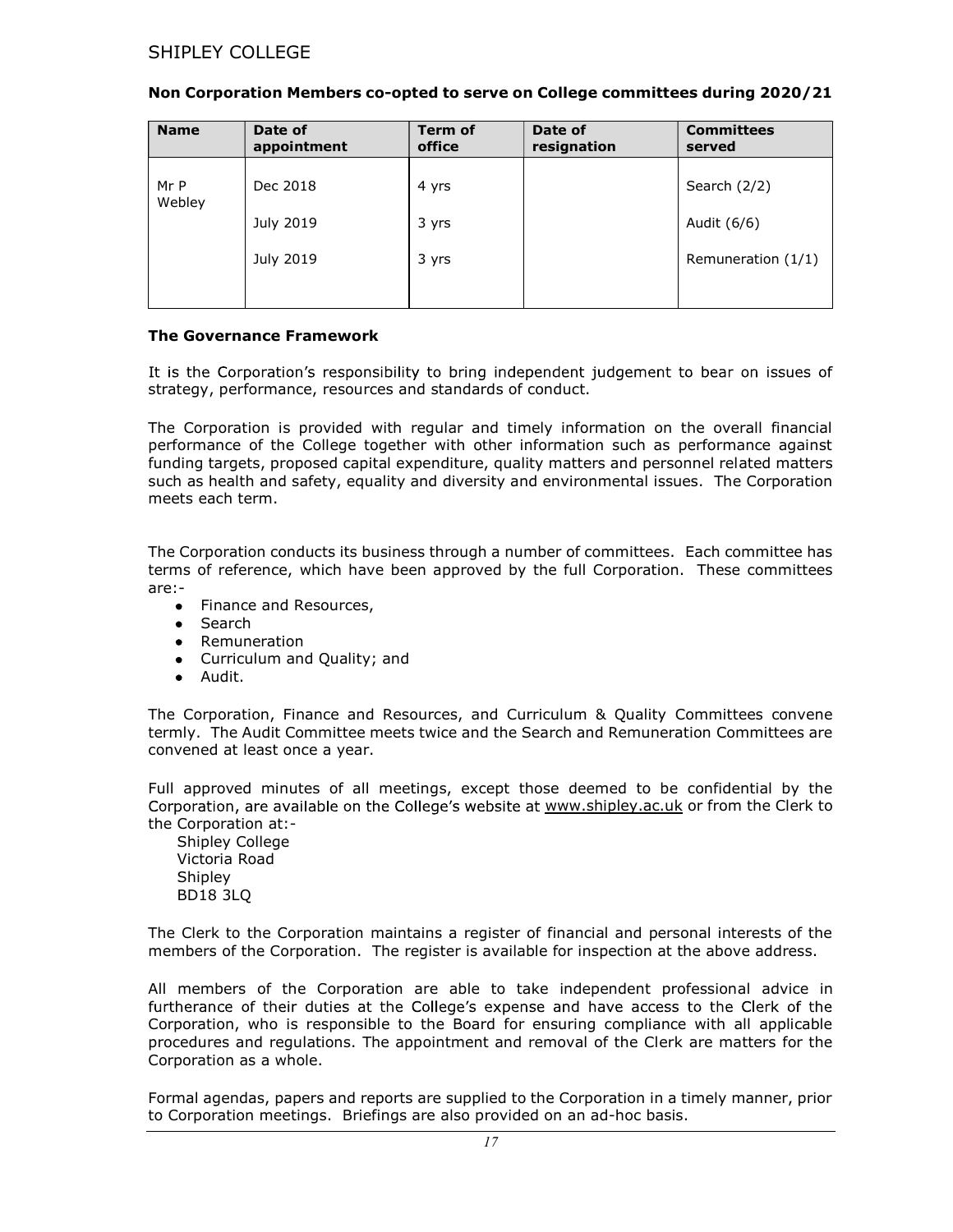The Corporation has a strong and independent non-executive element and no individual or group dominates its decision making process. The Corporation considers that each of its nonexecutive members is independent of management and free from any business or other relationship which could materially interfere with the exercise of their independent judgement. There is a clear division of responsibility in that the roles of the Chair of the Corporation and Principal are separate.

The Corporation has successfully maintained effective meetings throughout the COVID pandemic via online meetings. The Corporation was already utilising electronic filing of Corporation papers which assisted this transition.

#### Appointments to the Corporation

Any new appointments to the Corporation are a matter for the consideration of the Corporation as a whole. The Corporation has a Search Committee consisting of five members of the Corporation plus an independent external co-opted member, which is responsible for the selection and nomination of any new member for the Corporation's consideration. The Corporation is responsible for ensuring that appropriate training is provided as required.

Members of the Corporation are appointed for a term of office not exceeding 4 years.

#### Corporation performance

The Corporation has a self assessment process via a questionnaire completed by Governors annual. The outcome of the 2020/21 process shows continued positive outcomes. In Summer 2021 the overall rating decreased from 4.61 to 4.36 out of 5 overall.

Ratings for all key questions were between 4.1 & 5.0 bar 4 questions:

- Ouestion 9 (The Corporation uses its members' talents and skills effectively) decreased from 4.3 to 3.9.
- Question 10 (The Corporation makeup is diverse with experience, skills, ethnicity, gender, and age group) showed a slight increase from 3.5 to 3.8. This question has been a regular concern for the Corporation in the 4 years of the review scoring 4.0 or less.
- Question 13 (Corporation members fully and positively participate in discussions) decreased from 4.5 to 3.7.
- Question 15 (Members hold management to account in an open, constructive and challenging manner) decreased from 4.6 to 3.9.

A number of governors commented on these questions which will be considered by the Search Committee.

Governors have a very good range of skills and are enthusiastic and committed in their support of the College. Their oversight of finance, estates, audit and IT is outstanding. Some governors have an educational background and training activities for all governors related to teaching & learning ensure continuous development of governors' understanding and skills in challenging learners' achievements and weaknesses in the quality of provision During 2020/21 individual governor attendance at Corporation and Committee meetings was very good at 95%, an increase compared to 2019/20 and above the sector average of 88%.

10 Members had 100% attendance record at Corporation and Committee meetings.

# Remuneration Committee

Throughout the year ended 31 July 2021, the College's Remuneration Committee comprised of three members of the Corporation plus an independent external co-opted member. The committee's responsibilities are to make recommendations to the Board on the remuneration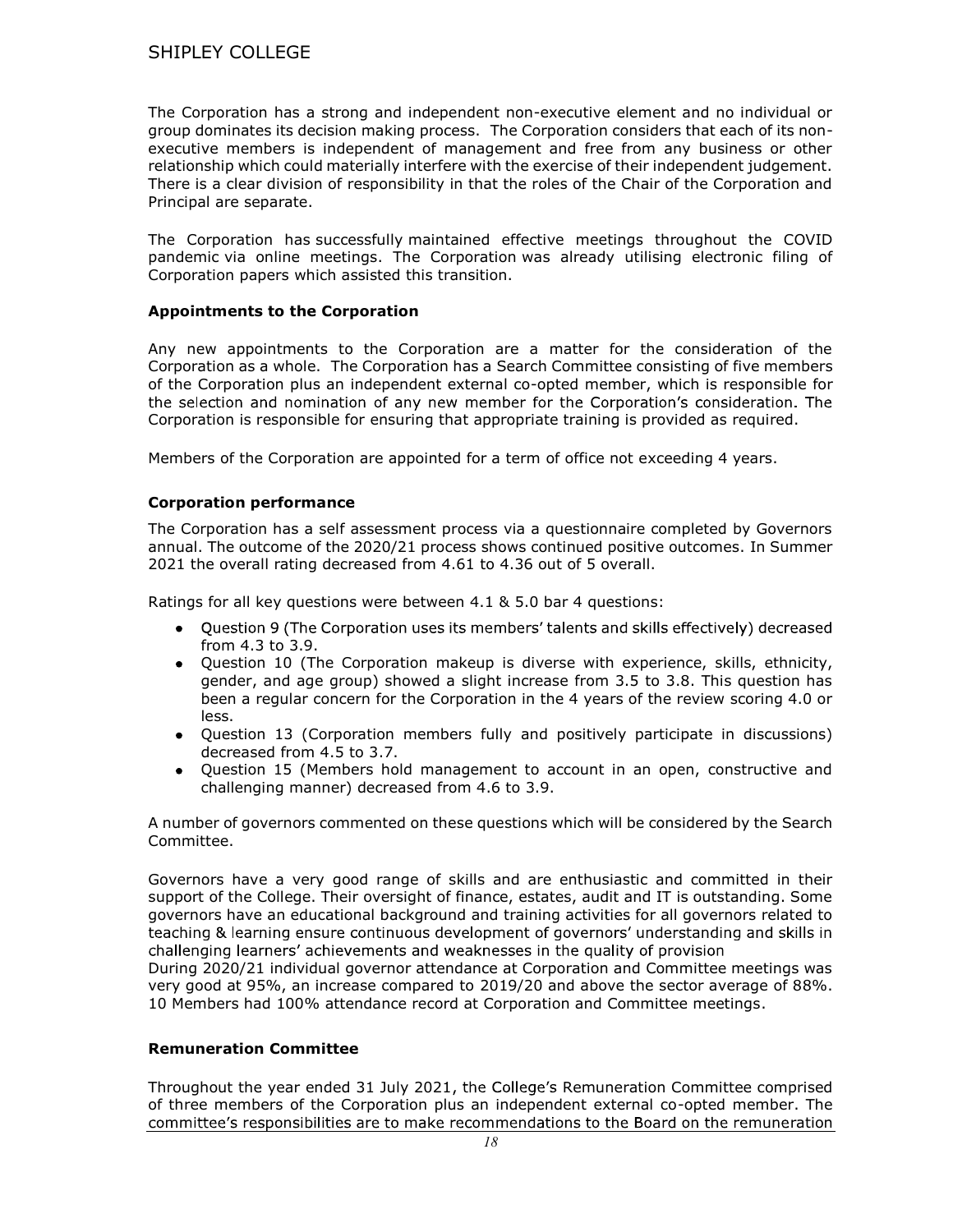and benefits of the Principal and other senior post holders. The Chair of the Committee is the independent external co-opted member.

Details of remuneration for the year ended 31 July 2021 are set out in note 6 to the financial statements.

The Corporation have adopted the AoC's Senior Staff Remuneration Code. In accordance with the provisions of the Articles of Government the Corporation have determined that "senior post" means the post of Principal and Clerk to the Corporation and such other senior posts as the Corporation may decide from time to time i.e. the Vice Principal Finance & Planning and Vice Principal Curriculum. The Senior Post Holder Remuneration Policy pays due regard to the Association of Colleges' Senior Post Holder Remuneration Code. It provides a set of principles for setting Senior Post Holder pay and conditions and a procedure for making such decisions.

## Audit Committee

The Audit Committee is comprised of up to five members of the Corporation (excluding the Principal, Chair of the Corporation and Members of the Finance & Resources Committee) plus one co-opted non-member of the Corporation; this latter member provides independence and experience to the committee. The committee operates in accordance with written terms of reference approved by the Corporation. Its purpose is to advise the Corporation on the adequacy and effectiveness of the College's system of internal control and its arrangements for risk management, control and governance processes.

The Audit Committee meets twice a year and provides a forum for reporting by the College's internal and external auditors, who have access to the Committee for independent discussion, without the presence of College management. The committee also receives and considers reports from the Funding Body as they affect the College's business.

The College appoints specialist services to review the systems of internal control; risk management controls and governance processes in accordance with an agreed plan of assurance and report their findings to management and the Audit Committee. Management are responsible for the implementation of agreed recommendations and the Audit Committee undertakes periodic follow up reviews to ensure such recommendations have been implemented.

The Audit Committee also advises the Corporation on the appointment of Internal, Regularity and Financial statement auditors and their remuneration for both audit and non-audit work as well as reporting annually to the Corporation.

## Finance & Resources Committee

The Finance & Resources Committee comprises 6 members of the Corporation (and excludes members of the Audit Committee). The committee operates in accordance with written terms of reference approved by the Corporation. Its main responsibilities are:

- To monitor the implementation of the College's Financial Strategy
- To recommend annual estimates of income and expenditure for approval by the Corporation
	- To regularly monitor:
		- the 3 year financial forecasts of the College
		- the annual budget updates
		- the cashflow forecasts  $\bullet$
		- the management accounts and end of year accounts
		- a range of budget ratios
- To evaluate and advise the Corporation on major financial proposals and major capital projects.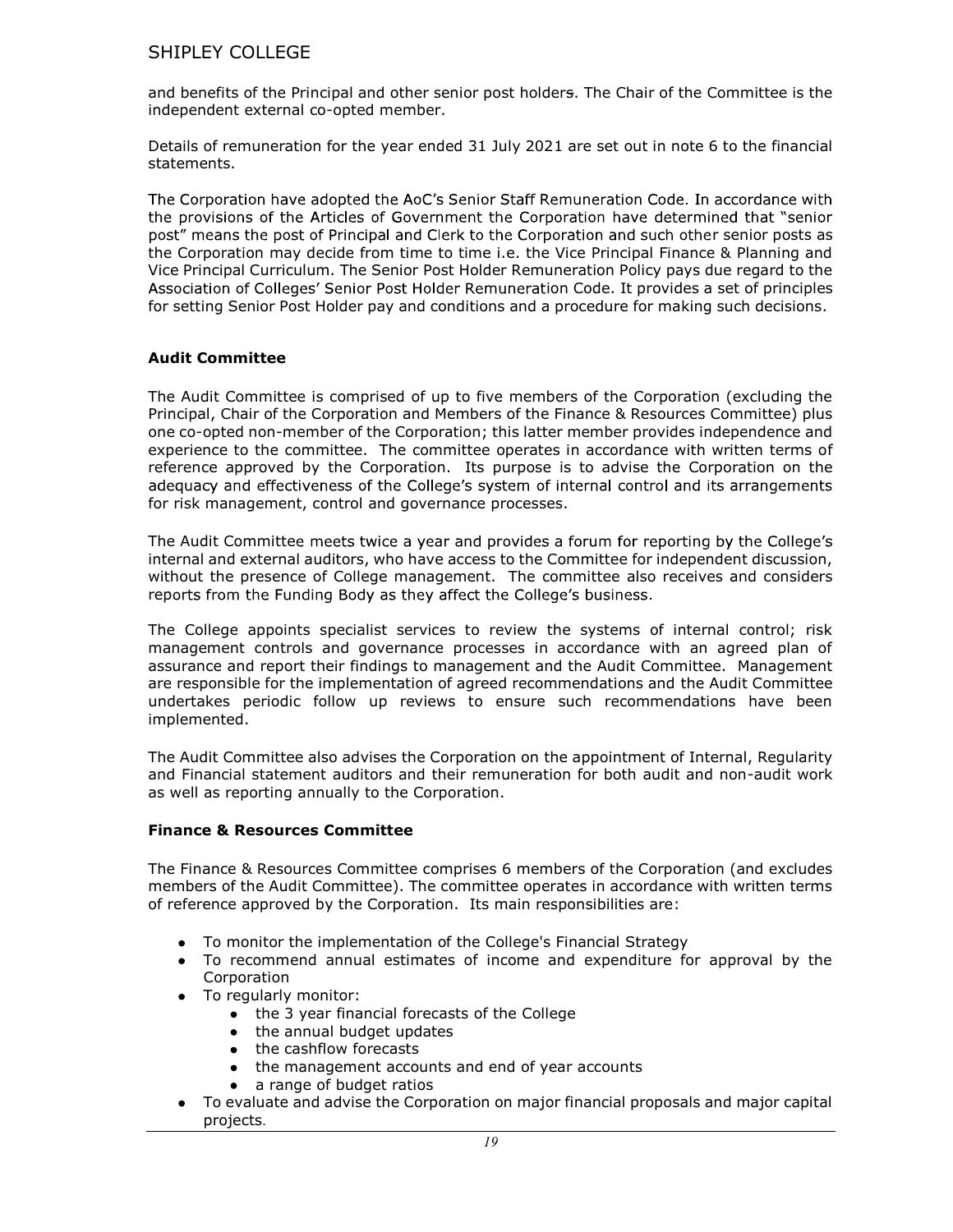## Curriculum and Quality Committee

The Curriculum and Quality Committee comprises up to 10 members of the Corporation. The committee operates in accordance with written terms of reference approved by the Corporation. Its main responsibilities are:

- To consider and recommend to the Corporation the College's Annual Self-Assessment Report and advise the Corporation on the College's arrangements for monitoring the College Quality Improvement plan (QIP) arising from the report.
- To consider and recommend to the Corporation the College's Development Plan and advise the Corporation on the College's arrangements for monitoring the plan.
- To consider the Quality Policy and annual Quality Cycle including supporting data sources for the College and make recommendations to the Corporation on assessing quality and ensuring continuous improvement.
- To undertake an annual review of the educational character of the College and maintain an overview of the College's curriculum and programme developments, making recommendations to the Corporation, as appropriate.
- To monitor and review for presentation to the Corporation:
	- Student end of year achievement rates compared to relevant national averages.
	- Student achievement of aspirational target grades.
- To receive an annual report and recommend to the Corporation the College performance management, training and development process for observation of teaching, learning and assessment (OTLA).

## Search Committee

The Corporation has a Search Committee consisting of four members of the Corporation plus an independent external co-opted member. The Committee operates in accordance with written terms of reference approved by the Corporation. Its main responsibilities are:

- Advising on the appointment of Members (other than as a Staff or Student Member) of the Corporation and such other matters relating to membership and appointments as the Corporation may remit to the Committee.
- Gathering, screening and shortlisting nominations in respect of vacancies on the Corporation.
- Considering and making recommendations to the Corporation on the composition and balance of the Corporation and its Committees.
- For advising the Corporation on the reappointment of members on the expiry of their term of office.

## Internal Control

## Scope of responsibility

The Corporation is ultimately responsible for the College's system of internal control and for reviewing its effectiveness. However, such a system is designed to manage rather than eliminate the risk of failure to achieve business objectives, and can provide only reasonable and not absolute assurance against material misstatement or loss.

The Corporation has delegated the day-to-day responsibility to the Principal, as Accounting Officer, for maintaining a sound system of internal control that supports the achievement of the College's policies, aims and objectives whilst safeguarding the public funds and assets for which he is personally responsible, in accordance with the responsibilities assigned to him in the Financial Memorandum between the College and the funding bodies. He is also responsible for reporting to the Corporation any material weaknesses or break-downs in internal control.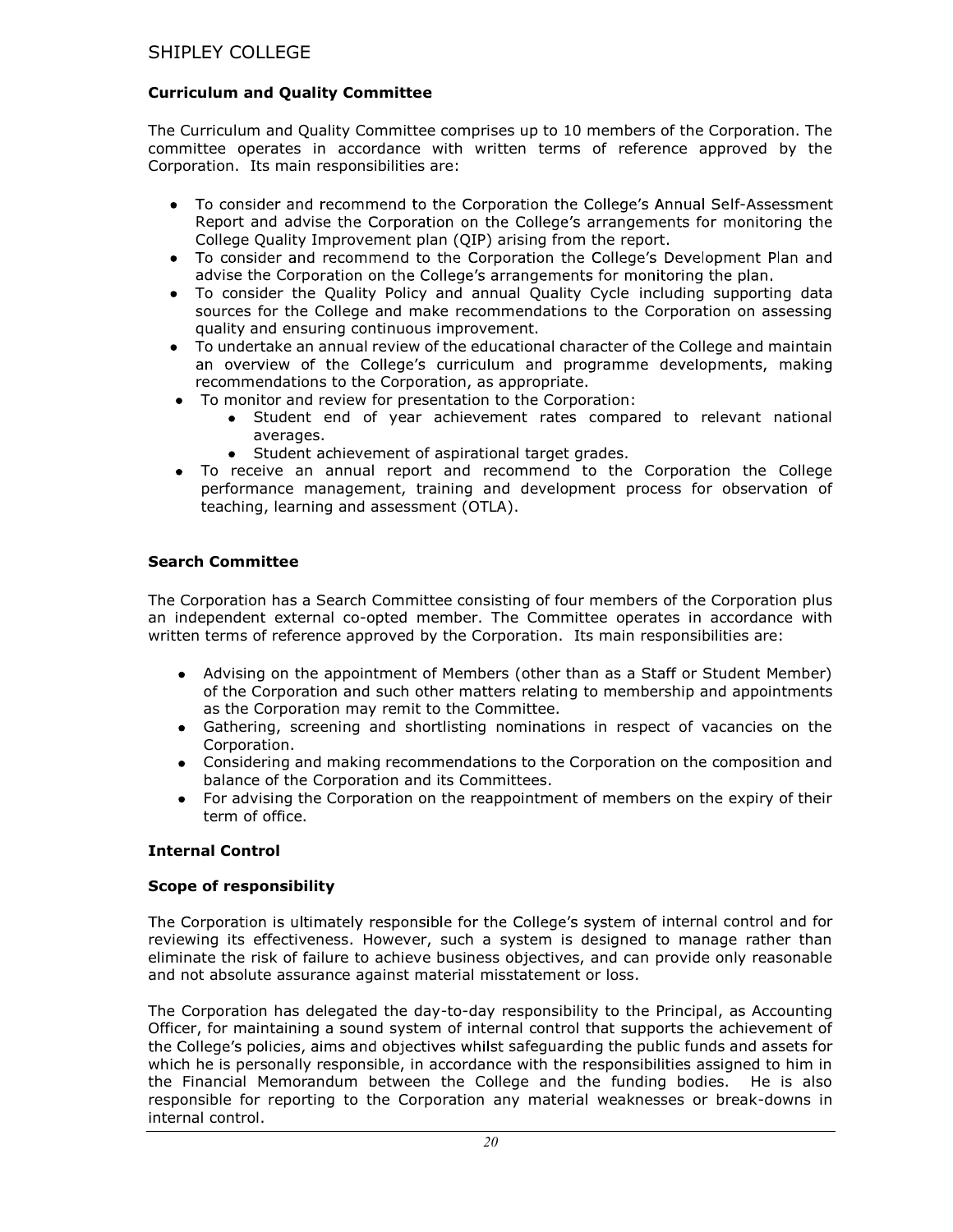## The purpose of the system of internal control

The system of internal control is designed to manage risk to a reasonable level rather than to eliminate all risk of failure to achieve policies, aims and objectives; it can therefore only provide reasonable and not absolute assurance of effectiveness. The system of internal control is based on an ongoing process designed to identify and prioritise the risks to the achievement of College policies, aims and objectives, to evaluate the likelihood of those risks being realised and the impact should they be realised, and to manage them efficiently, effectively and economically. The system of internal control has been in place in the College for the year ended 31 July 2021 and up to the date of approval of the annual report and financial statements.

## Capacity to handle risk

The Corporation has reviewed the key risks to which the College is exposed, together with the operating, financial and compliance controls that have been implemented to mitigate those risks. The Corporation is of the view that there is a formal ongoing process for identifying, evaluating and managing the College's significant risks that has been in place for the year ended 31 July 2021 and up to the date of approval of the annual report and financial statements. This process is regularly reviewed by the Corporation.

## The risk and control framework

The system of internal control is based on a framework of regular management information, administration procedures including the segregation of duties, and a system of delegation and accountability. In particular, it includes:

- Comprehensive budgeting systems with an annual budget, which is reviewed and agreed by the Corporation
- Regular reviews by the Corporation of periodic and annual financial reports which indicate financial performance against forecasts
- Setting targets to measure financial and other performance
- Clearly defined capital investment control guidelines
- The adoption of formal project management disciplines, where appropriate

The College management and Governors assess the assurance provided by the internal controls against the College risk register together with the programme of  $3<sup>rd</sup>$  party assurance agreed with the Audit Committee each year.

The College planned the appointment of an internal audit service for the year ended 31 July 2021. Aspects of this audit service did not happen due to the local and national restrictions of COVID. The Audit Committee has recommended that any areas not progressed during 2020/21 are actioned in 2021/22. Given the circumstances in 2020/21, the Audit Committee ensured that there was progress in penetration testing to support security across the various College IT systems.

The Committee was provided with regular reports on this assurance activity in the College which included a follow up on the previous recommendations. The Corporation has identified its key risks as detailed in the Strategic Report. No significant internal control weaknesses failures have arisen.

## Statement from the Audit Committee

The Audit Committee has advised the board of governors that the Corporation has an effective framework for governance and risk management in place. The committee believes that the Corporation has effective internal controls in place. The specific areas of work undertaken by the Audit Committee in 2020/21 and up to the date of approval of the financial statements covered the areas of governance, risk management and internal control, which provided assurance against the strategic risks identified.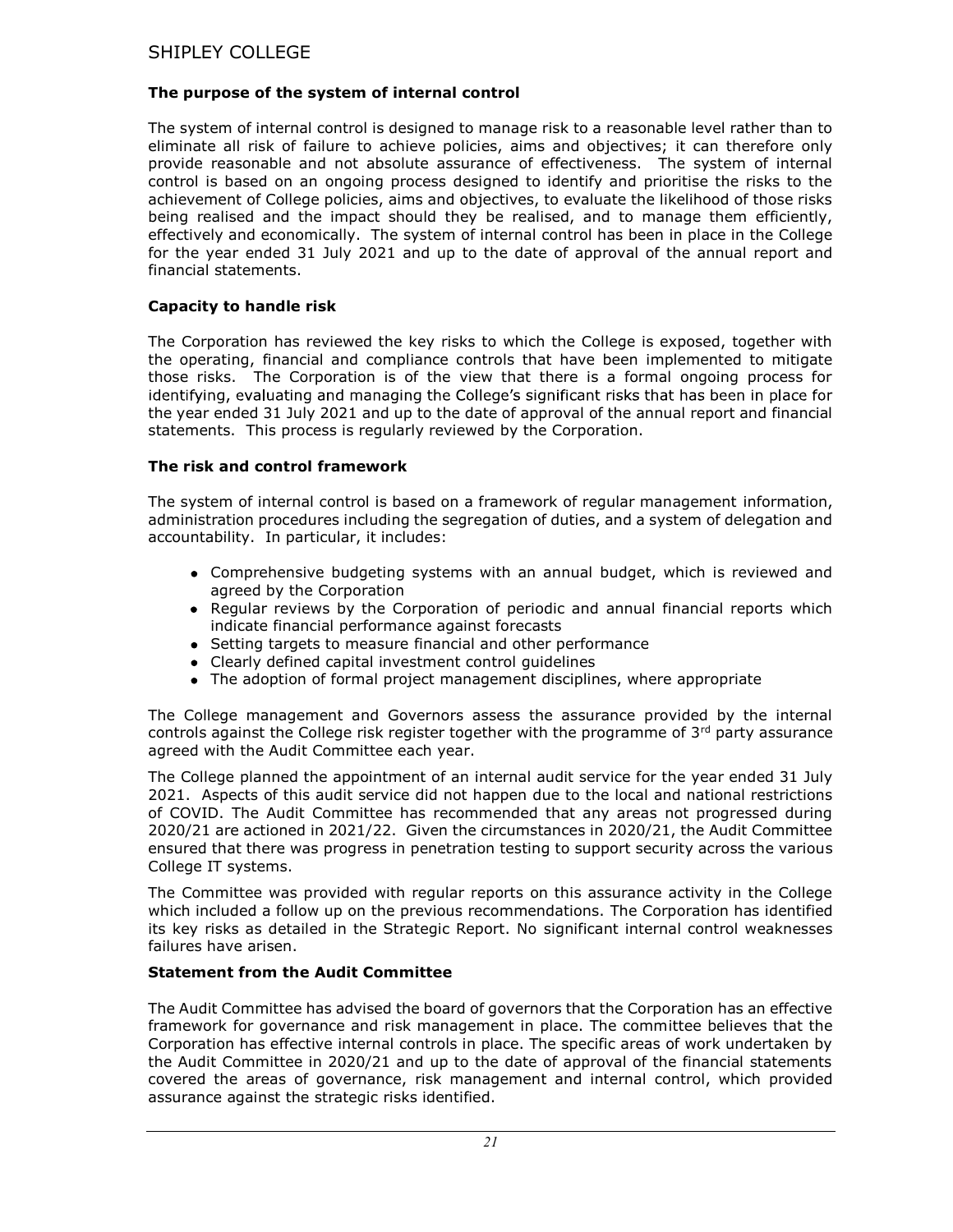#### Review of effectiveness

As Accounting Officer, the Principal has responsibility for reviewing the effectiveness of the system of internal control. The Accounting Officer's review of the effectiveness of the system of internal control is informed by:

- The work of the specialist auditors appointed for specific assurance
- The work of the executive managers within the College who have responsibility for the development and maintenance of the internal control framework
- Comments made by the College's financial statements auditors and the regularity auditors in their management letters and other reports.

The Accounting Officer has been advised on the implications of the result of his review of the effectiveness of the system of internal control by the Audit Committee which oversees the work of internal audit assurance providers, and a plan to address weaknesses and ensure continuous improvement of the system is in place.

The Accounting Officer and Senior Management Team receive reports setting out key performance and risk indicators and considers possible control issues brought to their attention by early warning mechanisms, which are embedded within the departments. The Principal and Senior Management Team and Audit Committee also receive regular reports internal audit assurance providers, which include recommendations for improvement. The Audit Committee's role in this area is confined to a high-level review of the arrangements for internal control. The Corporation's agenda includes a regular item for consideration of risk and control and receives reports thereon from the Accounting Officer and the Audit Committee. The emphasis is on obtaining the relevant degree of assurance and not merely reporting by exception. At its July 2021 meeting, the Corporation carried out the annual assessment for the year ended 31 July 2021.

Based on the advice of the Audit Committee and the Accounting Officer, the Corporation is of the opinion that the College has an adequate and effective framework for governance, risk management and control, and has fulfilled its statutory responsibility for "the effective and efficient use of resources, the solvency of the institution and the body and the safeguarding of their assets".

## Going Concern

The Corporation has reviewed the College strategic priorities, 3 year financial forecasts and cash flow statements and the risk register. Based on these, the Corporation is confident that the College will generate sufficient cash flows to meet its obligations as they fall due for payment. For this reason, it continues to adopt the going concern basis in preparing these financial statements.

Approved by order of the members of the Corporation on 14 December 2021 and signed on its behalf by:-

John Egan Mr N Chohan 14 December 2021

Chair of the Corporation Principal & Accounting Officer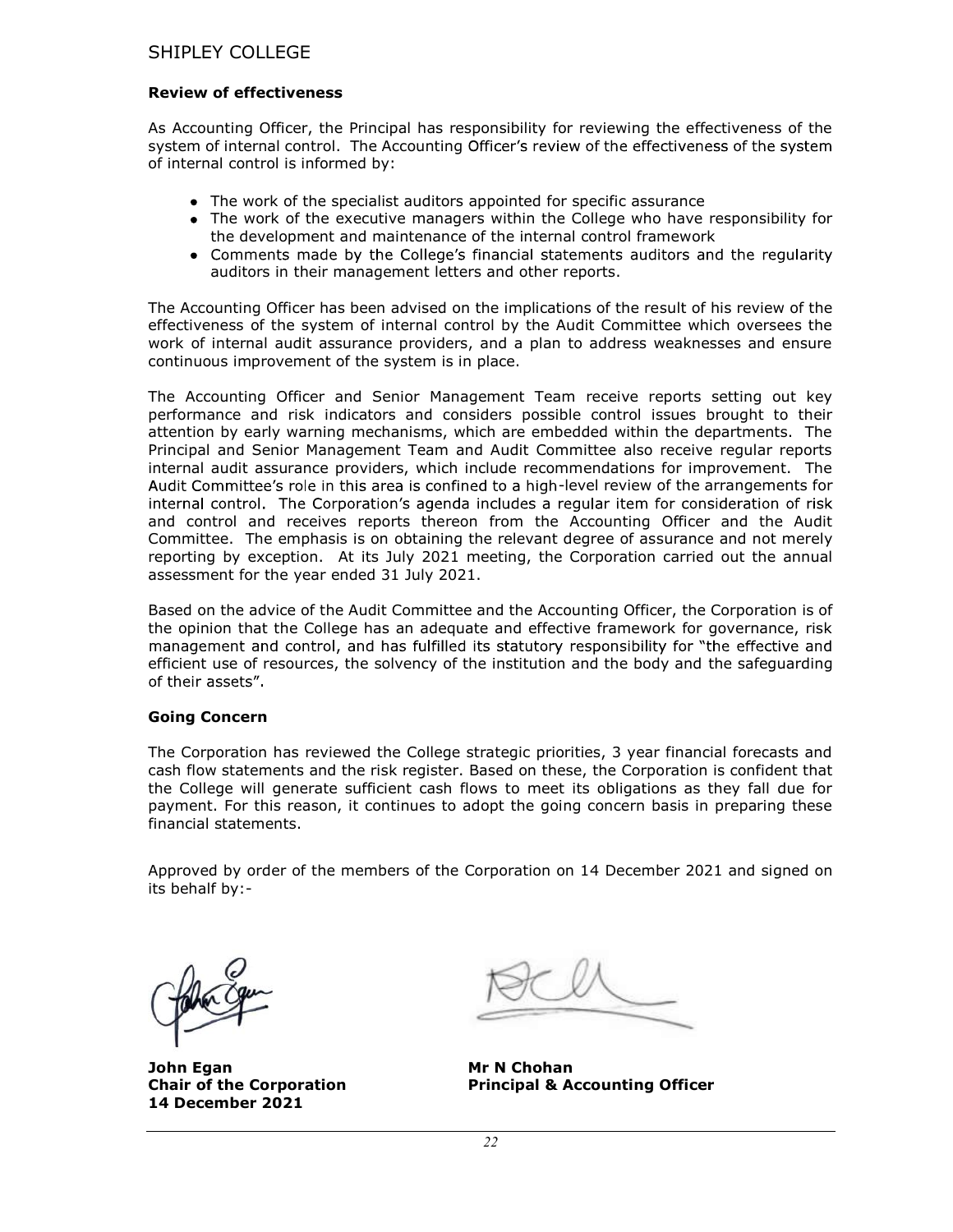# STATEMENT OF REGULARITY, PROPRIETY AND COMPLIANCE

The Corporation has considered its responsibility to notify the Education and Skills Funding Agency (ESFA) of material irregularity, impropriety and non-compliance with terms and conditions of funding, under the College's grant funding agreement and contracts with ESFA. As part of our consideration we have had due regard to the requirements of the grant funding agreements and contracts with ESFA.

We confirm on behalf of the Corporation, that after due enquiry, and to the best of our knowledge, we are able to identify any material irregular or improper use of funds by the College, or material non-compliance with the terms and conditions of funding under the College's grant funding agreements and contract with ESFA.

We confirm that no instances of material irregularity, impropriety or funding non-compliance have been discovered to date. If any instances are identified after the date of this statement, these will be notified to the ESFA.

 $\overline{a}$ 

Chair of the Corporation Principal & Accounting Officer

John Egan Mr N Chohan 14 December 2021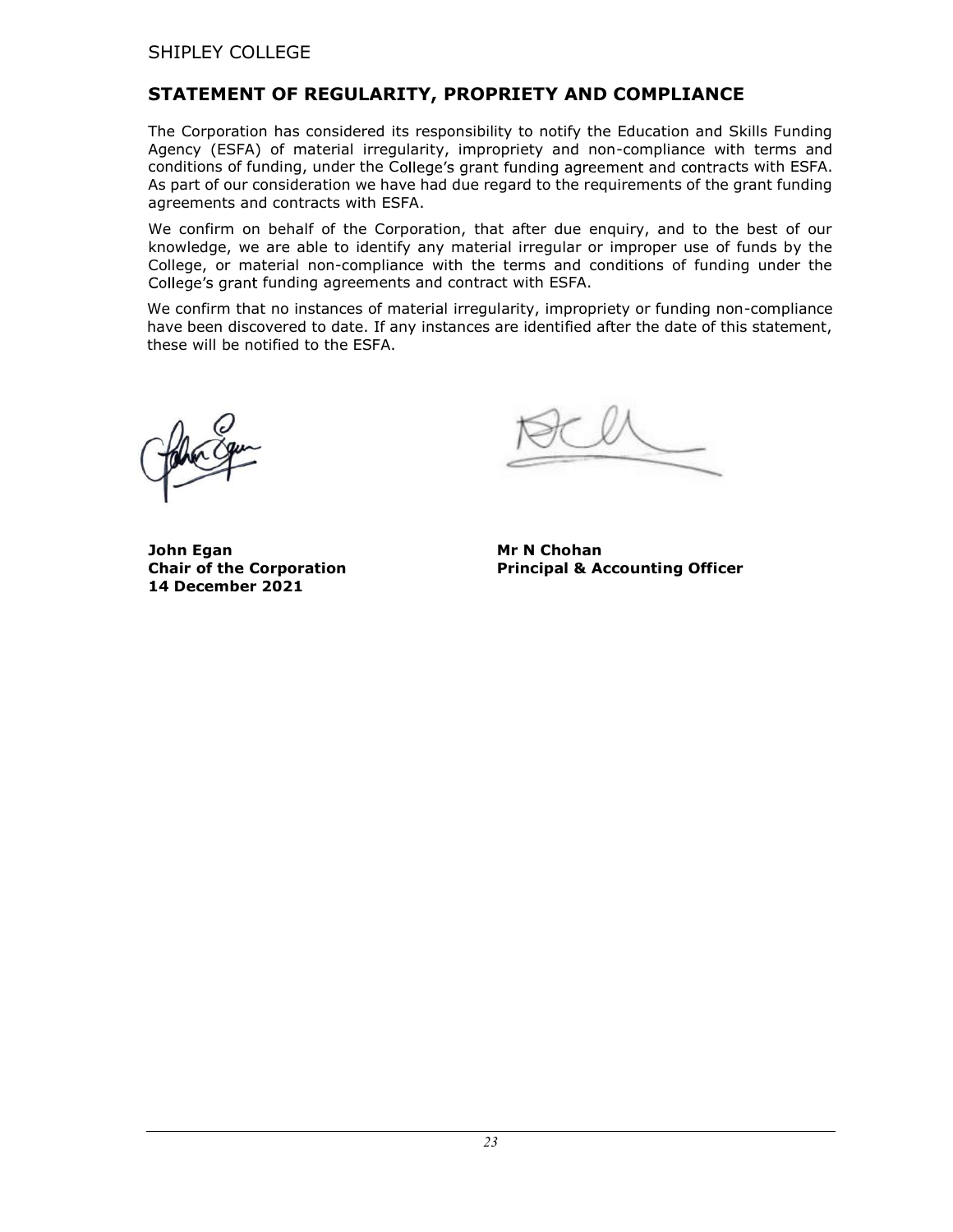# STATEMENT OF THE RESPONSIBILITIES OF THE MEMBERS OF THE CORPORATION FOR THE FINANCIAL STATEMENTS

The members of the Corporation, as charity trustees, are required to present audited financial statements for each financial year.

Within the terms and conditions of the College's grant funding agreements and contracts with ESFA, the Corporation – through its accounting officer – is required to prepare financial statements and an operating and financial review for each financial year in accordance with the 2015 Statement of Recommended Practice - Accounting for Further and Higher Education, ESFA's college accounts direction and the UK's Generally Accepted Accounting Practice, and which give a true and fair view of the state of affairs of the college and its surplus / deficit of income over expenditure for that period.

In preparing the financial statements, the Corporation is required to:

- select suitable accounting policies and apply them consistently
- make judgements and estimates that are reasonable and prudent
- state whether applicable Accounting Standards have been followed, subject to any material departures disclosed and explained in the financial statements
- prepare financial statements on the going concern basis, unless it is inappropriate to  $\bullet$ assume that the College will continue in operation.

The Corporation is also required to prepare a Members' Report which describes what it is trying to do and how it is going about it, including information about the legal and administrative status of the College.

The Corporation is responsible for keeping proper accounting records which disclose, with reasonable accuracy at any time, the financial position of the College and which enable it to ensure that the financial statements are prepared in accordance with relevant legislation including the Further and Higher Education Act 1992 and Charities Act 2011, and relevant accounting standards. It is responsible for taking steps that are reasonably open to it to safeguard its assets and to prevent and detect fraud and other irregularities.

The Corporation is responsible for the maintenance and integrity of the C work carried out by auditors does not involve consideration of these matters and, accordingly, the auditors accept no responsibility for any changes that may have occurred to the financial statements since they were initially presented on the website. Legislation in the United Kingdom governing the preparation and dissemination of financial statements may differ from legislation in other jurisdictions.

Members of the Corporation are responsible for ensuring that expenditure and income are applied for the purposes intended by Parliament and that the financial transactions conform to the authorities that govern them. In addition, they are responsible for ensuring that funds from ESFA are used only in accordance with ESFA's grant funding agreements and contracts and any other conditions that may be prescribed from time to time. Members of the Corporation must ensure that there are appropriate financial and management controls in place to safeguard public and other funds and ensure they are used properly. In addition, members of the Corporation are responsible for securing economical, efficient and effective management of the College's resources and expenditure so that the benefits that should be derived from the application of public funds from ESFA are not put at risk.

Approved by order of the Members of the Corporation on 14 December 2021 and signed on its behalf by:-

John Egan Chair of the Corporation 14 December 2021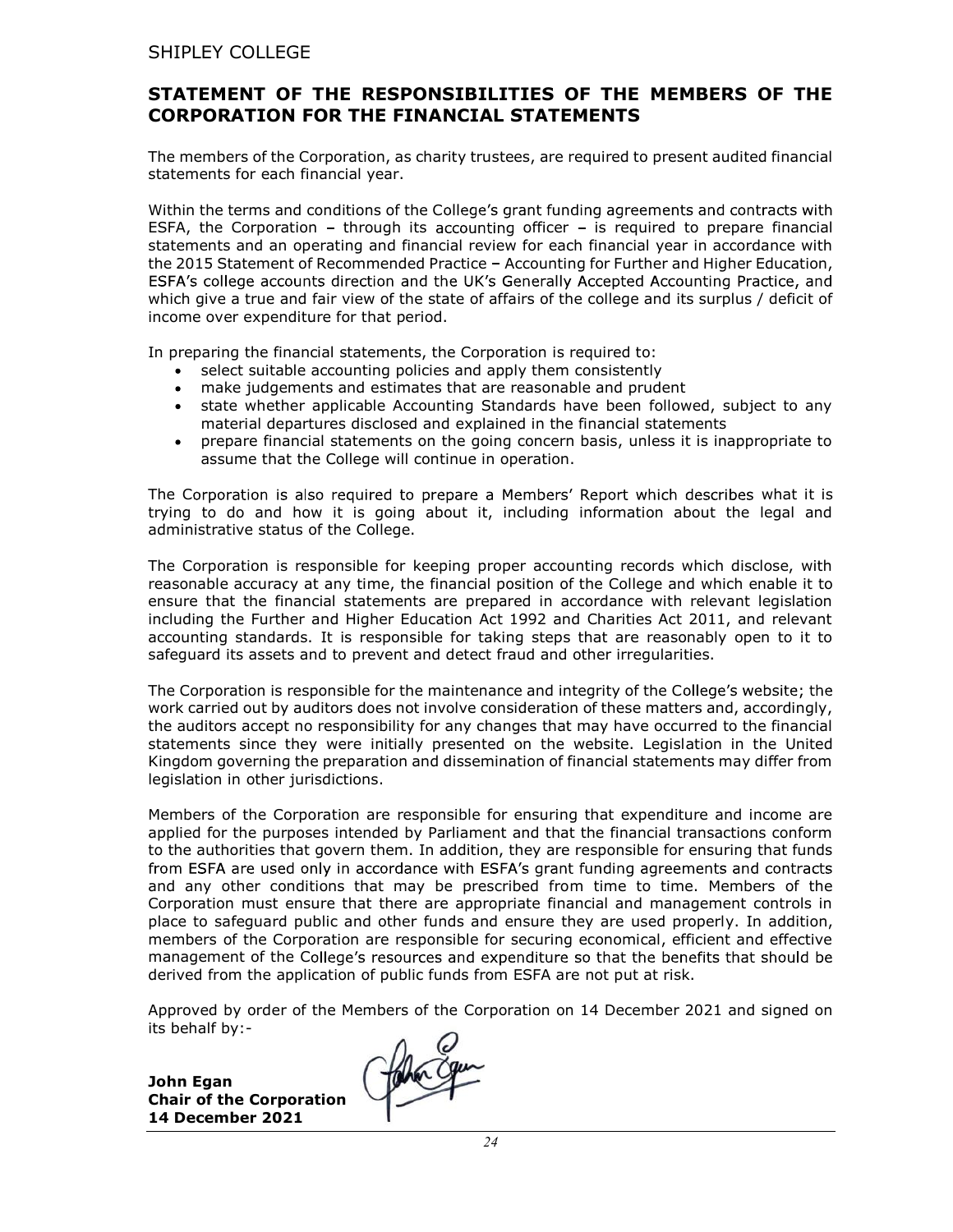# mazars

# INDEPENDENT AUDITOR'S REPORT TO THE MEMBERS OF THE **CORPORATION OF SHIPLEY COLLEGE**

We have audited the financial statements of Shipley College (the 'College') for the year ended 31 July 2021 which comprise the Statement of Comprehensive Income, the Statement of Changes in Reserves, the Balance Sheet, the Statement of Cashflows and notes to the financial statements, including a summary of significant accounting policies. The financial reporting framework that has been applied in their preparation is applicable law and United Kingdom Accounting Standards, including FRS 102 "The Financial Reporting Standard applicable in the UK and Republic of Ireland" (United Kingdom Generally Accepted Accounting Practice) and the 2019 Statement of Recommended Practice: Accounting for Further and Higher Education.

In our opinion, the financial statements:

- give a true and fair view of the state of the College's affairs as at 31 July 2021 and of its surplus of expenditure over income for the year then ended;
- have been properly prepared in accordance with United Kingdom Generally Accepted Accounting Practice.

#### Basis for opinion

We conducted our audit in accordance with International Standards on Auditing (UK) (ISAs (UK)) and applicable law. Our responsibilities under those standards are further described in the Auditor's responsibilities for the audit of the financial statements section of our report. We are independent of the College in accordance with the ethical requirements that are relevant to our audit of the financial statements in the UK, including the FRC's Ethical Standard, and we have fulfilled our other ethical responsibilities in accordance with these requirements. We believe that the audit evidence we have obtained is sufficient and appropriate to provide a basis for our opinion.

#### Conclusions relating to going concern

In auditing the financial statements, we have concluded that the Members of the Corporation's use of the going concern basis of accounting in the preparation of the financial statements is appropriate.

Based on the work we have performed, we have not identified any material uncertainties relating to events or conditions that, individually or collectively, may cast significant doubt on the College's ability to continue as a going concern for a period of at least twelve months from when the financial statements are authorised for issue.

Our responsibilities and the responsibilities of the Members of the Corporation with respect to going concern are described in the relevant sections of this report.

## Other information

The other information comprises the information included in the annual report, other than the financial statements and our auditor's report thereon. The Corporation is responsible for the other information contained within the annual report. Our opinion on the financial statements does not cover the other information and, except to the extent otherwise explicitly stated in our report, we do not express any form of assurance conclusion thereon.

In connection with our audit of the financial statements, our responsibility is to read the other information and, in doing so, consider whether the other information is materially inconsistent with the financial statements or our knowledge obtained in the course of the audit, or otherwise appears to be materially misstated. If we identify such material inconsistencies or apparent material misstatements, we are required to determine whether there is a material misstatement in the financial statements or a material misstatement of the other information.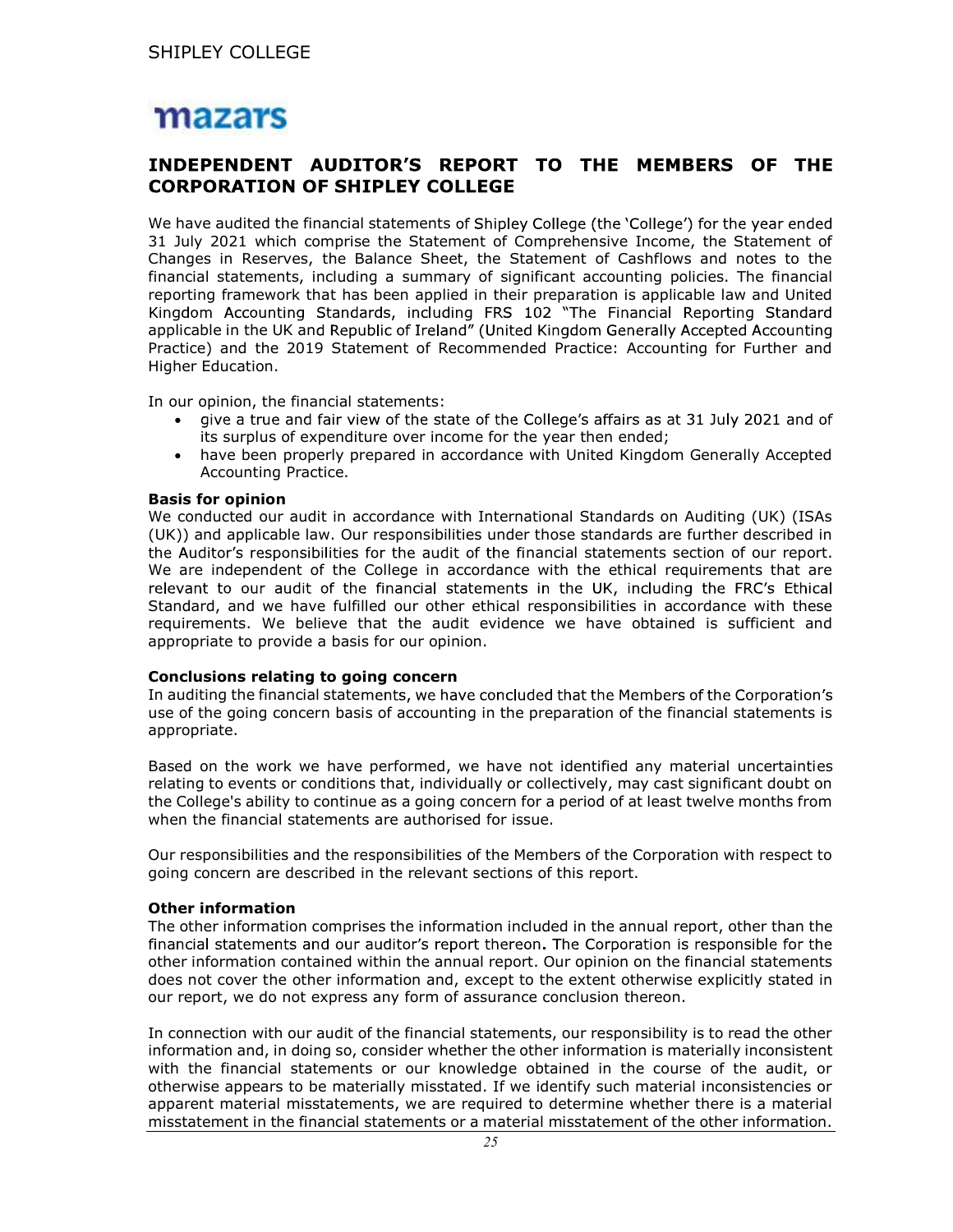If, based on the work we have performed, we conclude that there is a material misstatement of this other information, we are required to report that fact.

We have nothing to report in this regard.

# Matters on which we are required to report by exception

We have nothing to report in respect of the following matters where the Post 16 Audit Code of Practice issued by the Education and Skills Funding Agency requires us to report to you if, in our opinion:

- adequate accounting records have not been kept, or returns adequate for our audit  $\bullet$ have not been received from branches not visited by us; or
- the financial statements are not in agreement with the accounting records and returns;  $\bullet$ or
- the information given in the report of the Members of the Corporation, including the  $\bullet$ operating and financial review and statement of corporate governance, is inconsistent with the financial statements; or
- we have not received all the information and explanations we require for our audit.

## Responsibilities of Corporation

As explained more fully in the Statement of Responsibilities of the Members of the Corporation set out on page 24, the Corporation is responsible for the preparation of the financial statements and for being satisfied that they give a true and fair view, and for such internal control as the Corporation determine is necessary to enable the preparation of financial statements that are free from material misstatement, whether due to fraud or error.

In preparing the financial statements, the Corporation is responsible for assessing the College's ability to continue as a going concern, disclosing, as applicable, matters related to going concern and using the going concern basis of accounting unless the Corporation either intend to liquidate the College or to cease operations, or have no realistic alternative but to do so.

## Auditor's responsibilities for the audit of the financial statements

Our objectives are to obtain reasonable assurance about whether the financial statements as a whole are free from material misstatement, whether due to fraud or error, and to issue an auditor's report that includes our opinion. Reasonable assurance is a high level of assurance but is not a guarantee that an audit conducted in accordance with ISAs (UK) will always detect a material misstatement when it exists. Misstatements can arise from fraud or error and are considered material if, individually or in the aggregate, they could reasonably be expected to influence the economic decisions of users taken on the basis of the financial statements.

Irregularities, including fraud, are instances of non-compliance with laws and regulations. We design procedures in line with our responsibilities, outlined above, to detect material misstatements in respect of irregularities, including fraud. Based on our understanding of the College and its industry, we identified that the principal risks of non-compliance with laws and regulations related to compliance with the ESFA funding agreements, the OFSTED regulatory framework, safeguarding, pensions legislation, employment regulation and health and safety regulation, anti-bribery, corruption and fraud, money laundering, non-compliance with implementation of government support schemes relating to COVID-19, and we considered the extent to which non-compliance might have a material effect on the financial statements.

We evaluated the Members of the Corporation and management's incentives and opportunities for fraudulent manipulation of the financial statements (including the risk of override of controls) and determined that the principal risks were related to posting manual journal entries to manipulate financial performance, management bias through judgements and assumptions in significant accounting estimates, in particular in relation to loss reserves, and significant one-off or unusual transactions.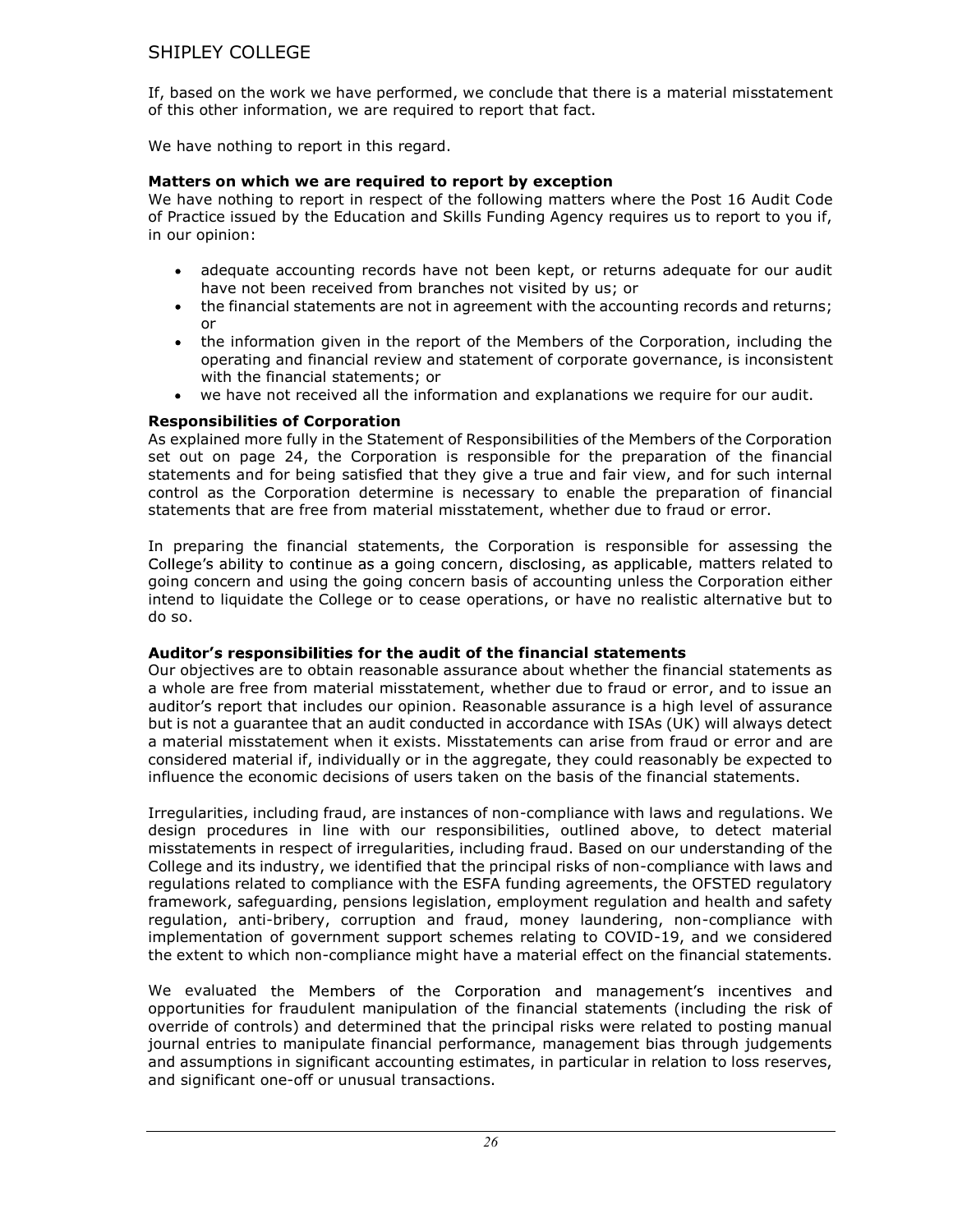Our audit procedures were designed to respond to those identified risks, including noncompliance with laws and regulations (irregularities) and fraud that are material to the financial statements. Our audit procedures included but were not limited to:

- Discussing with the Members of the Corporation and management their policies and procedures regarding compliance with laws and regulations;
- Communicating identified laws and regulations throughout our engagement team and remaining alert to any indications of non-compliance throughout our audit; and
- Considering the risk of acts by the College which were contrary to applicable laws and regulations, including fraud.

Our audit procedures in relation to fraud included but were not limited to:

- Making enquiries of the Members of the Corporation and management on whether they had knowledge of any actual, suspected or alleged fraud;
- Gaining an understanding of the internal controls established to mitigate risks related to fraud;
- Discussing amongst the engagement team the risks of fraud; and
- Addressing the risks of fraud through management override of controls by performing journal entry testing.

There are inherent limitations in the audit procedures described above and the primary responsibility for the prevention and detection of irregularities including fraud rests with management. As with any audit, there remained a risk of non-detection of irregularities, as these may involve collusion, forgery, intentional omissions, misrepresentations or the override of internal controls.

A further description of our responsibilities for the audit of the financial statements is located on the Financial Reporting Council's website at www.frc.org.uk/auditorsresponsibilities. This description forms part of our auditor's report.

## Use of the audit report

This report is made solely to the Corporation as a body in accordance with Article 22 of the College's Articles of Government. Our audit work has been undertaken so that we might state to the Corporation those matters we are required to state to them in an auditor's report and for no other purpose. To the fullest extent permitted by law, we do not accept or assume responsibility to anyone other than the College and the Corporation as a body for our audit work, for this report, or for the opinions we have formed.

Mayour Mazars LLP (Dec 17, 2021 07:59 GMT)

Mazars LLP Chartered Accountants and Statutory Auditor 5<sup>th</sup> Floor, 3 Wellington Place, Leeds LS1 4AP Date Dec 17, 2021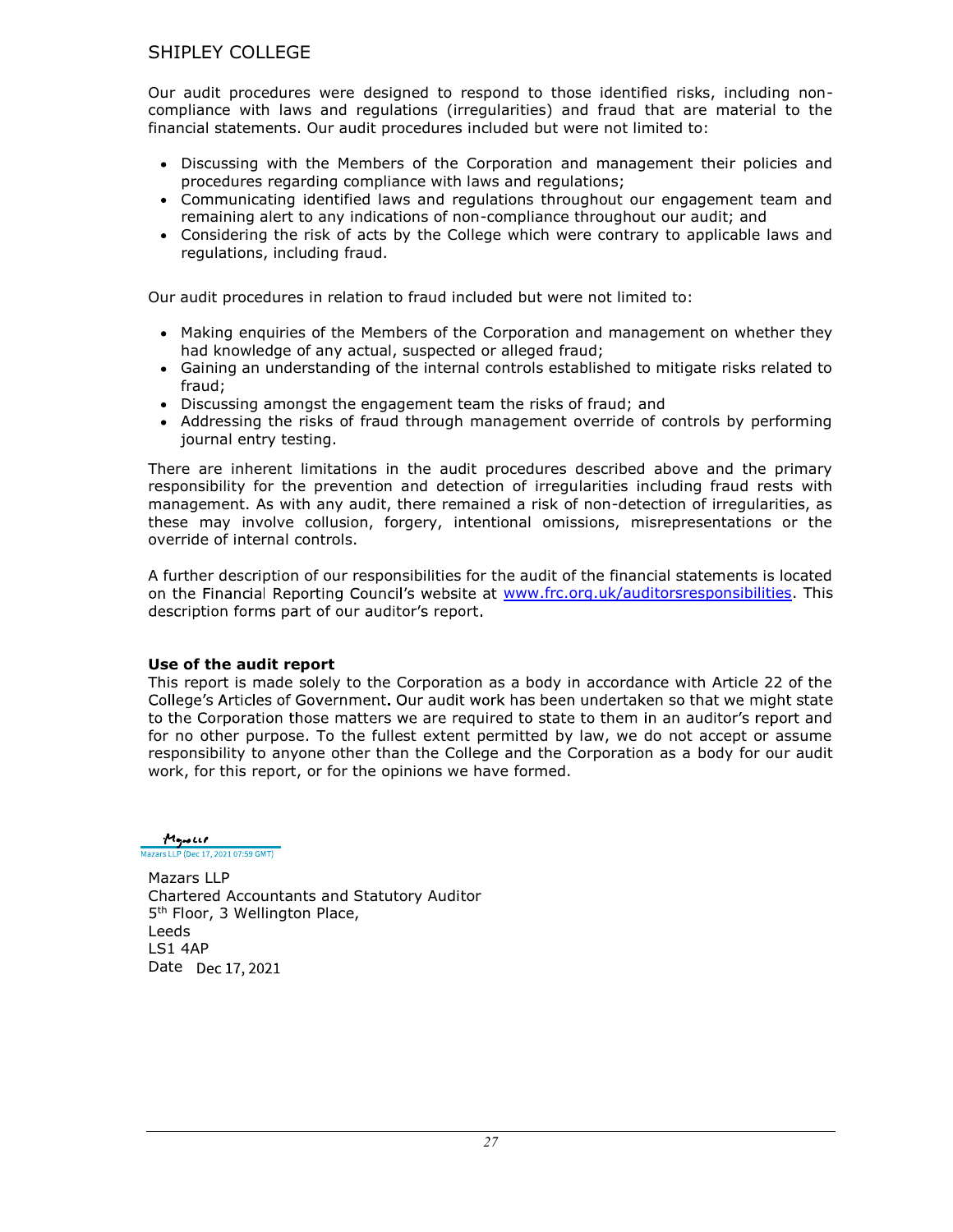# mazars

# REPORTING ACCOUNTANT'S REPORT ON REGULARITY TO THE **CORPORATION OF SHIPLEY COLLEGE AND SECRETARY OF STATE FOR** EDUCATION ACTING THROUGH EDUCATION AND SKILLS FUNDING **AGENCY**

In accordance with the terms of our engagement letter dated 7 June 2021 and further to the requirements and conditions of funding in the Education and Skills Funding Agency grant funding agreements and contracts, or those of any other public funder, we have carried out an engagement to obtain limited assurance about whether anything has come to our attention that would suggest, in all material respects, the expenditure disbursed and income received by Shipley College during the period 1 August 2020 to 31 July 2021 have not been applied to the purposes identified by Parliament and the financial transactions do not conform to the authorities which govern them.

The framework that has been applied is set out in the Post 16 Audit Code of Practice ("the Code") issued by the Education and Skills Funding Agency. In line with this framework, our work has specifically not considered income received from the main funding grants generated through the Individualised Learner Record data returns, for which the Education and Skills Funding Agency has other assurance arrangements in place.

This report is made solely to the Corporation of Shipley College and the Education and Skills Funding Agency in accordance with the terms of our engagement letter. Our work has been undertaken so that we might state to the Corporation of Shipley College and the Education and Skills Funding Agency those matters we are required to state in a report and for no other purpose. To the fullest extent permitted by law, we do not accept, or assume, responsibility to anyone other than the Corporation of Shipley College and the Education and Skills Funding Agency for our work, for this report, or for the conclusion we have formed.

## Respective responsibilities of Shipley College and the reporting accountant

The Corporation of Shipley College is responsible, under the requirements of the Further & Higher Education Act 1992, subsequent legislation and related regulations and guidance, for ensuring that expenditure disbursed and income received is applied for the purposes intended by Parliament and the financial transactions conform to the authorities which govern them.

Our responsibilities for this engagement are established in the United Kingdom by our profession's ethical quidance and are to obtain limited assurance and report in accordance with our engagement letter and the requirements of the Code. We report to you whether anything has come to our attention in carrying out our work which suggests that in all material respects, expenditure disbursed and income received during the period 1 August 2020 to 31 July 2021 have not been applied to purposes intended by Parliament or that the financial transactions do not conform to the authorities which govern them.

# Approach

We conducted our engagement in accordance with the Code issued by the Education and Skills Funding Agency. We performed a limited assurance engagement as defined in that framework.

The objective of a limited assurance engagement is to perform such procedures as to obtain information and explanations in order to provide us with sufficient appropriate evidence to express a negative conclusion on regularity.

A limited assurance engagement is more limited in scope than a reasonable assurance engagement and consequently does not enable us to obtain assurance that we would become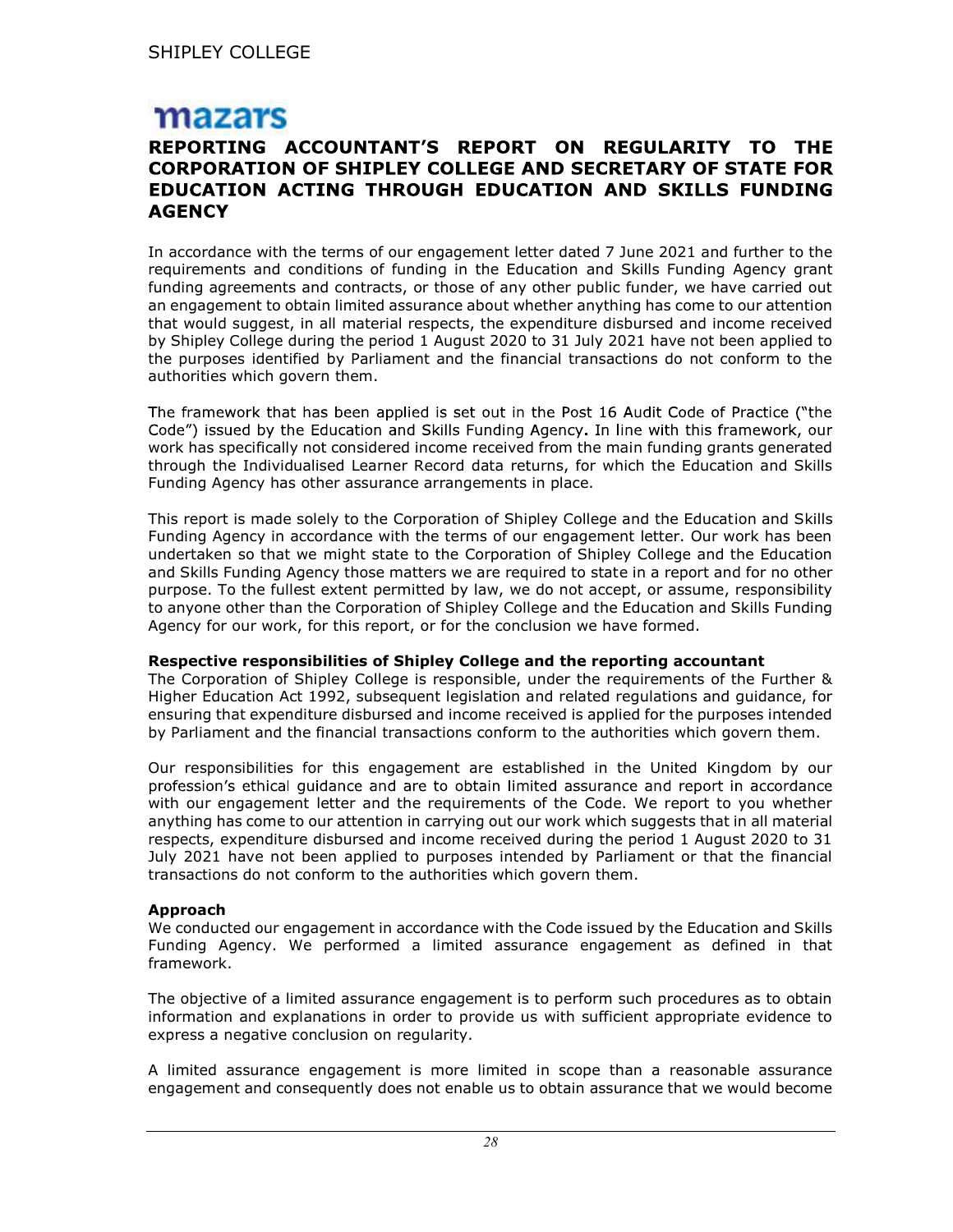aware of all significant matters that might be identified in a reasonable assurance engagement. Accordingly, we do not express a positive opinion.

Our engagement includes examination, on a test basis, of evidence relevant to the regularity of the College's income and expenditure.

The work undertaken to draw to our conclusion included:

- Reviewing the statement on the College's regularity, propriety and compliance with Funding body terms and conditions of funding.
- Reviewing the College's completed self-assessment questionnaire on regularity.  $\bullet$
- Reading the grant funding agreement and contracts with the Education and Skills  $\bullet$ Funding Agency.
- $\bullet$ Testing a sample of expenditure disbursed and income received to consider whether they have been applied to purposes intended by Parliament and in accordance with funding agreements where relevant.
- $\bullet$ Reviewing approved policies and procedures operating during the year for each funding stream that has specific terms attached.
- Obtaining the policy for personal gifts and/or hospitality.  $\bullet$
- Obtaining the register of personal interests.  $\bullet$
- Obtaining the financial regulations/financial procedures.  $\bullet$
- $\bullet$ Obtaining the College's whistleblowing policy.

## **Conclusion**

In the course of our work nothing has come to our attention which suggests that in all material respects the expenditure disbursed and income received during the period 1 August 2020 to 31 July 2021 has not been applied to purposes intended by Parliament and the financial transactions do not conform to the authorities which govern them.

Signed:

Mayorell Mazars LLP (Dec 17, 2021 07:59 GMT)

Mazars LLP

Date: Dec 17, 2021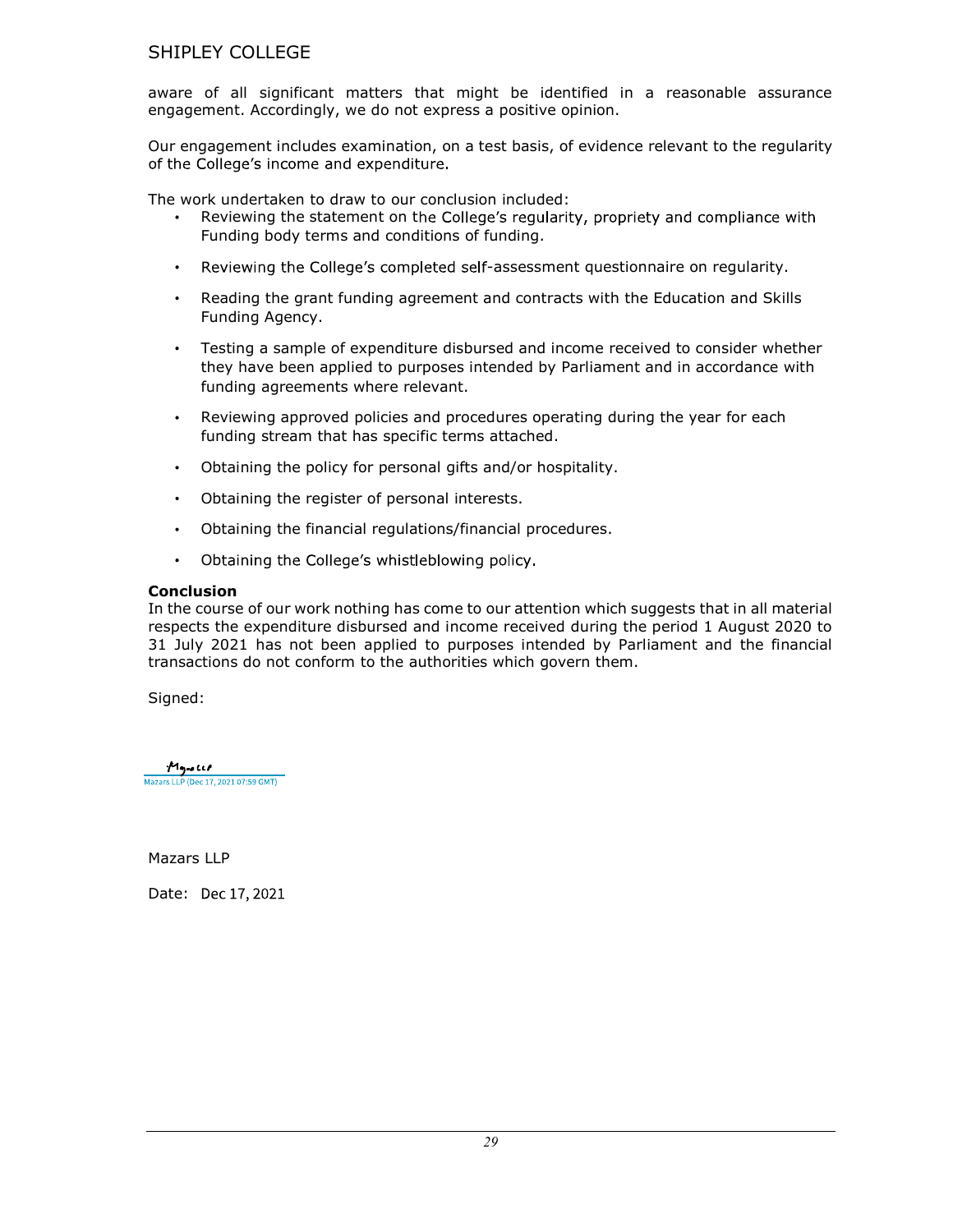# STATEMENT OF COMPREHENSIVE INCOME

|                                                              | <b>Note</b> | <b>Year ended</b><br>31 July 2021<br>£'000 | Year ended<br>31 July 2020<br>£'000 |
|--------------------------------------------------------------|-------------|--------------------------------------------|-------------------------------------|
| <b>INCOME</b>                                                |             |                                            |                                     |
| Funding body grants                                          | 2           | 9,262                                      | 8,366                               |
| Tuition Fees and Education contracts                         | 3           | 709                                        | 862                                 |
| Other grants and contracts                                   | 4           | 936                                        | 495                                 |
| Other income                                                 | 5           | 250                                        | 352                                 |
| <b>Total income</b>                                          |             | 11,157                                     | 10,075                              |
| <b>Expenditure</b>                                           |             |                                            |                                     |
| Staff costs                                                  | 6           | 8,040                                      | 7,522                               |
| Other operating expenses                                     | 8           | 2,859                                      | 2,638                               |
| Depreciation                                                 | 11          | 277                                        | 263                                 |
| <b>Interest and Other Finance Costs</b>                      | 9           | 174                                        | 121                                 |
| <b>Total expenditure</b>                                     |             | 11,350                                     | 10,544                              |
|                                                              |             |                                            |                                     |
| Deficit before tax                                           |             | (193)                                      | (469)                               |
| Taxation                                                     | 10          |                                            |                                     |
| Deficit for the year                                         |             | (193)                                      | (469)                               |
| Actuarial surplus/(loss) in respect of pension<br>schemes    | 20          | 2,732                                      | (6, 275)                            |
| <b>Total Comprehensive surplus/(deficit)</b><br>for the year |             | 2,539                                      | (6, 744)                            |

The notes on pages 34 to 52 form part of these financial statements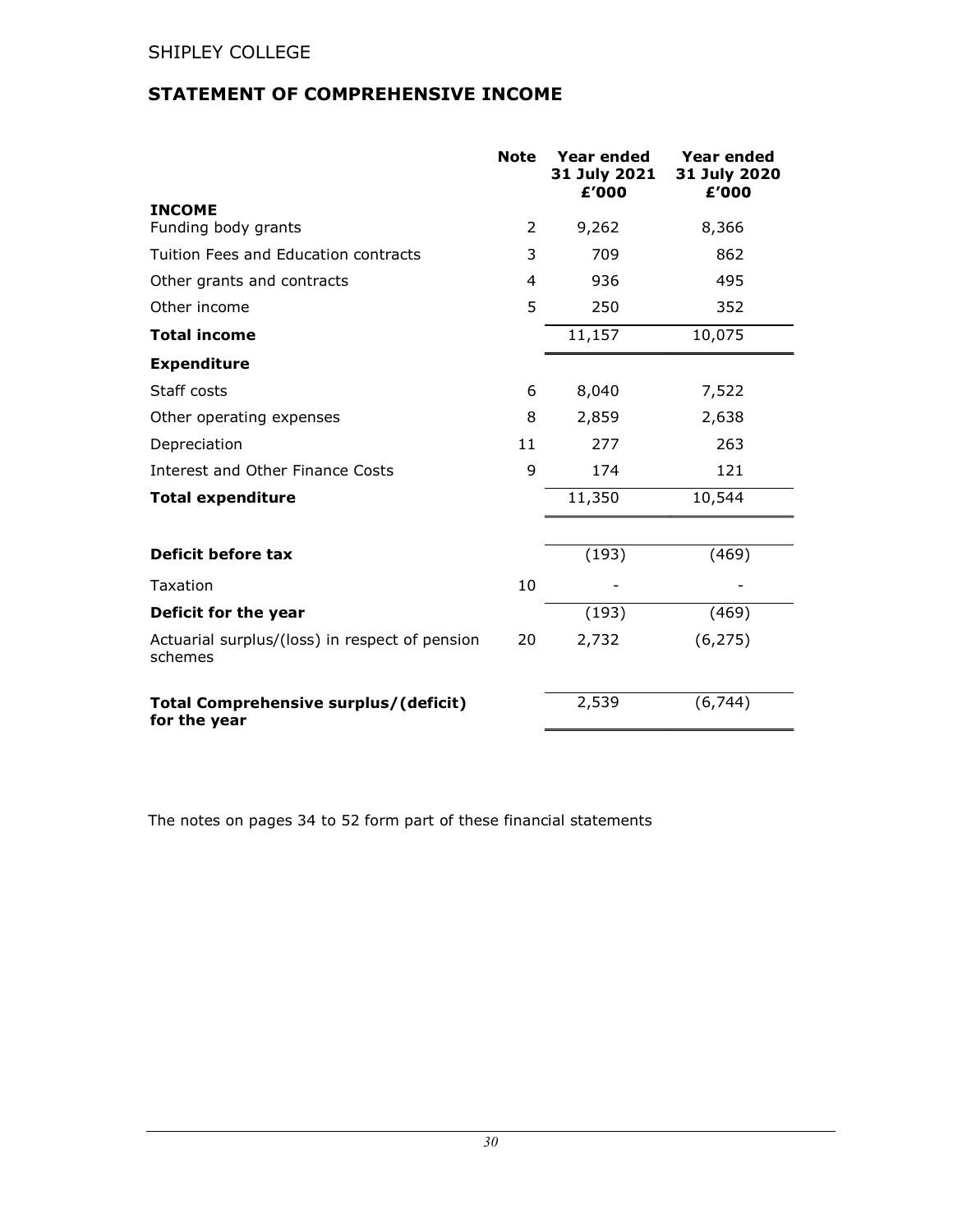# STATEMENT OF CHANGES IN RESERVES

|                                                                      | <b>Income and</b><br>expenditure<br>account | <b>Revaluation</b><br>reserve | <b>Total</b>           |
|----------------------------------------------------------------------|---------------------------------------------|-------------------------------|------------------------|
|                                                                      | £'000                                       | £'000                         | £'000                  |
| Balance at 31 July 2019                                              | (3,585)                                     | 114                           | (3, 471)               |
| Deficit for the year                                                 | (469)                                       |                               | (469)                  |
| Other comprehensive income/(expenditure)                             | (6, 275)                                    |                               | (6, 275)               |
| Total comprehensive deficit for the year                             | (6, 744)                                    |                               | (6, 744)               |
| Transfers between revaluation and income and<br>expenditure reserves | 3                                           | (3)                           |                        |
| Balance at 31 July 2020                                              | (10, 326)                                   | 111                           | $(10, 21\overline{5})$ |
| Deficit for the year                                                 | (193)                                       |                               | (193)                  |
| Other comprehensive income/(expenditure)                             | 2,732                                       |                               | 2,732                  |
| Total comprehensive surplus for the year                             | 2,539                                       |                               | 2,539                  |
| Transfers between revaluation and income and<br>expenditure reserves | 5                                           | (5)                           |                        |
| Balance at 31 July 2021                                              | (7, 782)                                    | 106                           | (7,676)                |

The notes on pages 34 to 52 form part of these financial statements.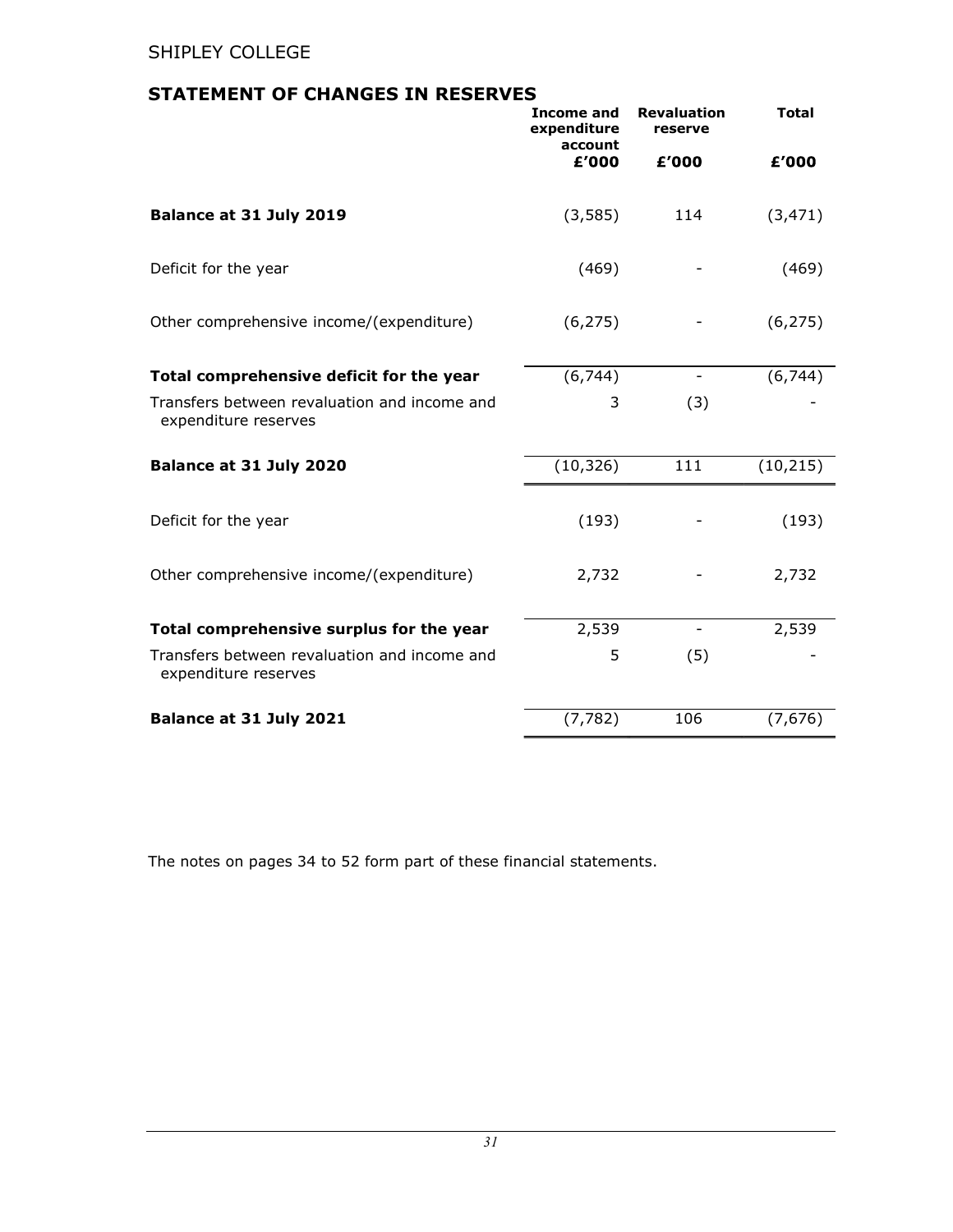# BALANCE SHEET 31 JULY 2021

|                                                            | <b>Note</b> | 2021         | 2020      |
|------------------------------------------------------------|-------------|--------------|-----------|
|                                                            |             | £'000        | £'000     |
| <b>NON CURRENT ASSETS</b>                                  |             |              |           |
| Tangible Fixed Assets                                      | 11          | 5,113        | 5,202     |
| Investments                                                | 12          | $\mathbf{1}$ | 1         |
|                                                            |             | 5,114        | 5,203     |
| <b>CURRENT ASSETS</b>                                      |             |              |           |
| Trade and other receivables                                | 13          | 658          | 701       |
| Cash and cash equivalents                                  | 14          | 2,237        | 722       |
| <b>Total current assets</b>                                |             | 2,895        | 1,423     |
| Creditors: amounts falling due within one year             | 15          | (1,689)      | (1,240)   |
| <b>Net current assets</b>                                  |             | 1,206        | 183       |
| Total assets less current assets                           |             | 6,320        | 5,386     |
| Creditors: amounts falling due after more than<br>one year | 16          | (2,821)      | (2,830)   |
| <b>Provisions</b>                                          |             |              |           |
| Defined benefit obligations                                | 20          | (10, 939)    | (12, 525) |
| <b>Other Provisions</b>                                    | 17          | (236)        | (246)     |
| <b>TOTAL NET LIABILITIES</b>                               |             | (7,676)      | (10, 215) |
| <b>UNRESTRICTED RESERVES</b>                               |             |              |           |
| Income and expenditure account                             | 20          | (7, 782)     | (10, 326) |
| Revaluation reserve                                        |             | 106          | 111       |
| <b>TOTAL UNRESTRICTED RESERVES</b>                         |             | (7,676)      | (10, 215) |

These financial statements on pages 30-52 were approved and authorised for issue by the Corporation on 14 December 2021 and were signed on its behalf by:

John Egan 14 December 2021

**Mr N Chohan** Chair of the Corporation **Principal & Accounting Officer**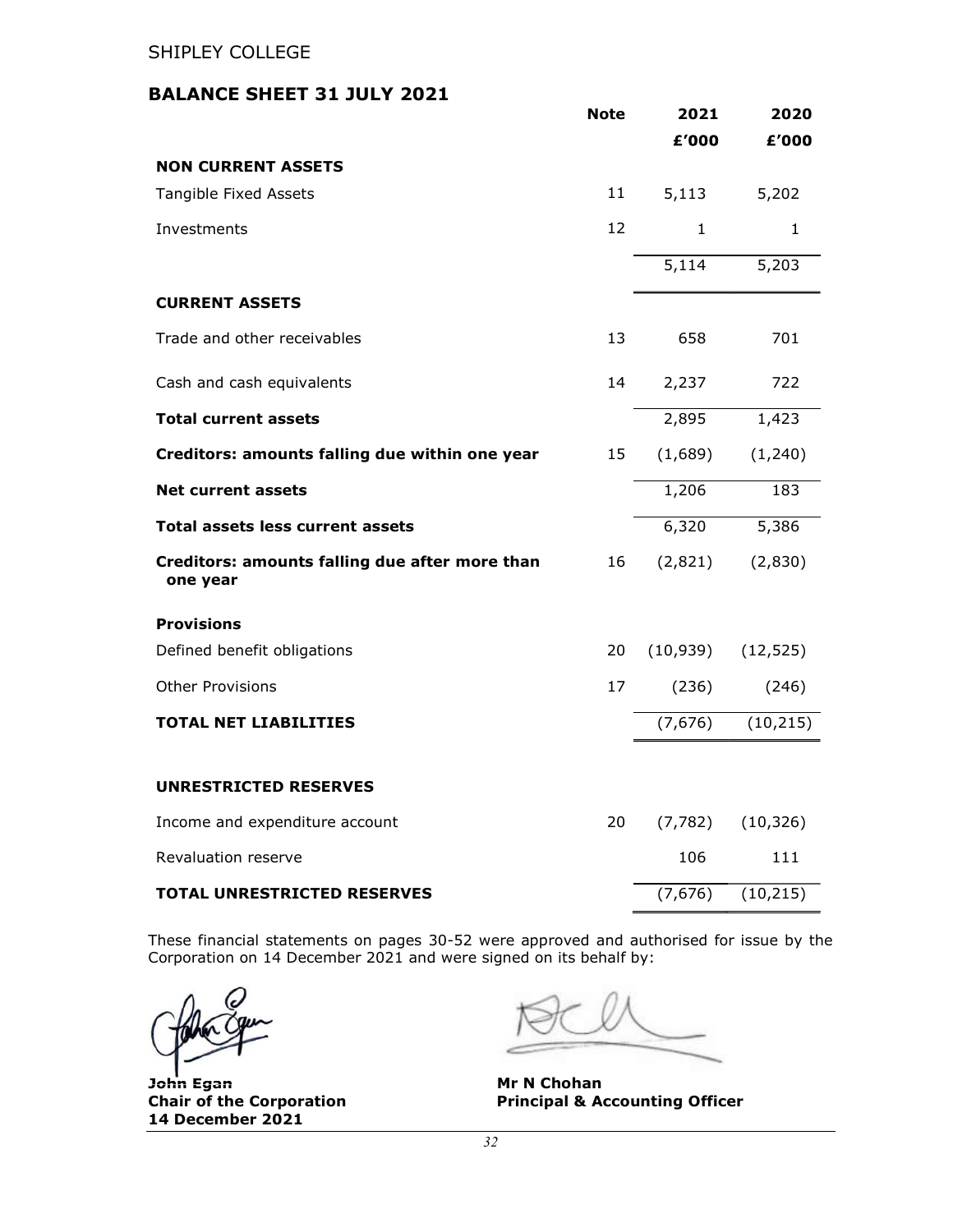# STATEMENT OF CASH FLOWS YEAR ENDED 31 JULY 2021

|                                                                   | <b>Notes</b> | 2021         | 2020  |
|-------------------------------------------------------------------|--------------|--------------|-------|
|                                                                   |              | £'000        | £'000 |
| Cash flow from operating activities                               |              |              |       |
| Deficit for the year                                              |              | (193)        | (469) |
| Adjustment for non cash items                                     |              |              |       |
| Depreciation                                                      |              | 277          | 263   |
| Deferred capital grants released to income                        |              | (85)         | (74)  |
| Defined benefit pension scheme cost less contributions<br>payable |              | 979          | 611   |
| (Increase) in trade debtors                                       |              | (15)         |       |
| Decrease/(Increase) in prepayments and accrued<br>income          |              | 13           | (14)  |
| Decrease in other debtors                                         |              | 45           | 32    |
| (Decrease)/Increase in trade creditors                            |              | (117)        | 72    |
| Increase/(Decrease) in taxation and social security               |              | $\mathbf{1}$ | (17)  |
| Increase in other creditors                                       |              | 336          | 157   |
| Increase/(Decrease) in accruals and deferred income               |              | 200          | (94)  |
| Decrease in provisions                                            |              | (17)         | (17)  |
| Increase in holiday pay accrual                                   |              | 11           | 29    |
| Adjustment for investing and financing activities                 |              |              |       |
| Pension finance cost                                              |              | 174          | 121   |
| Net cash inflow from operating activities                         |              | 1,629        | 600   |
| Cash flow from investing activities                               |              |              |       |
| Capital Grants received                                           |              | 74           | 37    |
| Payments made to acquire fixed assets                             |              | (188)        | (299) |
| Net cash outflow from investing activities                        |              | (114)        | (262) |
|                                                                   |              |              |       |
| Increase in cash and cash equivalents in the year                 |              | 1,515        | 338   |
| Cash and cash equivalents at beginning of the year                | 14           | 722          | 384   |
| Cash and cash equivalents at end of the year                      | 14           | 2,237        | 722   |

The notes on pages 34 to 52 form part of these financial statements.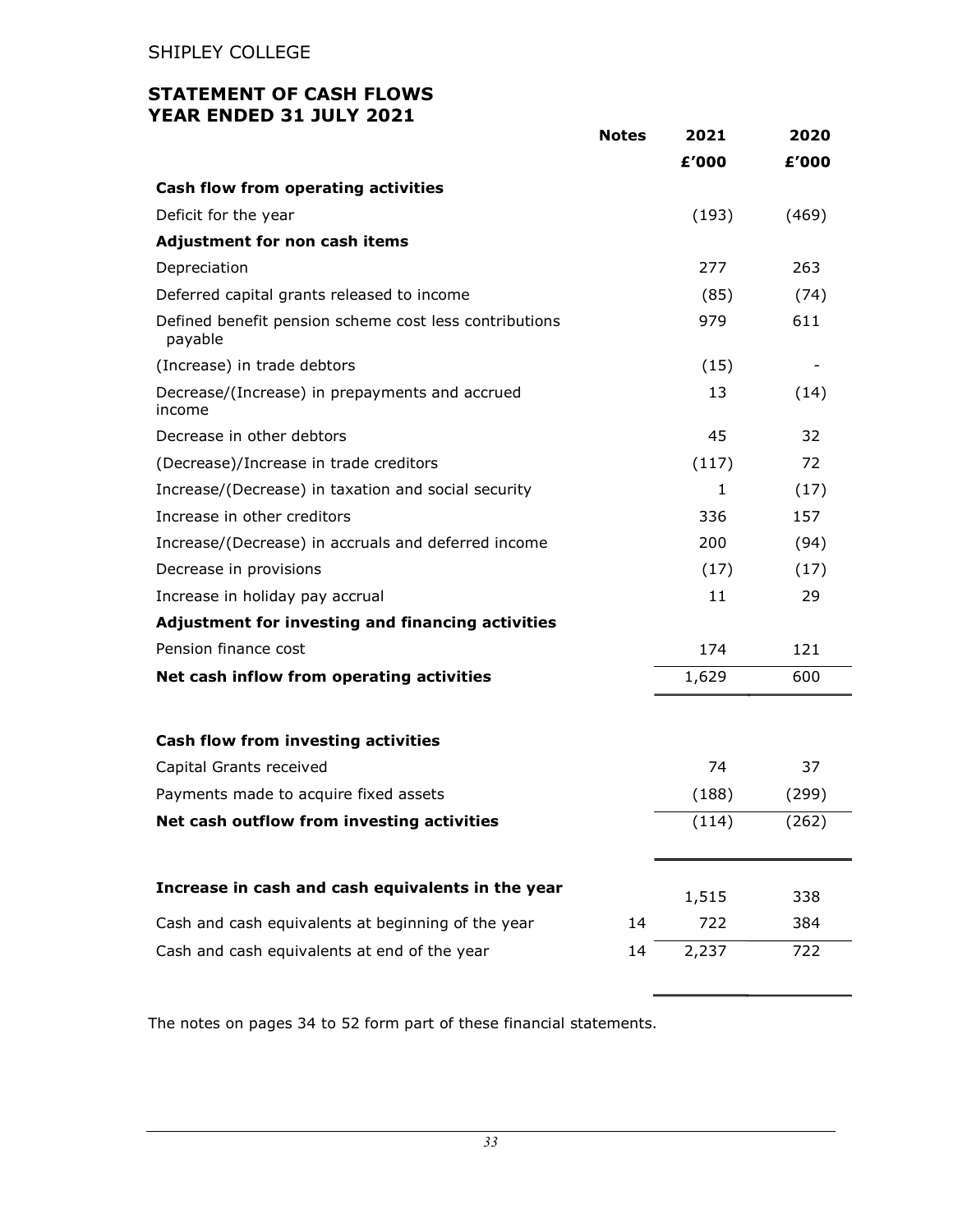## 1. ACCOUNTING POLICIES

## Statement of accounting policies

The following accounting policies have been applied consistently in dealing with items which are considered material in relation to the financial statements.

## Basis of preparation

These financial statements have been prepared in accordance with the Statement of Recommended Practice: Accounting for Further and Higher Education 2019 (the 2019 FE HE SORP), the College Accounts Direction for 2020 to 2021 and in accordance with Financial Reporting Standard 102 - "The Financial Reporting Standard applicable in the United Kingdom and Republic of Ireland" (FRS 102). The College is a public benefit entity and has therefore applied the relevant public benefit requirements of FRS 102.

The preparation of financial statements in compliance with FRS 102 requires the use of certain critical accounting estimates. It also requires management to exercise judgement in applying the College's accounting policies.

## Basis of accounting

The financial statements are prepared in accordance with the historical cost convention as modified by the use of previous valuations as deemed cost at transition for certain non-current assets.

## Basis of consolidation

The College's financial statements do not consolidate the results of Shipley College Services Limited or Shipley College Developments Limited on the grounds that the subsidiaries undertakings are dormant or not considered material to the financial statements.

# Going Concern

The activities of the College, together with the factors likely to affect its future developments and performance are set out in the Strategic Report. The financial position of the College, and its cash flow are described in the Financial Statements and accompanying notes. The College has no loans or long term liabilities which could crystallise in the next 12 months.

Although the balance sheet shows a total net liability of  $E7,676k$ , excluding the pension liabilities the College has net assets of £3,499k. The pension liabilities of £11,175k are long term liabilities, only the agreed schedule of pension contributions is due for payment within twelve months from the date of signing the financial statements. In addition, the long term liabilities include £2,821k of deferred capital grants which relates to income to be released as related assets are depreciated so will not affect the cash flow of the College.

The net current assets position has improved since last year and there is sufficient cash to support operations. The College forecasts and financial projections indicate that it will be able to operate within its cash reserves.

Accordingly, the Corporation has a reasonable expectation that the College will generate sufficient cash flows to meet its obligations as they fall due for payment. For this reason, it continues to adopt the going concern basis in preparing these financial statements.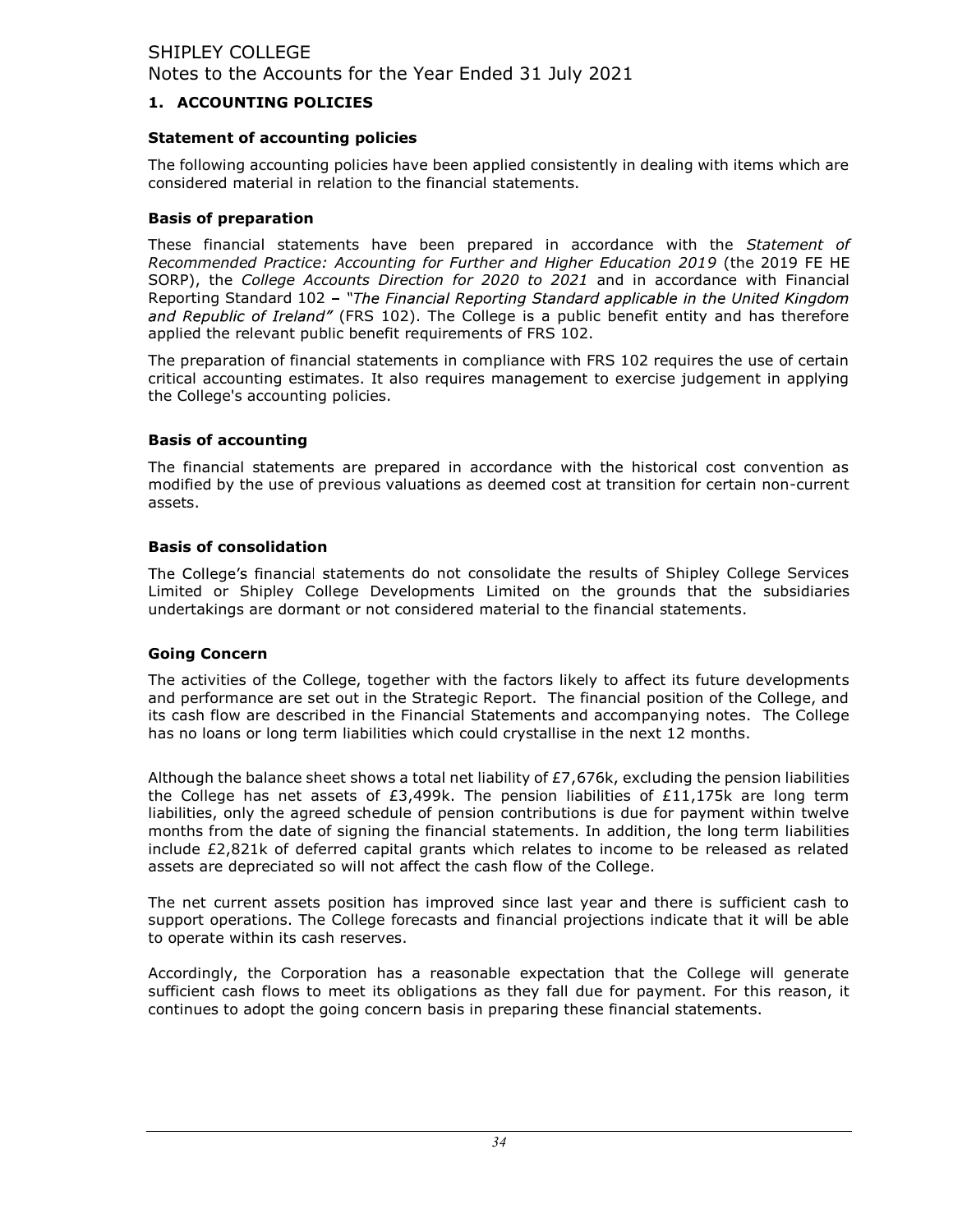# 1. ACCOUNTING POLICIES (CONTINUED)

## Recognition of income

## Revenue Grant funding

Government revenue grants include funding body recurrent grants and other grants and are accounted for under the accrual model as permitted by FRS 102. Funding body recurrent grants are measured in line with best estimates for the period of what is receivable and depend on the particular income stream involved. Any under achievement for the Adult Education Budget is adjusted for and reflected in the level of recurrent grant recognised in the income and expenditure account. The final grant income is normally determined with the conclusion of the year end reconciliation process with the funding body following the year end, and the results of any funding audits. 16-18 learner-responsive funding is not normally subject to reconciliation and is therefore not subject to contract adjustments.

Grants (including research grants) from non-government sources are recognised in income when the College is entitled to the income and performance related conditions have been met. Income received in advance of performance related conditions being met is recognised as deferred income within creditors on the balance sheet and released to income as the conditions are met.

## Capital Grant funding

Government capital grants are capitalised, held as deferred income and recognised in income over the expected useful life of the asset, under the accrual model as permitted by FRS102. Other, non government capital grants are recognised in income when the College is entitled to the funds subject to any performance related conditions being met. Income received in advance of performance related conditions being met is recognised as deferred income within creditors on the Balance Sheet and released to income as conditions are met.

## Fee Income

Income from tuition fees is stated gross of any expenditure which is not a discount and is recognised in the period for which it is received.

# Investment Income

All income from short-term deposits is credited to the income and expenditure account in the period in which it is earned on a receivable basis.

# Agency arrangements

The College acts as an agent in the collection and payment of certain discretionary support funds. Related payments received from the funding bodies and subsequent disbursements to students are excluded from the income and expenditure of the College where the College is exposed to minimal risk or enjoys minimal economic benefit related to the transaction. These transactions are shown separately in note 22, except for 5% of the grant which is available to the College to cover administration costs relating to the grant.

The College acts as a managing agent for The Salt Foundation to run the Victoria Hall in Saltaire on their behalf. Related payments received from their clients and payment to staff and suppliers are excluded from the income and expenditure of the College. The College is exposed to minimal risk or enjoys minimal economic benefit related to the transaction. These transactions are shown separately in note 22, except for charge the College makes for providing this service.

# Accounting for Post retirement benefits

Retirement benefits for employees of the College are provided by the Teachers' Pension Scheme (TPS) and the West Yorkshire Pension Fund (WYPF). These are defined benefit schemes which are externally funded and contracted out of the State Second Pension.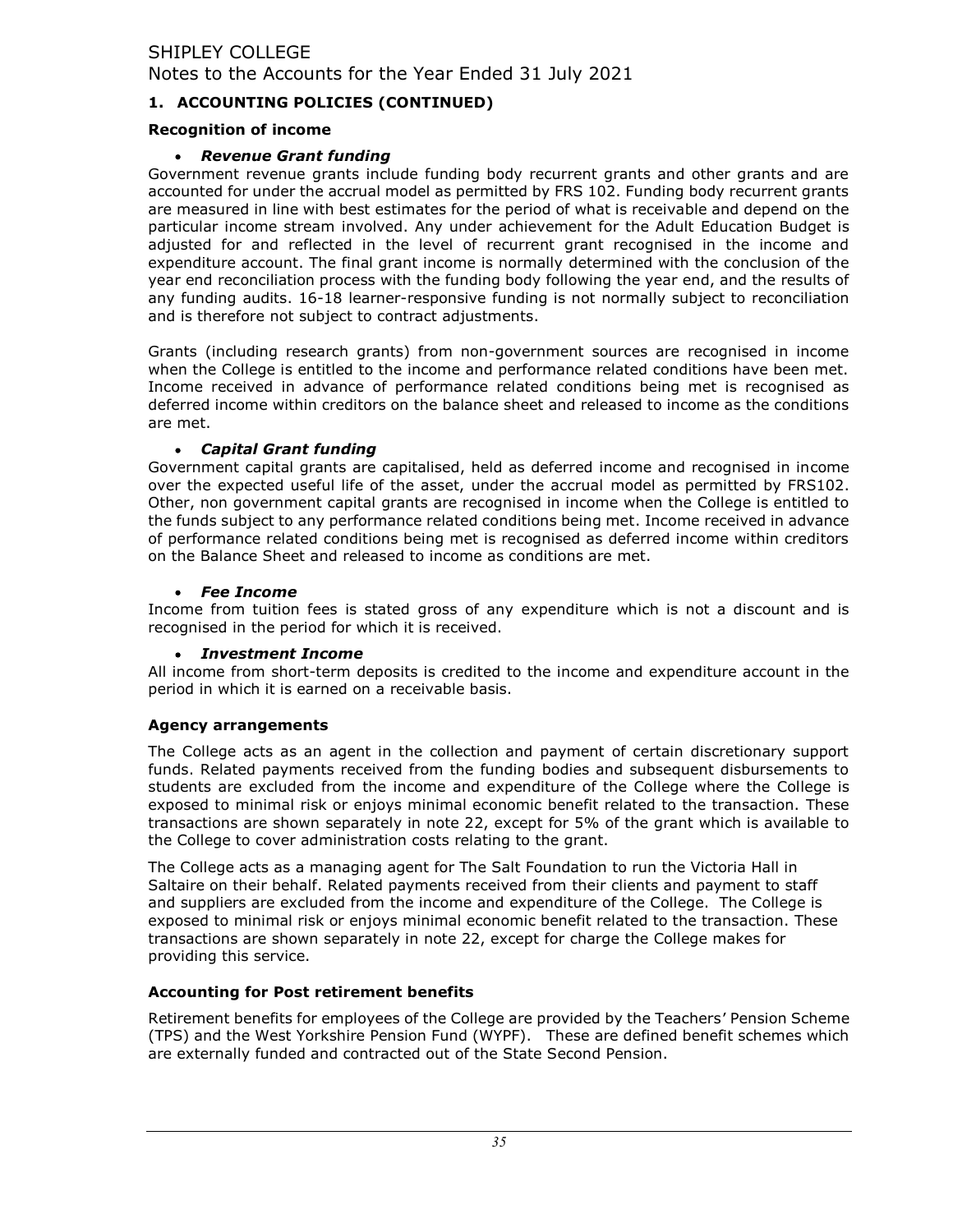# 1. ACCOUNTING POLICIES (CONTINUED)

## Teachers Pension Scheme (TPS)

The TPS is an unfunded scheme. Contributions to the TPS are calculated so as to spread the cost of pensions over employees' working lives with the College in such a way that the pension cost is a substantially level percentage of current and future pensionable payroll. The contributions are determined by qualified actuaries on the basis of valuations using a prospective benefit method.

As stated in Note 20, the TPS is a multi employer scheme and the College is unable to identify its share of the underlying assets and liabilities of the scheme on a consistent and reasonable basis. The TPS is therefore treated as a defined contribution scheme and the contributions recognised as an expense in the income statement in the periods during which services are rendered by employees.

## West Yorkshire Pension Scheme (WYPF)

The WYPF is a funded scheme and the assets are held separately from those of the College in separate trustee administered funds. The WYPF liabilities are measured using the projected unit credit method and discounted at the current rate of return on a high quality corporate bond of equivalent term and currency to the liabilities. The actuarial valuations are obtained at least triennially and are updated at each balance sheet date. The amounts charged to the operating surplus are the current service costs, past service costs and the costs of scheme introductions, benefit changes, settlements and curtailments. They are included as part of staff costs as incurred.

Net interest on the net defined benefit liability/asset is also recognised in the Statement of Comprehensive Income and comprises the interest cost on the defined benefit obligation and interest income on the scheme assets, calculated by multiplying the fair value of the scheme assets at the beginning of the period by the rate used to discount the benefit obligations. The difference between the interest income on the scheme assets and the actual return on the scheme assets is recognised in other comprehensive income.

Actuarial gains and losses are recognised immediately in actuarial gains and losses.

## Short term Employment benefits

Short term employment benefits such as salaries and compensated absences (holiday pay) are recognised as an expense in the year in which the employees render service to the College. Any unused benefits are accrued and measured as the additional amount the College expects to pay as a result of the unused entitlement.

## Enhanced pensions

The actual cost of any enhanced ongoing pension to a former member of staff is paid by the College annually. An estimate of the expected future cost of any enhancement to the ongoing pension of a former member of staff is charged in full to the College's income and expenditure account in the year that the member of staff retires. In subsequent years a charge is made to provisions in the balance sheet using the enhanced pension spreadsheet provided by the funding bodies.

## Non Current Assets - Tangible fixed assets

Tangible fixed assets are stated at deemed cost less accumulated depreciation and accumulated impairment losses. Certain items of fixed assets that had been revalued to fair value on or prior to the date of transition to the 2015 FE HE SORP, are measured on the basis of deemed cost, being the revalued amount at the date of that revaluation.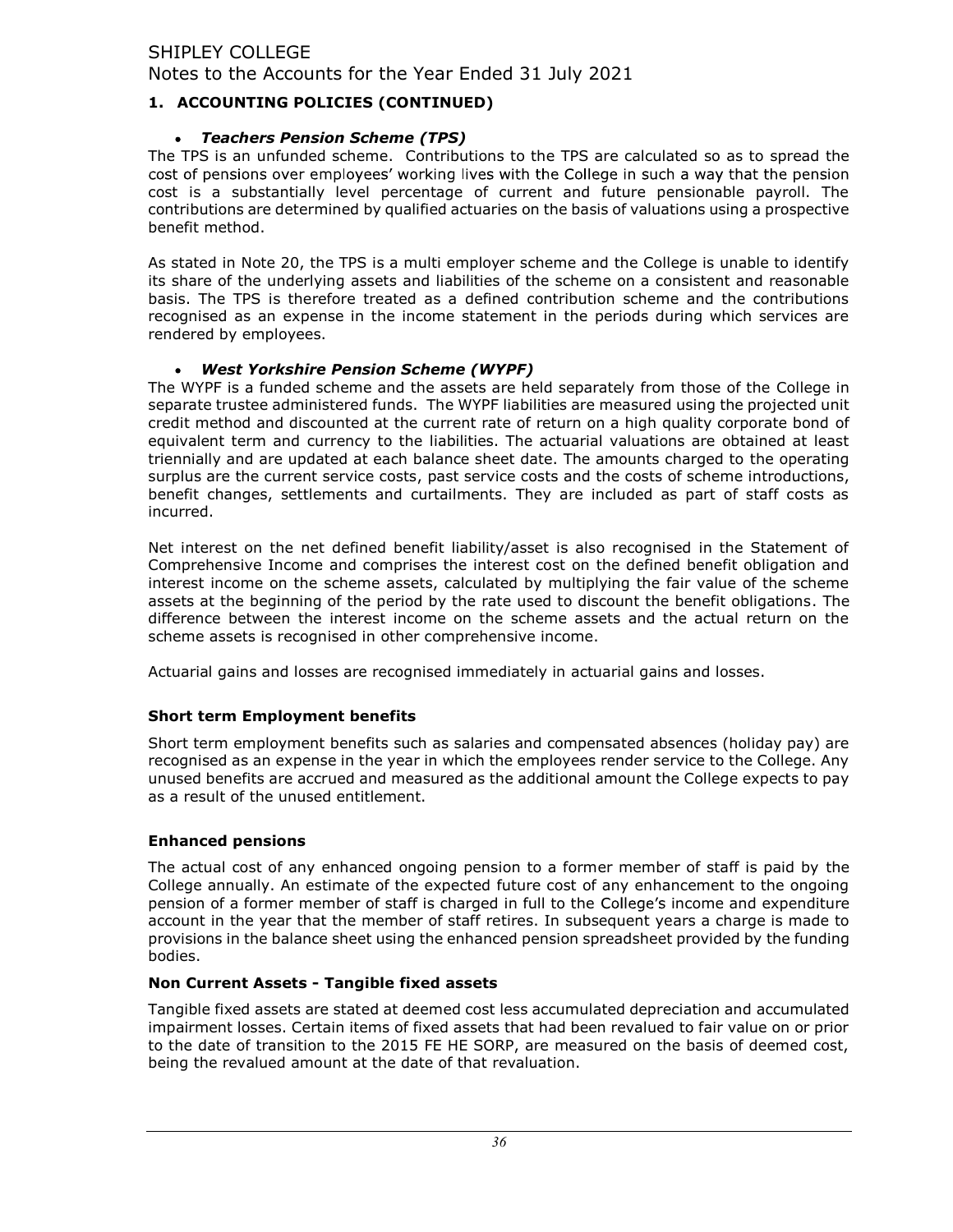# 1. ACCOUNTING POLICIES (CONTINUED)

#### Freehold Land and buildings

Land and Buildings inherited from the Local Education Authority are stated in the balance sheet at valuation, the associated credit is included in the revaluation reserve. The difference between depreciation charged on the historic cost of the assets and the actual charge for the year calculated on the revalued amount is released to the income and expenditure account on an annual basis. Building improvements made since the valuation are included in the balance sheet at cost. Freehold land is not depreciated as it is considered to have an infinite useful life. Freehold buildings are depreciated over the expected useful economic life to the College of 50 years.

Where land and buildings are acquired with the aid of specific grants, they are capitalised and depreciated as above. The related grants are credited to a deferred capital grant account and are released to the income and expenditure account over the expected useful economic life of the related asset on a basis consistent with the depreciation policy.

A review for impairment of a fixed asset is carried out if events or changes in circumstances indicate that the carrying amount of the fixed asset may not be recoverable. Shortfalls between the carrying value of fixed assets and their recoverable amounts are recognised as impairments. Impairment losses are recognised in the Statement of Comprehensive Income and Expenditure.

On adoption of FRS 102, the College followed the transitional provision to retain the book value of land and buildings, which were revalued in 1996, as deemed cost but not to adopt a policy of revaluations of these properties in the future.

#### Leasehold property Improvements

Building improvements made to existing buildings held under operating leases are included in the balance sheet at cost and depreciated over the expected useful economic life to the College of 50 years or period of the lease if shorter than 50 years.

#### Subsequent expenditure on existing fixed assets

Where significant expenditure is incurred on tangible fixed assets it is charged to the income and expenditure account in the period it is incurred, unless it meets one of the following criteria, in which case it is capitalised and depreciated on the relevant basis:

- Market value of the fixed asset has subsequently improved;
- Assets capacity increases; or
- Substantial improvement in the quality of output or reduction in operating costs; or
- Significant extension of the assets life beyond that conferred by repairs and maintenance.

#### Buildings owned by third parties

Where land and buildings are used, but the legal rights are held by a third party (for example a charitable trust), they are only capitalised if the College has rights or access to ongoing future economic benefit.

#### Equipment

Equipment is defined as any item (including furniture and sets of inter-dependent items) purchased or hired by the College which has an expected useful lifespan of at least one year. Equipment costing more than £500 and all computer workstations are capitalised at cost in the period of acquisition and depreciated over 5 years on a straight line basis.

Where equipment is acquired with the aid of specific grants it is capitalised and depreciated in accordance with the above policy, with the related grant being credited to a deferred capital grant account and released to income and expenditure account over the expected useful economic life of the related equipment.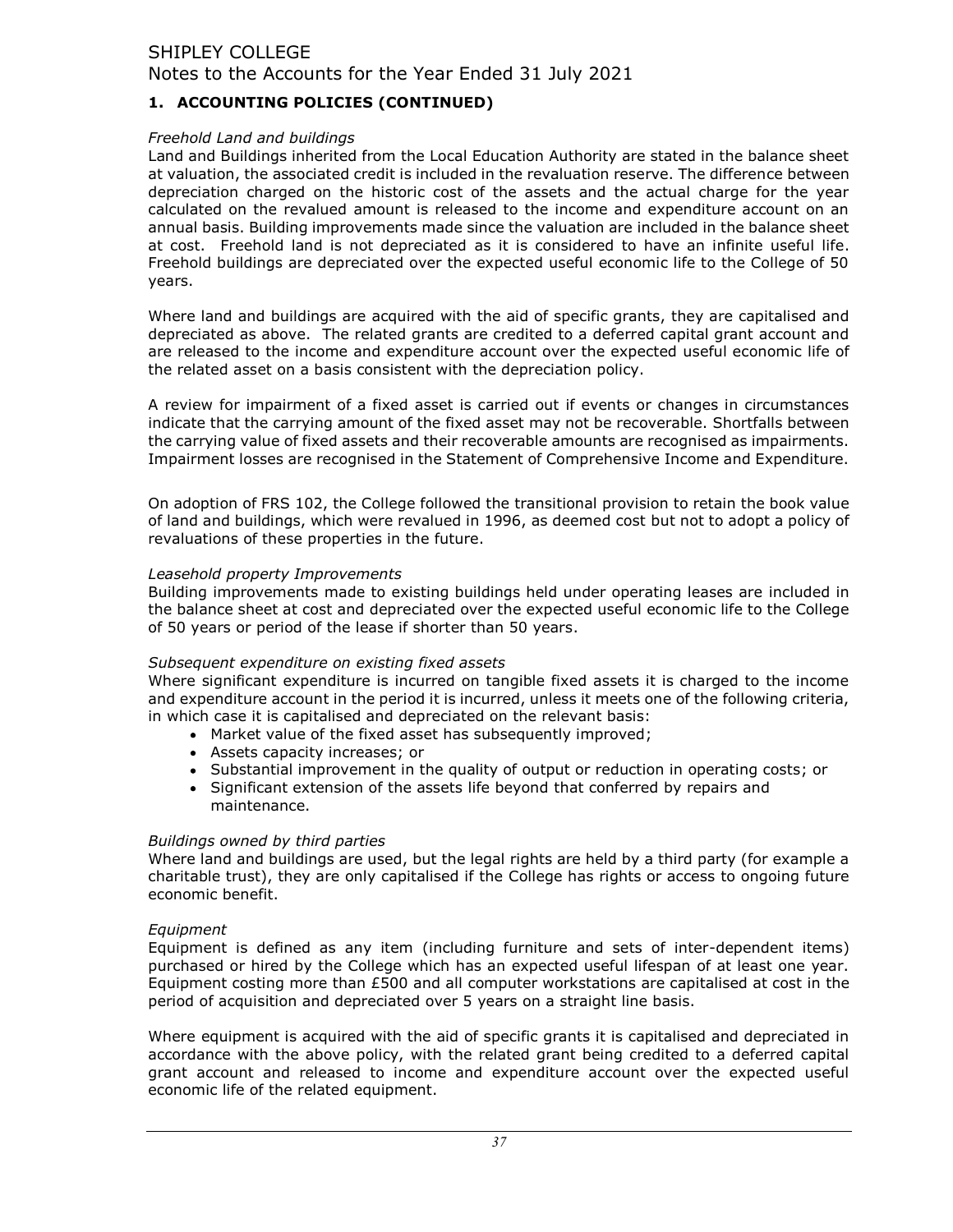# 1. ACCOUNTING POLICIES (CONTINUED)

#### Leased assets

Costs in respect of operating leases are charged on a straight-line basis over the lease term to the Statement of Comprehensive Income and Expenditure. Any lease premiums or incentives relating to leases signed after  $1<sup>st</sup>$  August 2014 are spread over the minimum lease term.

Leasing agreements which transfer to the College substantially all the benefits and risks of ownership of an asset are treated as finance leases.

#### Maintenance of Premises

The cost of routine corrective maintenance is charged to the income and expenditure account in the period it is incurred.

#### Investment in subsidiaries

Investments in subsidiaries are accounted for at cost less impairment in the individual financial statements.

#### **Taxation**

The College is considered to pass the tests set out in Paragraph 1 Schedule 6 Finance Act 2010 and therefore meets the definition of a charitable company for UK corporation tax purposed. Accordingly, the College is potentially exempt from taxation in respect of income or capital gains received within the categories covered by Chapter 3 Part 11 Corporation Tax Act 2010 or Section 256 of the Taxation of Chargeable Gains Act 1992, to the extent that such income or gains are applied exclusively to charitable purposes.

The College is partially exempt in respect of Value Added Tax, so it can only recover a minor element of the VAT charged on its inputs, in 2020/21 this was 5.38% (2019/20 6.8%). Irrecoverable VAT on inputs is included in the costs of such inputs and added to the cost of tangible fixed assets as appropriate, where the inputs themselves are tangible fixed assets by nature.

## Provisions and contingent liabilities

Provisions are recognised if:

- The College has a present legal or constructive obligation as a result of a past event,
- it is probable that a transfer of economic benefit will be required to settle the obligation,  $\bullet$ and
- a reliable estimate can be made of the amount of the obligation.  $\bullet$

Where the effect of the time value of money is material, the amount expected to be required to settle the obligation is recognised at present value using a pre-tax discount rate. The unwinding of the discount is recognised as a finance cost in the statement of comprehensive income in the period it arises.

A contingent liability arises from a past event that gives the College a possible obligation whose existence will only be confirmed by the occurrence or otherwise of uncertain future events not wholly within the control of the College. Contingent liabilities also arise in circumstances where a provision would otherwise be made but either it is not probable that

an outflow of resources will be required or the amount of the obligation cannot be measured reliably.

Contingent liabilities are not recognised in the balance sheet but are disclosed in the notes to the financial statements.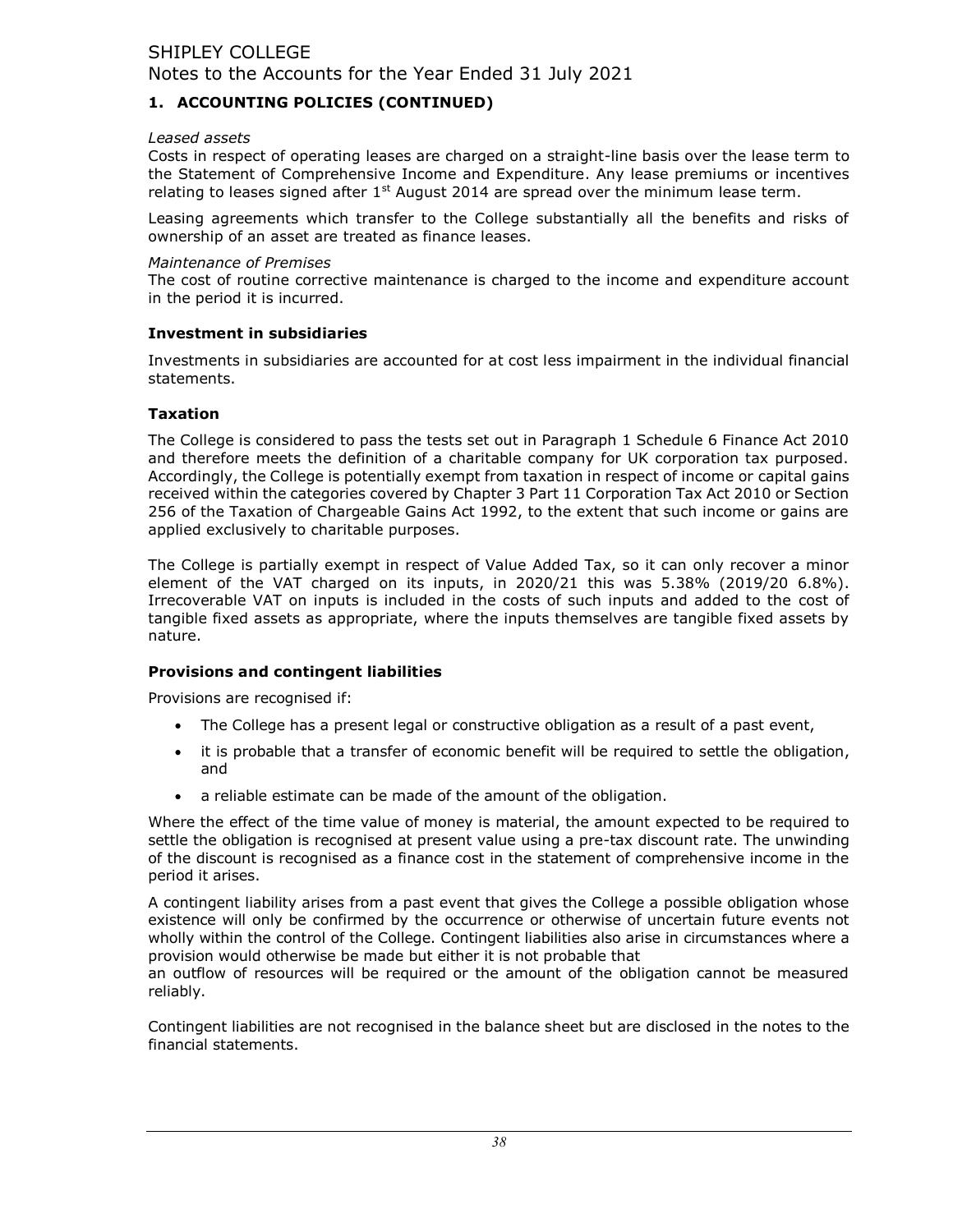# 1. ACCOUNTING POLICIES (CONTINUED)

## Financial liabilities

Financial liabilities are classified according to the substance of the financial instrument's contractual obligations, rather than the financial instrument's legal form.

All Financial liabilities held by the College are classified as basic financial instruments in accordance with FRS 102. These instruments are initially recorded at the transaction price less any transaction costs (historical cost). FRS 102 requires that basic financial instruments are subsequently measured at amortised cost, however the College has calculated that the difference between the historical cost and amortised cost basis is not material and so these financial instruments are stated on the balance sheet at historical cost.

## Cash and cash equivalents

Cash includes cash in hand, deposits repayable on demand and overdrafts. Deposits are repayable on demand if they are in practice available within 24 hours without penalty.

Cash equivalents are short term, highly liquid investments that are readily convertible to known amounts of cash with insignificant risk of change in value. An investment qualifies as a cash equivalent when it has maturity of 3 months or less from the date of acquisition.

## Judgements in applying accounting policies and key sources of estimation uncertainty

In preparing these financial statements, management have made the following judgements:

- $\bullet$ Determine whether leases entered into by the College either as a lessor or a lessee are operating or finance leases. These decisions depend on an assessment of whether the risks and rewards of ownership have been transferred from the lessor to the lessee on a lease by lease basis.
- Determine whether there are indicators of impairment of the College's tangible assets. Factors taken into consideration in reaching such a decision include the economic viability and expected future financial performance of the asset.

Other key sources of estimation uncertainty

• Tangible fixed assets

Tangible fixed assets, other than investment properties, are depreciated over their useful lives taking into account residual values, where appropriate. The actual lives of the assets and residual values are assessed annually and may vary depending on a number of factors. In re-assessing asset lives, factors such as technological innovation and maintenance programmes are taken into account. Residual value assessments consider issues such as future market conditions, the remaining life of the asset and projected disposal values.

West Yorkshire Pension Scheme

The present value of the West Yorkshire Pension Scheme defined benefit liability depends on a number of factors that are determined on an actuarial basis using a variety of assumptions. The assumptions used in determining the net cost (income) for pensions include the discount rate. Any changes in these assumptions, which are disclosed in note 20, will impact the carrying amount of the pension liability. Furthermore, a roll forward approach which projects results from the latest full actuarial valuation performed at 31 March 2019 has been used by the actuary in valuing the pensions liability at 31 July 2021. Any differences between the figures derived from the roll forward approach and a full actuarial valuation would impact on the carrying amount of the pension liability.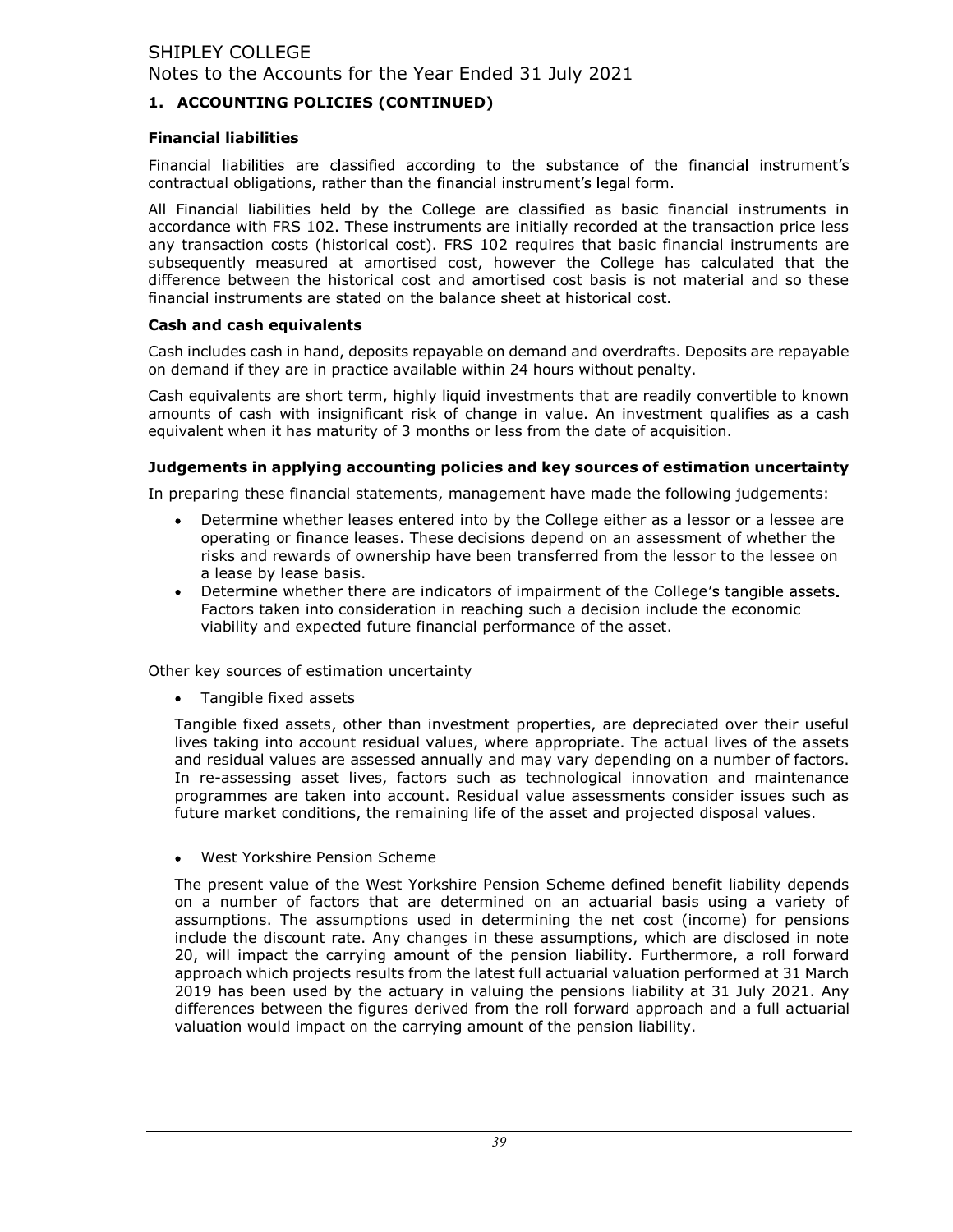# 1. ACCOUNTING POLICIES (CONTINUED)

On 26 October 2018, the High Court handed down a judgement involving the Lloyds Banking Group's defined benefit pension schemes. The judgement concluded the schemes should be amended to equalise pension benefits for men and women in relation to guaranteed minimum pension benefits, ('GMP'). There has also been court action regarding age discrimination in the fire service with regard to pension benefits. The impact on the LGPS, and the financial impact has been reflected in the FRS102 LGPS positions for the since the 2018/19 accounts. The 2019/20 and 2020/21 valuations include a prospective allowance for McCloud liabilities of 1.07% of Pensionable Pay over the accounting period.

| <b>FUNDING BODY GRANTS</b><br>2.                    | 2021<br>£'000 | 2020<br>£'000 |
|-----------------------------------------------------|---------------|---------------|
| Funding body recurrent grant :-                     |               |               |
| Education and Skills Funding Agency 16-18           | 5,626         | 5,362         |
| Education and Skills Funding Agency Adults          | 1,738         | 1,748         |
| Release of government capital grants                | 85            | 72            |
| Education and Skills Funding Agency Apprenticeships | 672           | 521           |
| Funding body non recurrent grants                   | 1,141         | 663           |
|                                                     | 9,262         | 8,366         |

| 3. TUITION FEES AND EDUCATION CONTRACTS | 2021<br>£'000 | 2020<br>£'000 |
|-----------------------------------------|---------------|---------------|
| UK Further Education Students           | 153           | 236           |
| Apprenticeship fees                     | 13            |               |
| Advanced Learning loans                 | 543           | 624           |
|                                         | 709           | 862           |

| 4. OTHER GRANTS AND CONTRACTS | 2021<br>£'000 | 2020<br>£'000 |
|-------------------------------|---------------|---------------|
| Other Grants and contracts    | 906           | 460           |
| Job Retention Scheme          | 30            | 35.           |
|                               | 936           | 495           |

The Corporation furloughed its catering and social enterprise staff under the government's Coronavirus Job Retention Scheme during the period of national lockdown.

| <b>5. OTHER INCOME</b>                                    | 2021<br>£'000 | 2020<br>£'000 |
|-----------------------------------------------------------|---------------|---------------|
| Government Capital Grants release – non<br>funding bodies |               |               |
| Other income                                              | 249           | 351           |
|                                                           | 250           | 352           |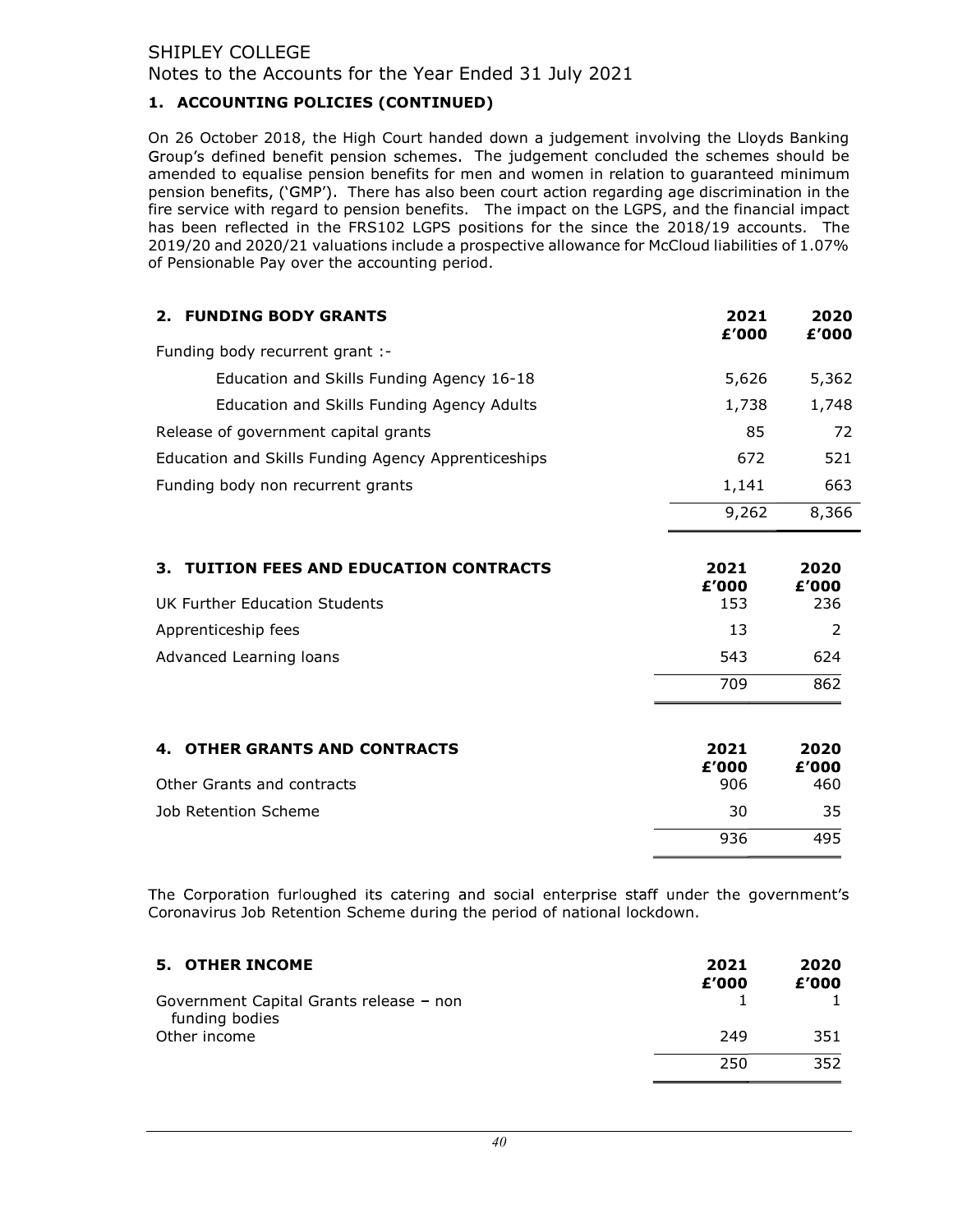# 6. STAFF COSTS

The average number of persons (including key management personnel) employed by the College during the period, expressed as full-time equivalents, was:

| Teaching and teaching support staff                                                                                                                                              | 2021<br>No.<br>142     | 2020<br>No.<br>131     |  |
|----------------------------------------------------------------------------------------------------------------------------------------------------------------------------------|------------------------|------------------------|--|
| Non $-$ teaching staff                                                                                                                                                           | 59                     | 56                     |  |
|                                                                                                                                                                                  | 201                    | 187                    |  |
| Staff costs for the above persons<br>Wages and salaries                                                                                                                          | 2021<br>£'000<br>5,547 | 2020<br>£'000<br>5,458 |  |
| Social security costs                                                                                                                                                            | 417                    | 414                    |  |
| Other pension costs including defined benefit pension adjustments<br>of £979k less enhanced pension adjustment of £17k, (2020 £611k<br>less enhanced pension adjustment of £17k) | 2,072                  | 1,641                  |  |
|                                                                                                                                                                                  | 8,036                  | 7,513                  |  |
| Contracted out staffing services                                                                                                                                                 | 4                      | 9                      |  |
| <b>TOTAL STAFF COSTS</b>                                                                                                                                                         | 8,040                  | 7,522                  |  |

#### Key management personnel

Key management personnel are those persons having authority and responsibility for planning, directing and controlling the activities of the College and are represented by the Senior Management team which comprises the Principal and the two Vice Principals. There was a change in the post holder for Vice Principal Curriculum during August 2020.

#### Emoluments of Key management personnel, Accounting Officer and other higher paid staff

|                         |  |                                                      |  | 2021 | 2020 |
|-------------------------|--|------------------------------------------------------|--|------|------|
|                         |  |                                                      |  | No.  | No.  |
|                         |  | The number of Key management personnel including the |  | Δ    |      |
| Accounting Officer was: |  |                                                      |  |      |      |

The number of key management personnel who received annual emoluments, excluding pension contributions and employer's National Insurance but including benefits in kind, in the following ranges was :-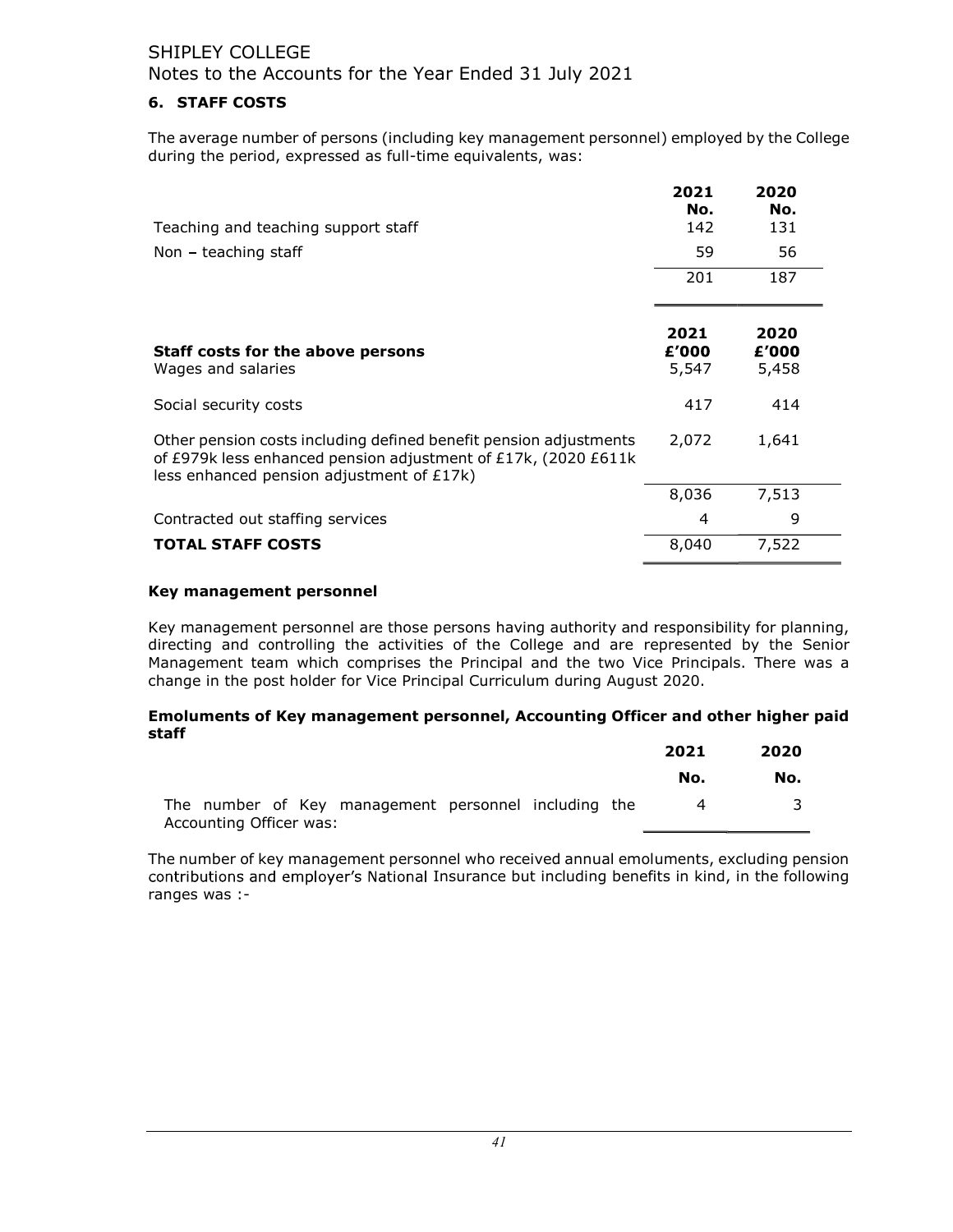# 6. STAFF COSTS (CONTINUED)

|                          | 2021 | 2020 |
|--------------------------|------|------|
| Key management personnel | No.  | No.  |
| £5,001 - £10,000         | 1    |      |
| £10,001 - £60,000        |      |      |
| £60,001 - £65,000        | 1    |      |
| £65,001 - £70,000        | 1    |      |
| £70,001 - £75,000        |      |      |
| £75,001 - £80,000        |      |      |
| £80,001 - £85,000        |      |      |
| £85,001 - £90,000        |      |      |
| £90,001 - £95,000        | 1    |      |
|                          | 4    | 3    |

No other staff received annual emoluments, excluding pension contributions but including benefits in kind in excess of £60,000.

|                                                             | 2021  | 2020  |
|-------------------------------------------------------------|-------|-------|
| Key management personnel compensation is made up as follows | £'000 | £'000 |
| Salary                                                      | 222   | 225   |
| Employer's national insurance contributions                 | 27    | 27    |
| Benefits in kind                                            | 4     | 4     |
|                                                             | 253   | 256   |
| Pension contributions                                       | 49    | 47    |
| <b>Total emoluments</b>                                     | 302   | 303   |

There were no amounts due to key management personnel that were waived in the year, nor any salary sacrifice arrangements in place. No compensation was paid to key management personnel for loss of office.

No member of the Corporation received any payment from the College for expenses incurred in the course of their duties.

The above compensation includes amounts paid to the Accounting Officer (who is also the highest paid officer) of :-

|                       | 2021  | 2020  |
|-----------------------|-------|-------|
|                       | £'000 | £'000 |
| Salary                | 89    | 89    |
| Benefit in kind       | 1     |       |
|                       | 90    | 90    |
|                       |       |       |
| Pension contributions | 21    | 20    |
|                       |       |       |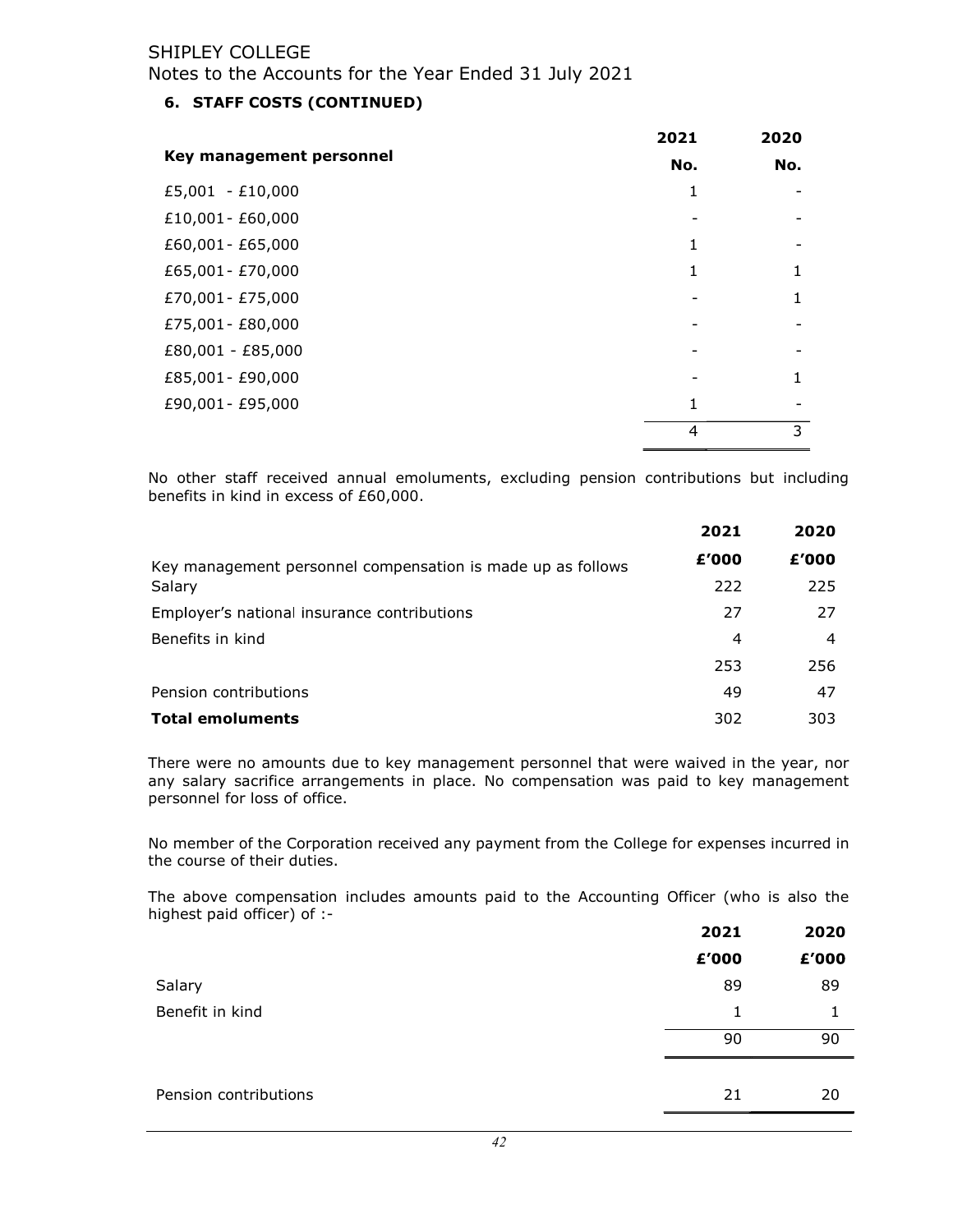# 6. STAFF COSTS (CONTINUED)

The Pension contributions in respect of the Principal and senior post-holders are in respect of the employer's contributions to the Teachers' Pension Scheme and West Yorkshire Pension Fund and are paid at the same rate as for other employees.

The College's median pay for all other Corporation employees in 2020/21 was  $£24,286$  per annum.

The Fair Pay Review published in the Hutton Report for the public sector recommended that an organisation's pay multiple should be no greater than 20:1. The College's pay multiple based on the Principal's basic salary in 2020/21 was 3.65:1 and based on the Principal's total emoluments was 3.72:1.

# 7. OVERSEAS ACTIVITIES

There were no costs incurred during 2020-21 in respect of overseas activities.

## 8. OTHER OPERATING EXPENSES

| Teaching costs                                                                                                                                                 | 2021<br>£'000<br>217 | 2020<br>£'000<br>263 |
|----------------------------------------------------------------------------------------------------------------------------------------------------------------|----------------------|----------------------|
| Non Teaching costs                                                                                                                                             | 1,631                | 1,652                |
| Premises costs                                                                                                                                                 | 1,011                | 723                  |
|                                                                                                                                                                | 2,859                | 2,638                |
| Other operating expenses include:                                                                                                                              | 2021<br>£'000        | 2020<br>£'000        |
| <b>Operating lease rentals</b><br>Land and Buildings<br>Plant and Machinery<br><b>Auditor's remuneration</b><br>Financial statements audit<br>Regularity audit | 115<br>17<br>17<br>1 | 115<br>17<br>13<br>1 |
| Teachers' Pension audit<br>Internal audit assurance                                                                                                            | 2                    | 1                    |

## 9. INTEREST AND OTHER FINANCE COSTS

| Net interest on defined pension liability (note 20) | 2021<br>£'000<br>171 | 2020<br>£'000<br>116 |
|-----------------------------------------------------|----------------------|----------------------|
| Net interest on enhanced pension provision          | -2                   |                      |
|                                                     | 174                  | 121                  |

## 10. TAXATION

The members do not believe that the College was liable for any corporation tax arising out of its activities during either year.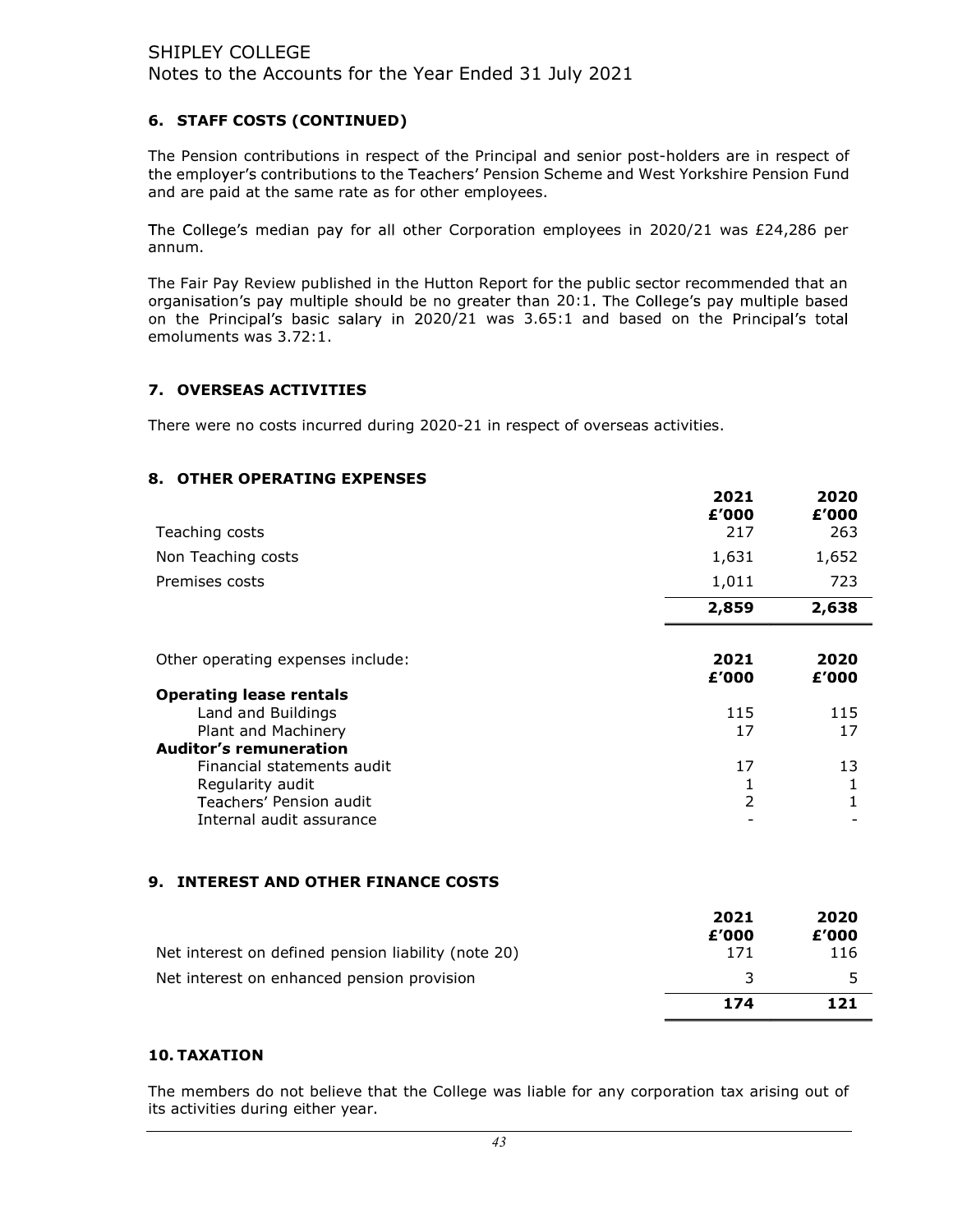# 11. TANGIBLE FIXED ASSETS

|                               | <b>Freehold</b><br>land and<br>buildings | Long<br>leasehold<br><i>improvements</i> | <b>Equipment</b> | <b>Total</b> |
|-------------------------------|------------------------------------------|------------------------------------------|------------------|--------------|
|                               | £'000                                    | £'000                                    | £'000            | £'000        |
| <b>Cost or Valuation</b>      |                                          |                                          |                  |              |
| At 1 August 2020              | 1,193                                    | 6,206                                    | 3,618            | 11,017       |
| Additions                     |                                          | 58                                       | 130              | 188          |
| <b>Disposals</b>              |                                          |                                          | (58)             | (58)         |
| At 31 July 2021               | 1,193                                    | 6,264                                    | 3,690            | 11,147       |
| <b>Depreciation</b>           |                                          |                                          |                  |              |
| At 1 August 2020              | 417                                      | 2,077                                    | 3,321            | 5,815        |
| Charge for Year               | 30                                       | 126                                      | 121              | 277          |
| Eliminated on disposal        |                                          |                                          | (58)             | (58)         |
| At 31 July 2021               | 447                                      | 2,203                                    | 3,384            | 6,034        |
| Net book value at 31 Jul 2021 | 746                                      | 4,061                                    | 306              | 5,113        |
| Net book value at 1 Aug 2020  | 776                                      | 4,129                                    | 297              | 5,202        |

## 12. NON CURRENT INVESTMENTS

|                                    | 2021<br>£'000 | 2020<br>£'000 |
|------------------------------------|---------------|---------------|
| Investment in subsidiary companies |               |               |
|                                    |               |               |

The College owns 100 per cent of the issued ordinary  $£1$  shares of Shipley College Developments Limited, a company incorporated in England and Wales and 100 per cent of the issued ordinary £1 shares of Shipley College Services Limited, a company incorporated in England and Wales. The principal activity of Shipley College Developments Limited was to design and build the Jonathan Silver Building for the College. Shipley College Developments limited is now dormant. Shipley College Services Limited has been dormant since incorporation.

Shipley College is part of a joint venture agreement with West Yorkshire Consortium of Colleges Limited (WYCC) and the Principal of the College is a Director of WYCC. This is a company limited by guarantee with a maximum liability of  $E1$  per college, there are currently 6 College members. There is no investment included in the accounts. Transactions with WYCC are included in note 21: Related party transactions.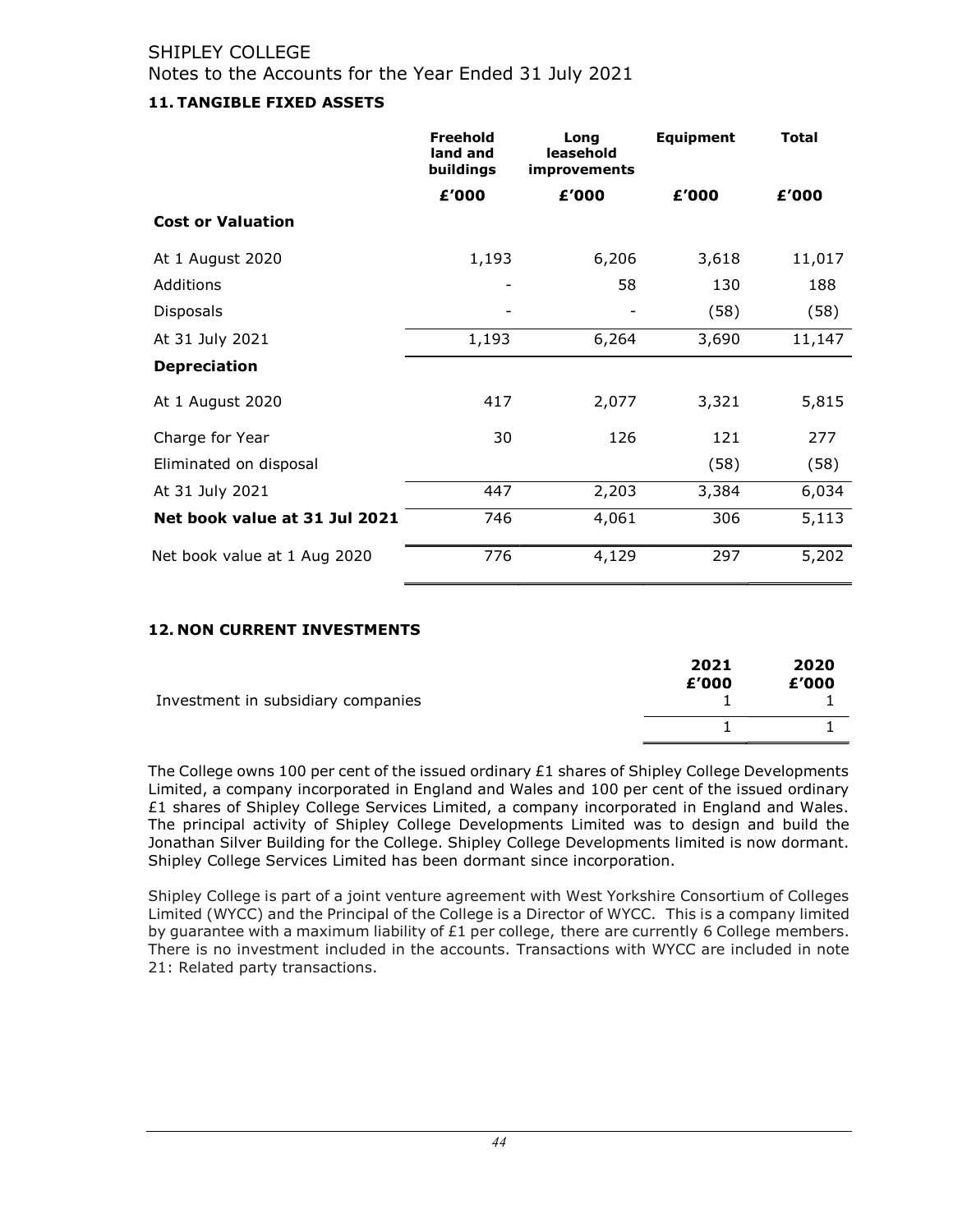# 13. TRADE AND OTHER RECEIVABLES

|                                          | 2021<br>£'000 | 2020<br>£'000 |
|------------------------------------------|---------------|---------------|
| Amounts falling due within one year:     |               |               |
| Trade receivables                        | 97            | 82            |
| Other receivables                        | 179           | 205           |
| Amount owed from Subsidiary undertakings | 1             |               |
| Amounts owed by the funding body (ESFA)  | 169           | 188           |
| Prepayments and accrued income           | 212           | 225           |
|                                          | 658           | 701           |

# 14. CASH AND OTHER CASH EQUIVALENTS

|                                  | At 31 July<br>2020 | Cash<br>flows | At 31 July<br>2021 |
|----------------------------------|--------------------|---------------|--------------------|
|                                  | £'000              | £'000         | £'000              |
| College Cash in hand and at bank | 722                | 1,515         | 2,237              |
| <b>TOTAL</b>                     | 722                | 1,515         | 2,237              |

# 15. CREDITORS: AMOUNTS FALLING DUE WITHIN ONE YEAR

|                                             | 2021<br>£'000 | 2020<br>£'000 |
|---------------------------------------------|---------------|---------------|
| Trade creditors                             | 227           | 344           |
| Taxation and social security                | 108           | 107           |
| Other creditors                             | 144           | 137           |
| Deferred income - government capital grants | 71            | 73            |
| Deferred income – government revenue grants | 238           | 152           |
| Holiday pay accrual                         | 289           | 278           |
| Accruals and deferred income                | 612           | 149           |
|                                             | 1,689         | 1,240         |

# 16. CREDITORS: AMOUNTS FALLING DUE AFTER ONE YEAR

|                                             | 2021           | 2020           |
|---------------------------------------------|----------------|----------------|
| Deferred income – government capital grants | £'000<br>2,821 | £'000<br>2,830 |
|                                             | 2,821          | 2,830          |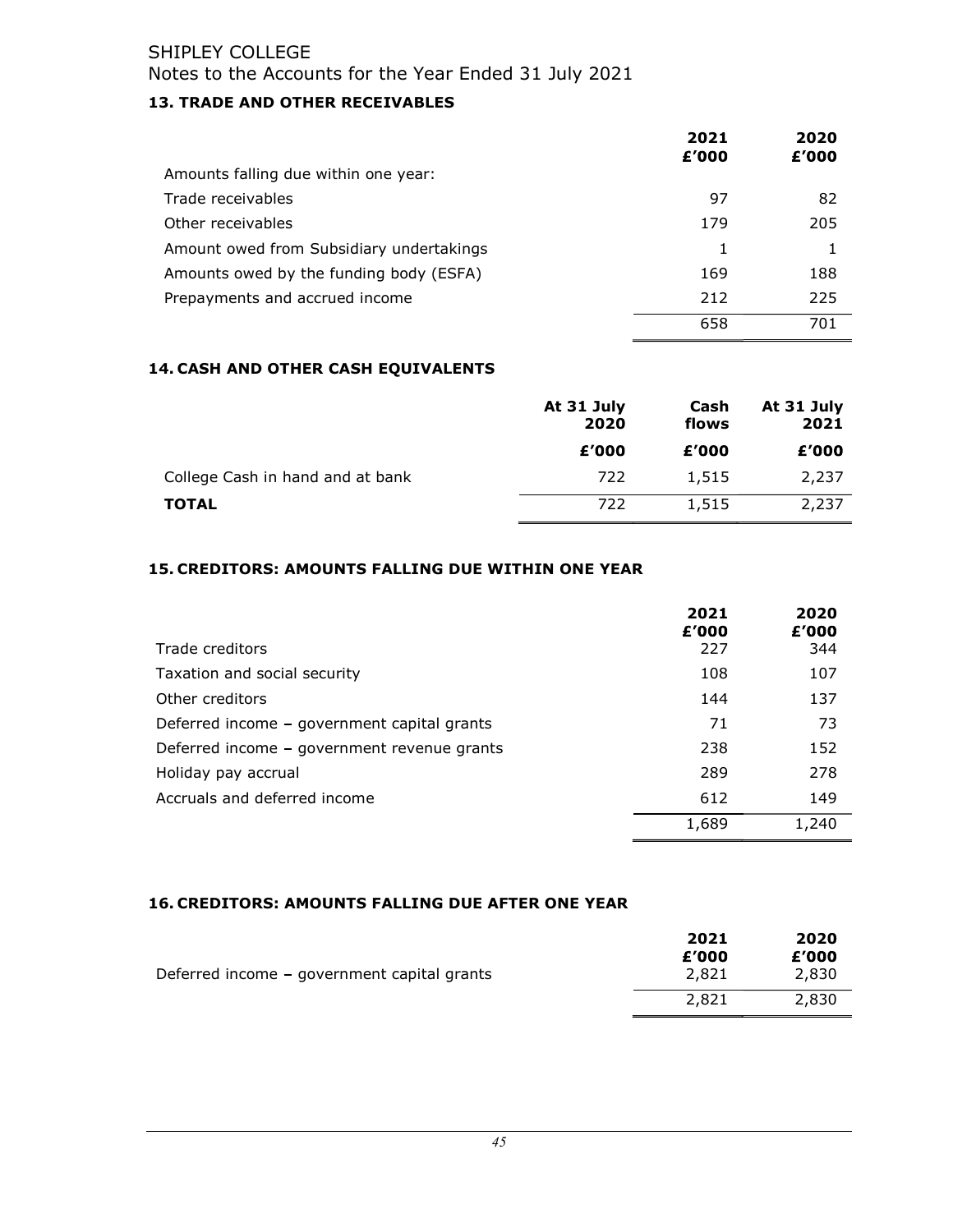## 17. PROVISIONS

|                       | <b>Defined benefit</b><br>obligations | <b>Enhanced</b><br>pensions | Total  |
|-----------------------|---------------------------------------|-----------------------------|--------|
|                       | £,000                                 | £,000                       | £,000  |
| At 1 August 2020      | 12,525                                | 246                         | 12,771 |
| Decrease in provision | (1,586)                               | (10)                        | 1,596  |
| At 31 July 2021       | 10,939                                | 236                         | 11,175 |

Defined benefit obligations relate to the liabilities under the College's membership of the Local Government Pension Scheme. Further details are given in Note 20.

The enhanced pension provision relates to the cost of staff who have already left the College's employ and commitments for reorganisation costs from which the College cannot reasonably withdraw at the balance sheet date. This provision has been recalculated in accordance with guidance issued by the funding bodies.

| The principal assumptions for this calculation are: | 2021<br>£'000 | 2020<br>£'000 |
|-----------------------------------------------------|---------------|---------------|
| Interest Rate                                       | $1.6\%$       | $1.3\%$       |
| Inflation Rate                                      | 2.6%          | $2.2\%$       |

#### 18. OPERATING LEASES

At 31 July 2021, the College had outstanding commitments for future minimum lease payments under non-cancellable operating leases as follows:

#### Land and buildings

|                                                   | 2021  | 2020  |
|---------------------------------------------------|-------|-------|
|                                                   | £'000 | £'000 |
| Due within one year                               | 115   | 115   |
| Later than one year and not later than five years | 461   | 461   |
| Later than five years                             | 624   | 739   |
|                                                   | 1,200 | 1,315 |

A total of £115k was recognised as an operating lease expense in the year (2020 £115k)

#### Equipment

|                                                                          | 2021<br>£'000 | 2020<br>£'000 |
|--------------------------------------------------------------------------|---------------|---------------|
| Due within one year<br>Later than one year and not later than five years | 16<br>29      | 16<br>46      |
| Total Future minimum lease payments due                                  | 46            | 62            |

A total of £17k was recognised as an operating lease expense in the year (2020 £17k)

## 19. FINANCIAL COMMITMENTS

As at 31 July 2021 the College had no commitments for equipment orders (2020 £60k) and £103k for building works (2020 £63k).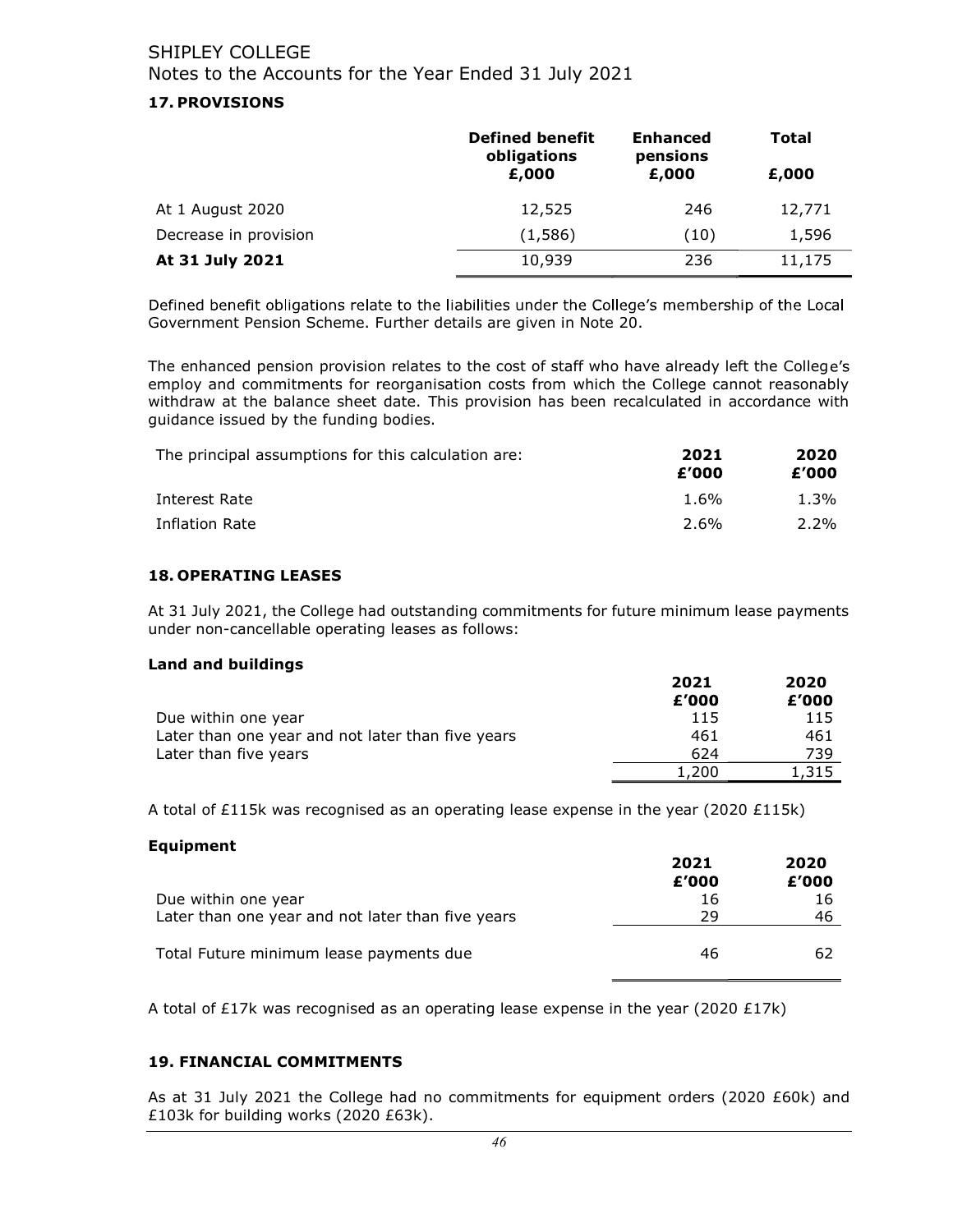## 20. DEFINED BENEFIT OBLIGATIONS

The College's employees belong to two principal employment benefit plans, the Teachers' Pensions Scheme (TPS) for academic and related staff; and the West Yorkshire Pension Fund for non-teaching staff. Both are defined-benefit plans.

| The total pension cost for the period:                             | 2021<br>£'000 | 2020<br>£'000 |
|--------------------------------------------------------------------|---------------|---------------|
| Teachers' Pension Scheme: contributions paid                       | 629           | 604           |
| West Yorkshire Pension Fund -contributions paid                    | 481           | 444           |
| Defined benefit obligation accounting adjustment                   | 979           | 610           |
| pension charge to Statement of Comprehensive<br>Enhanced<br>income | (17)          | (17)          |
| Total pension cost for the year within staff costs                 | 2,072         | 1,641         |

The pension costs are assessed in accordance with the advice of independent qualified actuaries. The latest actuarial valuation of the TPS was 31 March 2016 and of the LGPS 31 March 2019.

Contributions amounting to £95k (2020 £88k) were payable to the schemes at 31<sup>st</sup> July and are included within creditors.

#### **Teachers' Pension Scheme**

The Teachers' Pension Scheme (TPS) is a statutory, contributory, defined benefit scheme, governed by the Teachers' Pension Scheme Regulations 2014. These regulations apply to teachers in schools and other educational establishments, including colleges. Membership is automatic for teachers and lecturers at eligible institutions. Teachers and lecturers are able to opt out of the TPS.

The TPS is an unfunded scheme and members contribute on a 'pay as you go' basis - these contributions, along with those made by employers, are credited to the Exchequer under arrangements governed by the above Act. Retirement and other pension benefits are paid by public funds provided by Parliament.

Under the definitions set out in FRS 102 (28.11), the TPS is a multi-employer pension plan. The College is unable to identify its share of the underlying assets and liabilities of the plan.

Accordingly, the College has taken advantage of the exemption in FRS 102 and has accounted for its contributions to the scheme as if it were a defined-contribution plan. The College has set out above the information available on the plan and the implications for the College in terms of the anticipated contribution rates.

The valuation of the TPS is carried out in line with regulations made under the Public Service Pension Act 2013. Valuations credit the teachers' pension account with a real rate of return assuming funds are invested in notional investments that produce that real rate of return.

The latest actuarial review of the TPS was carried out as at 31 March 2016. The valuation report was published by the Department for Education in April 2019. The valuation reported total scheme liabilities (pensions currently in payment and the estimated cost of future benefits) for service to the effective date of £218 billion, and notional assets (estimated future contributions together with the notional investments held at the valuation date) of  $£198$  billion giving a notional past service deficit of £22 billion.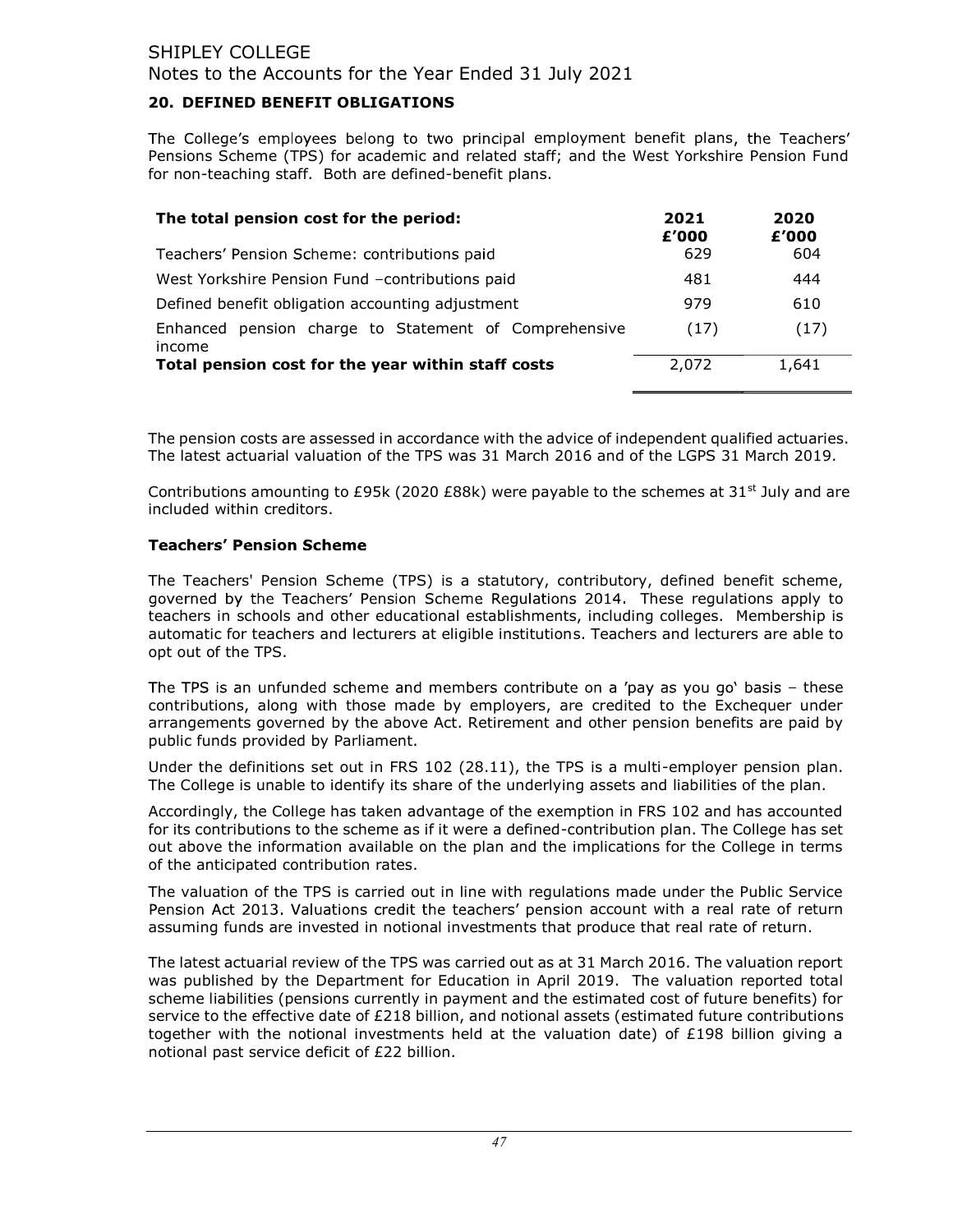## 20. DEFINED BENEFIT OBLIGATIONS (CONTINUED)

As a result of the valuation, new employer contribution rates were set at 23.68% of pensionable pay from September 2019 onwards (compared to 16.48% during 2018/9. The Department for Education has agreed to pay a teacher pension employer contribution grant to cover the additional costs during the 2019-20 and 2020-21 academic years.

A full copy of the valuation report and supporting documentation can be found on the Teachers' Pension Scheme website.

The pension costs paid to TPS in the year amounted to £629k (2020: £604k)

## FRS 102(28)

Under the definitions set out in FRS 102 (28.11), the TPS is a multi-employer pension scheme. The College is unable to identify its share of the underlying assets and liabilities of the scheme.

Accordingly, the College has taken advantage of the exemption in FRS 102 and has accounted for its contributions to the scheme as if it were a defined contribution scheme. The College has set out above the information available on the scheme and the implications for the College in terms of the anticipated contribution rates.

#### Local Government Pension Scheme (LGPS)

The LGPS is a funded defined benefit scheme, with the assets held in separate funds administered by the West Yorkshire Pension Fund (WYPF). The total contribution made for the year ended 31 July 2021 was £655k of which employers' contributions totalled  $£482k$  and employee's contributions totalled £173k. The contribution rates from April 2017 have been was 16.1% for employers, 5.5% -9.9% for employees based on salary levels.

#### Principal Actuarial Assumptions

The following information is based upon a full actuarial valuation of the fund at 31 March 2019 updated to 31 July 2021 by a qualified independent actuary.

|                                                    | At 31 July | At 31 July |
|----------------------------------------------------|------------|------------|
|                                                    | 2021       | 2020       |
| Rate of increase in salaries                       | 3.85%      | 3.55%      |
| Rate of increase for pensions in payment/inflation | 2.6%       | 2.3%       |
| Discount rate for scheme liabilities               | 1.7%       | $1.4\%$    |
| Inflation assumption (CPI)                         | 2.6%       | 2.3%       |
| Commutation of pensions to lump sums - maximum     | 75%        | 75%        |
| cash v 3/80th cash                                 |            |            |

The current mortality assumptions include sufficient allowance for future improvements in mortality rates. The assumed life expectations on retirement age 65 are:

|                            | At 31 July<br>2021 | At 31 July<br>2020 |
|----------------------------|--------------------|--------------------|
| Aged 65 at accounting date |                    |                    |
| Males                      | 21.9               | 21.8               |
| Females                    | 24.7               | 24.6               |
| Aged 45 at accounting date |                    |                    |
| Males                      | 22.6               | 22.5               |
| Females                    | 25.8               | 25.7               |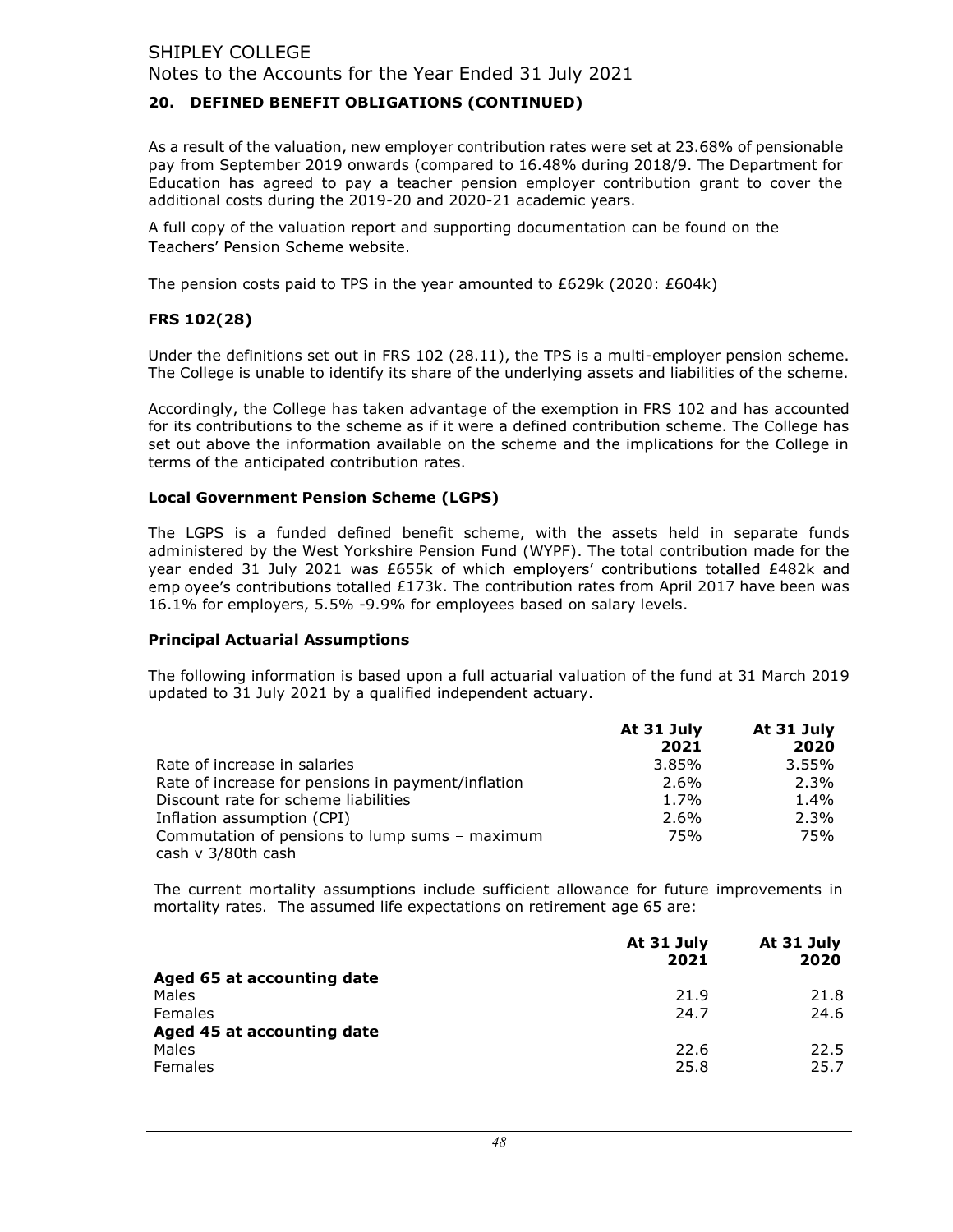# 20. DEFINED BENEFIT OBLIGATIONS (CONTINUED)

The College's share of the assets and liabilities in the scheme and the expected rates of return were:

|                                                                                         | Value at 31<br><b>July 2021</b><br>£'000 | Value at 31<br><b>July 2020</b><br>£'000 |
|-----------------------------------------------------------------------------------------|------------------------------------------|------------------------------------------|
| Equities                                                                                | 12,396                                   | 9,930                                    |
| Government Bonds                                                                        | 1,238                                    | 1,278                                    |
| Other Bonds                                                                             | 681                                      | 639                                      |
| Property                                                                                | 573                                      | 550                                      |
| Cash/liquidity                                                                          | 356                                      | 204                                      |
| Other                                                                                   | 232                                      | 179                                      |
| College share of total market value<br>of assets<br>Present value of scheme liabilities | 15,476                                   | 12,780                                   |
| Funded                                                                                  | (26, 398)                                | (25, 286)                                |
| Unfunded                                                                                | (17)                                     | (19)                                     |
| Deficit in the scheme                                                                   | (10, 939)                                | (12, 525)                                |

Amounts recognised in the Statement of Comprehensive Income in respect of the plan are as follows:-

|                                                                                                                                 | 2021<br>£'000 | 2020<br>£'000 |  |
|---------------------------------------------------------------------------------------------------------------------------------|---------------|---------------|--|
| Amounts included in staff costs                                                                                                 |               |               |  |
| Current service costs<br>Past service costs                                                                                     | 1,462         | 1,061         |  |
| <b>Total</b>                                                                                                                    | 1,462         | 1,061         |  |
|                                                                                                                                 | 2021<br>£'000 | 2020<br>£'000 |  |
| Amounts included in financing costs                                                                                             |               |               |  |
| Net finance cost                                                                                                                | 171           | 116           |  |
|                                                                                                                                 | 171           | 116           |  |
|                                                                                                                                 | 2021<br>£'000 | 2020<br>£'000 |  |
| <b>Amounts recognised in Other Comprehensive Income</b>                                                                         |               |               |  |
| Return on pension plan assets excluding amounts included<br>in net interest                                                     | 2,283         | (1,087)       |  |
| Actuarial loss on liabilities in defined benefit pension scheme<br>Actuarial (loss) on liabilities in enhance pension provision | 453           | (5, 182)      |  |
|                                                                                                                                 | (4)           | (6)           |  |
| Amounts recognised in Other Comprehensive Income                                                                                | 2,732         | (6, 275)      |  |
|                                                                                                                                 |               |               |  |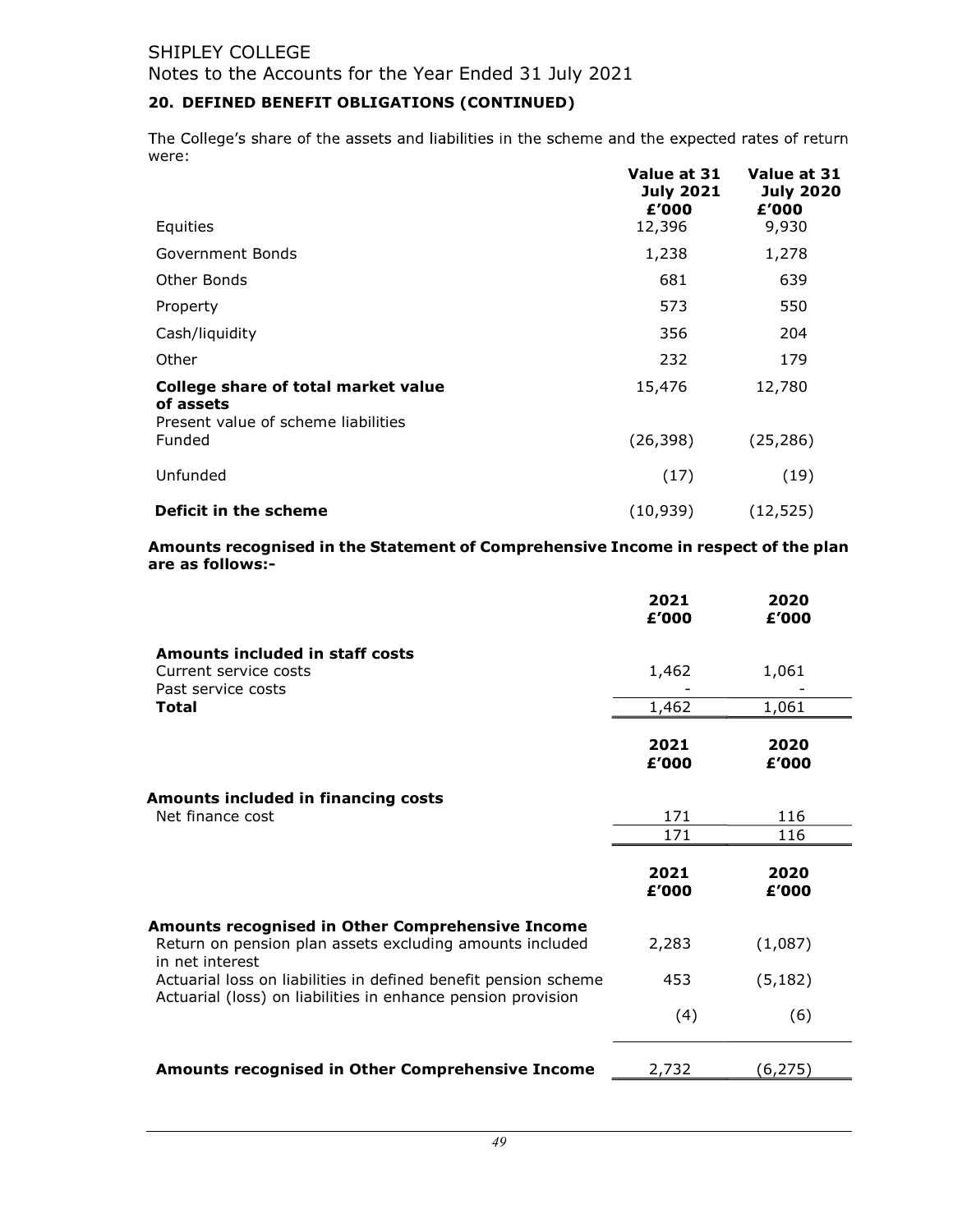# 20. DEFINED BENEFIT OBLIGATIONS (CONTINUED)

|                                                                 | 2021<br>£'000 | 2020<br>£'000 |
|-----------------------------------------------------------------|---------------|---------------|
| Movement in net defined liability during year                   |               |               |
| Deficit in scheme at 1 August<br>Movement in year:              | (12, 525)     | (5, 530)      |
| Employer's service costs (net of employee contributions)        | (1, 462)      | (1,061)       |
| Employer's contributions                                        | 483           | 451           |
| Past service cost<br>Net interest                               | (171)         | (116)         |
| Actuarial gain/(loss)                                           | 2,736         | (6, 269)      |
| Net defined liability at 31 July                                | (10, 939)     | (12, 525)     |
|                                                                 | 2021<br>£'000 | 2020<br>£'000 |
| <b>Asset and Liability Reconciliation</b>                       |               |               |
| Changes in the present value of the defined benefit obligations |               |               |
| Defined benefit obligations at start of period                  | 25,305        | 18,766        |
| Current service cost                                            | 1,462         | 1,061         |
| Past service cost                                               |               |               |
| Interest cost                                                   | 352           | 411           |
| Contributions by scheme participants                            | 173           | 178           |
| Changes in financial assumptions                                | (453)         | 5,182         |
| Estimated benefits paid                                         | (424)         | (293)         |
| Defined benefit obligations at end of period                    | 26,415        | 25,305        |
|                                                                 |               |               |
| Fair value of plan assets at the start of period                | 12,780        | 13,236        |
| Interest on plan assets                                         | 181           | 295           |
| Return on plan assets less interest on plan assets              | 2,283         | (1,087)       |
| Employer contributions                                          | 483           | 451           |
| Contributions by scheme participants                            | 173           | 178           |
| Estimated benefits paid                                         | (424)         | (293)         |
| Fair value of plan assets at the end of the period              | 15,476        | 12,780        |

# The impact of the pension liability on the College's reserves is

|                                                 | 2021<br>£'000 | 2020<br>£'000 |
|-------------------------------------------------|---------------|---------------|
| Income and Expenditure before pension liability | 3,157         | 2,199         |
| Pension liability                               | (10, 939)     | (12, 525)     |
| Income and expenditure account                  | (7, 782)      | (10, 326)     |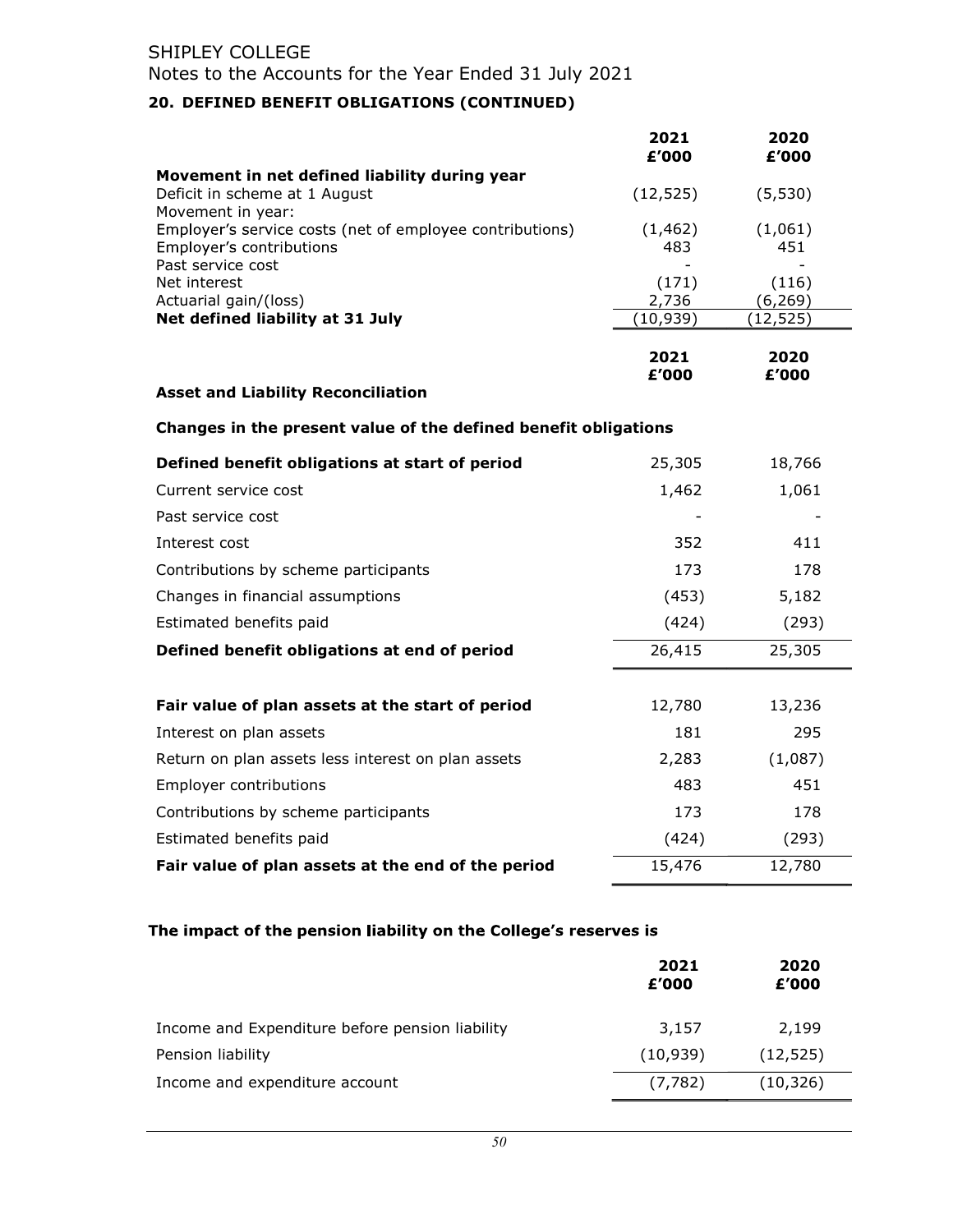# 20. DEFINED BENEFIT OBLIGATIONS (CONTINUED)

On 26 October 2018, the High Court handed down a judgement involving the Lloyds Banking Group's defined benefit pension schemes. The judgement concluded the schemes should be amended to equalise pension benefits for men and women in relation to guaranteed minimum pension benefits, ('GMP'). There has also been court action regarding age discrimination in the fire service with regard to pension benefits. The impact on the LGPS, and the financial impact has been reflected in the FRS102 LGPS positions for the since the 2018/19 accounts. The 2019/20 and 2020/21 valuations include a prospective allowance for McCloud liabilities of 1.07% of Pensionable Pay over the accounting period.

# 21. RELATED PARTY TRANSACTIONS

Due to the nature of the College's operations and the composition of the Corporation, being drawn from local public and private sector organisations it is possible that transactions will take place in which a member of the Corporation may have an interest. All transactions are, however, conducted in accordance with the College's financial regulations and normal procurement procedures.

No expenses have paid to or on behalf of the Corporation during the year for travel and subsistence expenses and other out of pocket expenses incurred in attending Corporation meetings and charity events in their official capacity.

No member of the Corporation has received any remuneration or waived payments from the College or its subsidiaries during the year (2020 - none).

Transactions with funding bodies are detailed in note 2.

During the year Shipley College Developments Limited a wholly owned subsidiary of the College made no sales to the College (2020 nil).

During the current and previous years Shipley College made no sales to Shipley College Developments Limited.

At 31 July 2021 Shipley College Developments Limited owed Shipley College £1k (2020 £1k).

Shipley College is part of a joint venture agreement with West Yorkshire Consortium of Colleges Limited (WYCC) and the Principal of the College is a Director of WYCC. This is a company limited by guarantee with a maximum liability of £1 per college.

The College paid subscriptions to WYCC of £1,500 in 2020/21 (2019/20 £1,500) and received gift aid of £1,705 (£2019/20 nil).

The College made a loan to WYCC in 16/17 of £5,000 which was outstanding at 31 July 2018 and is still outstanding at 31 July 2021. A provision for bad debt has been made for this debt as no repayment is currently expected.

At 31 July 2021 a debt of £94,645 (2020 £150,343) for project expenditure due from WYCC with income reflected in the 2020/21 accounts of £238,496 (2020 £140,438).

The College Principal is a trustee of the Lighthouse Futures Trust who provide services to the College. During 2020/21 there was £3,750 expenditure incurred (2020 £25,000). At 31 July 2021 there was a creditor outstanding of nil (2020 - £10,000).